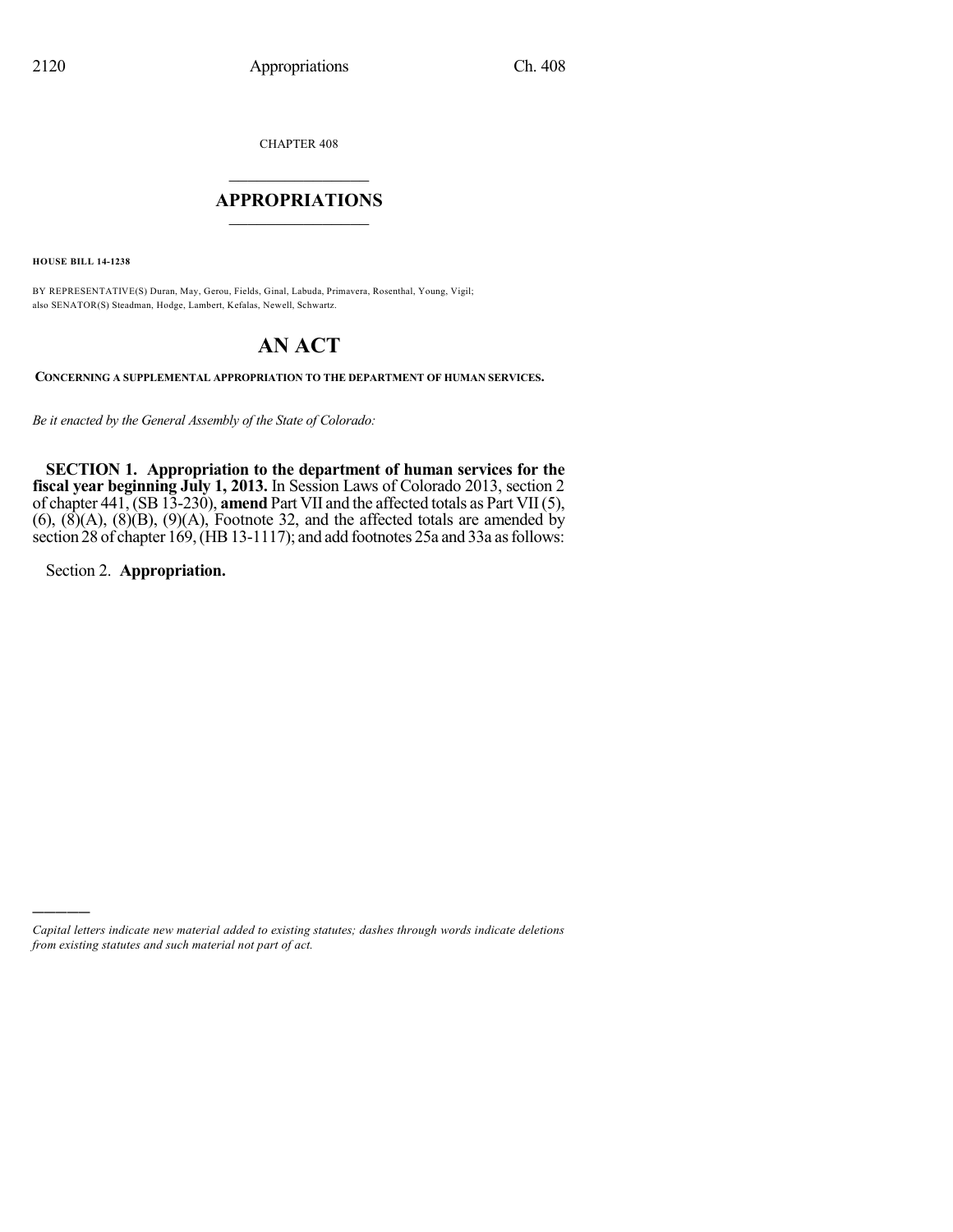|                           |       | APPROPRIATION FROM     |                        |                             |                                       |                                |  |  |  |  |
|---------------------------|-------|------------------------|------------------------|-----------------------------|---------------------------------------|--------------------------------|--|--|--|--|
| ITEM &<br><b>SUBTOTAL</b> | TOTAL | GENERAL<br><b>FUND</b> | GENERAL<br><b>FUND</b> | <b>CASH</b><br><b>FUNDS</b> | <b>REAPPROPRIATED</b><br><b>FUNDS</b> | <b>FEDERAL</b><br><b>FUNDS</b> |  |  |  |  |
|                           |       |                        | <b>EXEMPT</b>          |                             |                                       |                                |  |  |  |  |
|                           |       |                        |                        |                             |                                       |                                |  |  |  |  |

## **PART VII DEPARTMENT OF HUMAN SERVICES**

### **(1) EXECUTIVE DIRECTOR'S OFFICE**

| Personal Services                | 1,895,788    |
|----------------------------------|--------------|
|                                  | $(21.4$ FTE) |
| Health, Life, and Dental         | 29,147,559   |
| Short-term Disability            | 417,329      |
| S B 04-257 Amortization          |              |
| <b>Equalization Disbursement</b> | 7,726,678    |
| S.B. 06-235 Supplemental         |              |
| Amortization Equalization        |              |
| Disbursement                     | 6,960,305    |
| Salary Survey                    | 5,950,587    |
| Merit Pay                        | 3,339,994    |
| Shift Differential               | 4,566,588    |
| Workers' Compensation            | 12,469,196   |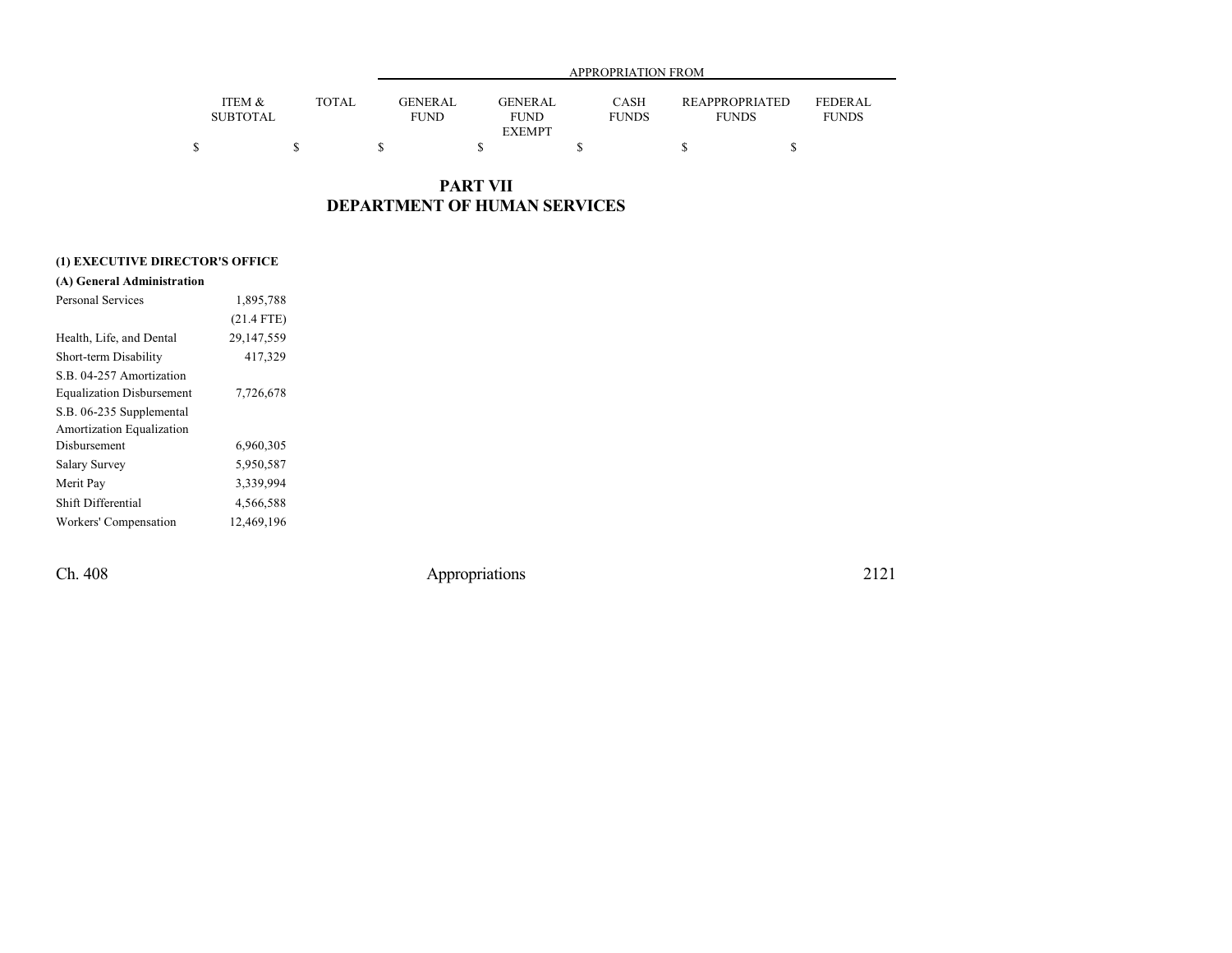|                           |                           |              |                               |                                                | <b>APPROPRIATION FROM</b>   |                                       |                                |
|---------------------------|---------------------------|--------------|-------------------------------|------------------------------------------------|-----------------------------|---------------------------------------|--------------------------------|
|                           | ITEM &<br><b>SUBTOTAL</b> | <b>TOTAL</b> | <b>GENERAL</b><br><b>FUND</b> | <b>GENERAL</b><br><b>FUND</b><br><b>EXEMPT</b> | <b>CASH</b><br><b>FUNDS</b> | <b>REAPPROPRIATED</b><br><b>FUNDS</b> | <b>FEDERAL</b><br><b>FUNDS</b> |
|                           | \$                        | \$           | \$                            | \$                                             | \$                          | \$<br>\$                              |                                |
| <b>Operating Expenses</b> | 495,280                   |              |                               |                                                |                             |                                       |                                |
| Legal Services            |                           |              |                               |                                                |                             |                                       |                                |
| for $18,439$ hours        | 1,679,424                 |              |                               |                                                |                             |                                       |                                |
| Administrative            |                           |              |                               |                                                |                             |                                       |                                |
| Law Judge Services        | 723,531                   |              |                               |                                                |                             |                                       |                                |
| Payment to Risk           |                           |              |                               |                                                |                             |                                       |                                |
| Management and            |                           |              |                               |                                                |                             |                                       |                                |
| Property Funds            | ,463,119                  |              |                               |                                                |                             |                                       |                                |
| <b>Staff Training</b>     | 31,870                    |              |                               |                                                |                             |                                       |                                |
| Injury Prevention Program | 105,970                   |              |                               |                                                |                             |                                       |                                |
|                           | 76,973,218                |              | 45,598,783(M)                 |                                                | 2,698,451 <sup>a</sup>      | 18,979,368 <sup>b</sup>               | $9,696,616$ °                  |
|                           |                           |              |                               |                                                |                             |                                       |                                |

<sup>a</sup> Of this amount, it is estimated that \$548,385 shall be from patient cash collected by the Mental Health Institutes, \$167,677 shall be from the Records and Reports Fund created in Section 19-1-307 (2.5), C.R.S., \$31,870 shall be from fees and charges for workshops and conferences, and \$1,950,519 shall be from various sources of cash funds.

<sup>b</sup> Of this amount, it is estimated that \$16,776,012 shall be from Medicaid funds transferred from the Department of Health Care Policy and Financing, \$160,000 shall be from federal Medicaid indirect costs transferred from the Department of Health Care Policy and Financing, and \$2,043,356 shall be from various sources of reappropriated funds.

<sup>c</sup> Of this amount, it is estimated that \$707,332 shall be from the Temporary Assistance for Needy Families Block Grant, \$630,953 shall be from Section 110 vocational rehabilitation funds, \$280,000 shall be from Child Care Development Funds, \$261,097 shall be from federal cost allocation recoveries, \$240,443 shall be from the Substance Abuse Prevention and Treatment Block Grant, and \$7,576,791 shall be from various sources of federal funds.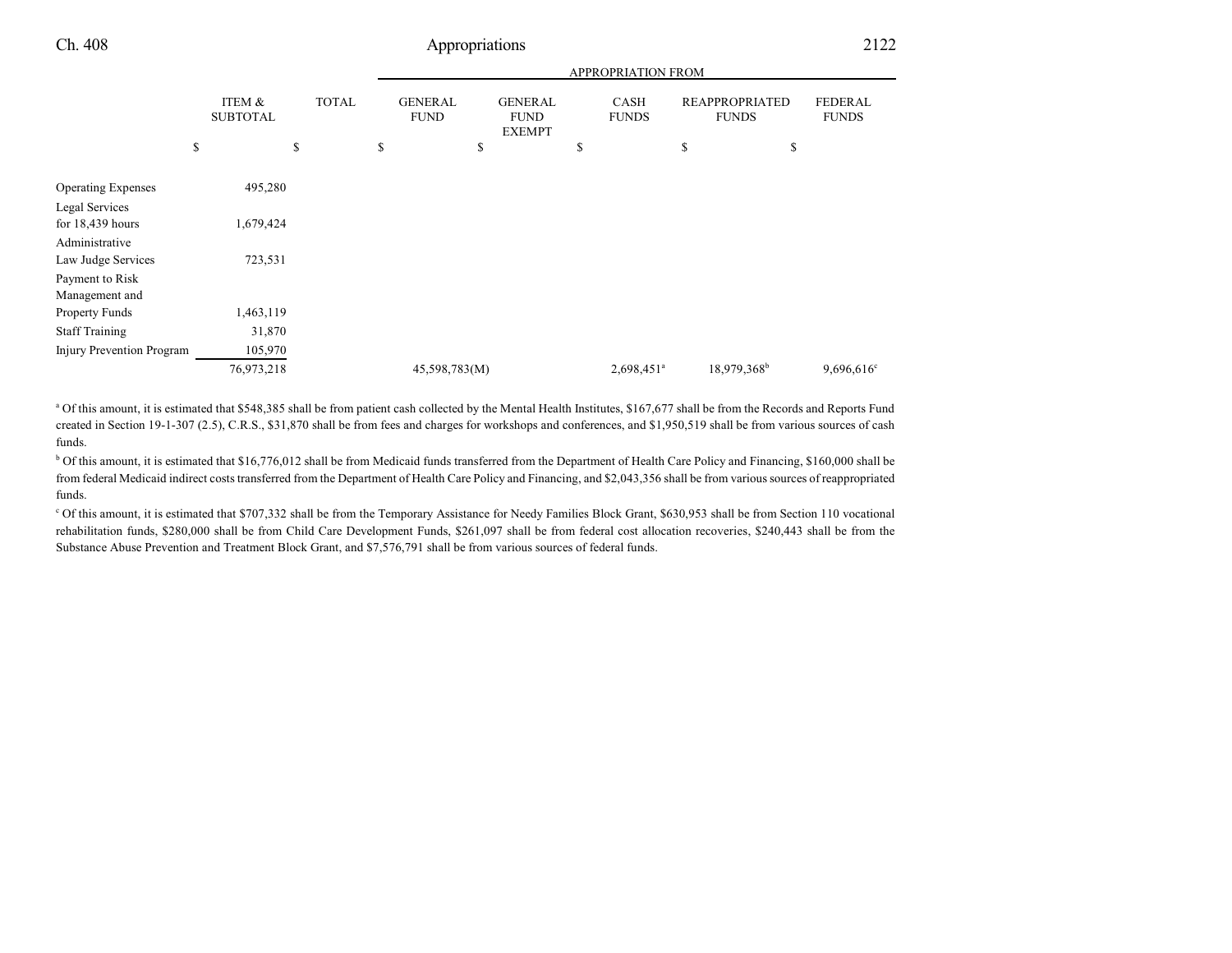#### **(B) Speci a l Purpose**

| Employment and              |              |                |                      |                       |                           |
|-----------------------------|--------------|----------------|----------------------|-----------------------|---------------------------|
| <b>Regulatory Affairs</b>   | 4,946,848    | 1,816,828      | 270,442 <sup>a</sup> | 685,312 <sup>b</sup>  | 2,174,266(I) <sup>c</sup> |
|                             | $(66.1$ FTE) |                |                      |                       |                           |
| Administrative              |              |                |                      |                       |                           |
| <b>Review Unit</b>          | 2,192,826    | 1,438,378(M)   |                      |                       | 754,448 <sup>d</sup>      |
|                             | $(25.1$ FTE) |                |                      |                       |                           |
| Records and Reports of      |              |                |                      |                       |                           |
| Child Abuse or Neglect      | 577,448      |                | 577,448 <sup>e</sup> |                       |                           |
|                             |              |                | $(7.5$ FTE)          |                       |                           |
| <b>Child Protection</b>     |              |                |                      |                       |                           |
| Ombudsman                   | 370,000      | 370,000        |                      |                       |                           |
| Juvenile Parole Board       | 247,281      | 202,200        |                      | $45,081$ <sup>f</sup> |                           |
|                             | 278,314      |                |                      | $76,114$ <sup>f</sup> |                           |
|                             |              | $(2.2$ FTE)    |                      | $(0.8$ FTE)           |                           |
|                             |              |                |                      | $(1.0$ FTE)           |                           |
| Developmental               |              |                |                      |                       |                           |
| <b>Disabilities Council</b> | 655,900      |                |                      |                       | $655,900(I)^g$            |
|                             |              |                |                      |                       | $(6.0$ FTE)               |
| Colorado Commission         |              |                |                      |                       |                           |
| for the Deaf and Hard       |              |                |                      |                       |                           |
| of Hearing                  | 1,124,532    | 129,398        |                      | 995,134h              |                           |
|                             |              | $(0.8$ FTE)    |                      | $(5.5$ FTE)           |                           |
| Health Insurance            |              |                |                      |                       |                           |
| Portability and             |              |                |                      |                       |                           |
| Accountability Act          |              |                |                      |                       |                           |
| of 1996 - Security          |              |                |                      |                       |                           |
| Remediation                 | 374,505      | 277,931        | 334 <sup>a</sup>     | 73,358 <sup>b</sup>   | $22,882(I)^{i}$           |
| Ch. 408                     |              | Appropriations |                      |                       | 2123                      |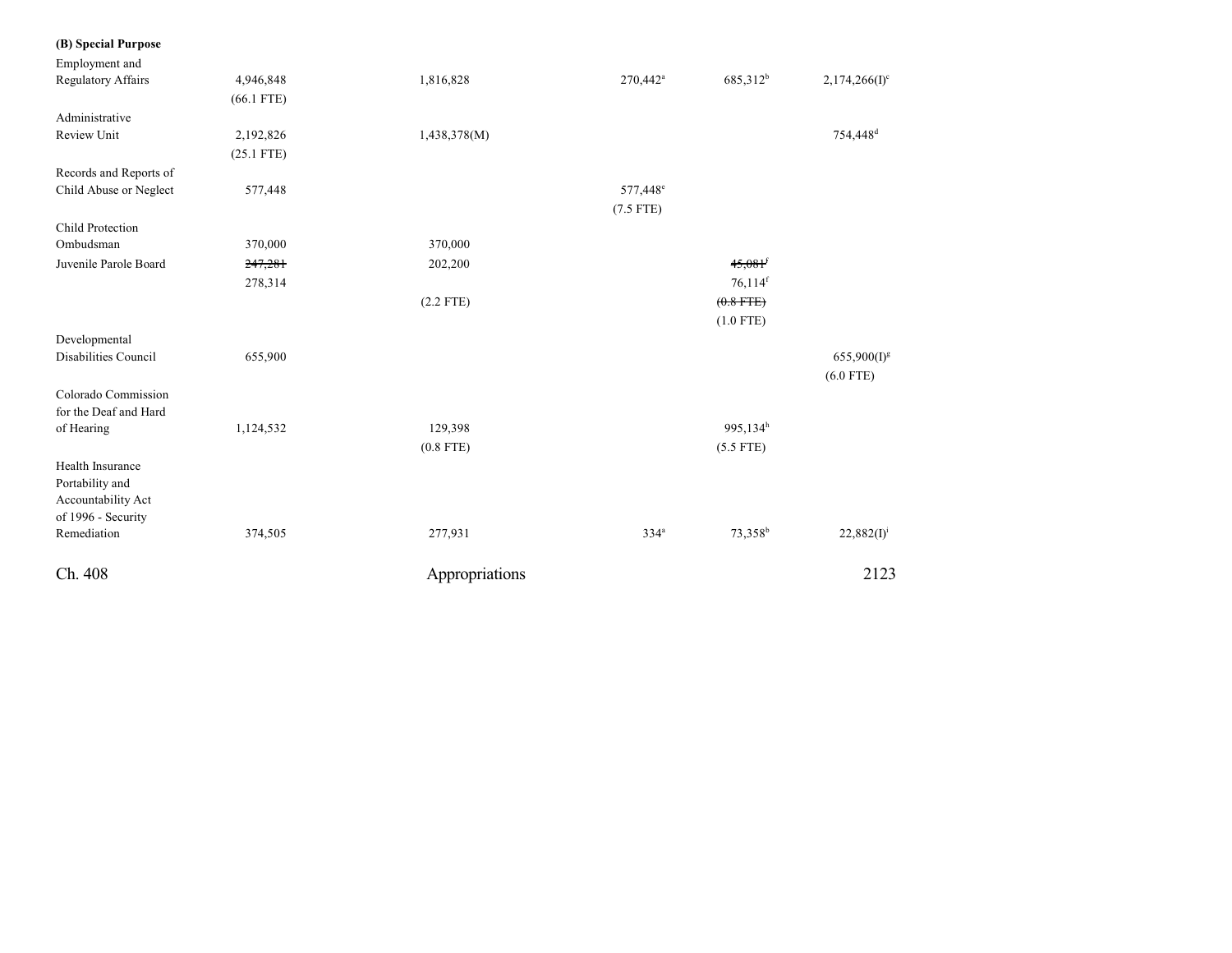|--|--|

|                                                     |                           |              | APPROPRIATION FROM            |                                                |    |                             |                                       |    |                                |  |
|-----------------------------------------------------|---------------------------|--------------|-------------------------------|------------------------------------------------|----|-----------------------------|---------------------------------------|----|--------------------------------|--|
|                                                     | ITEM &<br><b>SUBTOTAL</b> | <b>TOTAL</b> | <b>GENERAL</b><br><b>FUND</b> | <b>GENERAL</b><br><b>FUND</b><br><b>EXEMPT</b> |    | <b>CASH</b><br><b>FUNDS</b> | <b>REAPPROPRIATED</b><br><b>FUNDS</b> |    | <b>FEDERAL</b><br><b>FUNDS</b> |  |
|                                                     | \$                        | \$           | \$                            | \$                                             | \$ |                             | \$                                    | \$ |                                |  |
|                                                     | $(1.0$ FTE)               |              |                               |                                                |    |                             |                                       |    |                                |  |
| <b>CBMS</b> Emergency                               |                           |              |                               |                                                |    |                             |                                       |    |                                |  |
| Processing Unit                                     | 216,233                   |              | 74,206                        |                                                |    | $17,350^{\circ}$            |                                       |    | $124,677(I)^k$                 |  |
|                                                     | $(4.0$ FTE)               |              |                               |                                                |    |                             |                                       |    |                                |  |
| Developmental Disabilities<br>and Behavioral Health |                           |              |                               |                                                |    |                             |                                       |    |                                |  |
| Services Gap Analysis                               | 50,000                    |              | 50,000                        |                                                |    |                             |                                       |    |                                |  |
|                                                     | 10,755,573                |              |                               |                                                |    |                             |                                       |    |                                |  |
|                                                     | 10,786,606                |              |                               |                                                |    |                             |                                       |    |                                |  |

<sup>a</sup> It is estimated that of these amounts, \$50,000 shall be from patient cash collected by the Mental Health Institutes, and \$220,776 shall be from various sources of cash funds.

<sup>b</sup> These amounts shall be from Medicaid funds transferred from the Department of Health Care Policy and Financing.

<sup>c</sup> Of this amount, it is estimated that \$1,216,222 shall be from federal cost allocation recoveries, and \$958,044 shall be from various sources of federal funds. Although this federal funds amount is not appropriated, this amount was assumed in developing the appropriated fund source amounts in this line item.

 $d$  This amount shall be from Title IV-E of the Social Security Act. This amount is reflected pursuant to Section 26-1-111 (2) (d) (II) (B), C.R.S., and shall be used in determining the amount to be deposited to the Excess Federal Title IV-E Reimbursements Cash Fund pursuant to Section 26-1-111 (2) (d) (II) (C), C.R.S.

e This amount shall be from the Records and Reports Fund created in Section 19-1-307 (2.5), C.R.S.

<sup>f</sup> This amount shall be from moneys in the Victims Assistance and Law Enforcement Fund created in Section 24-33.5-506 (1), C.R.S., transferred from the Department of Public Safety, Division of Criminal Justice.

g This amount shall be from Title I of the Developmental Disabilities Assistance and Bill of Rights Act 2000.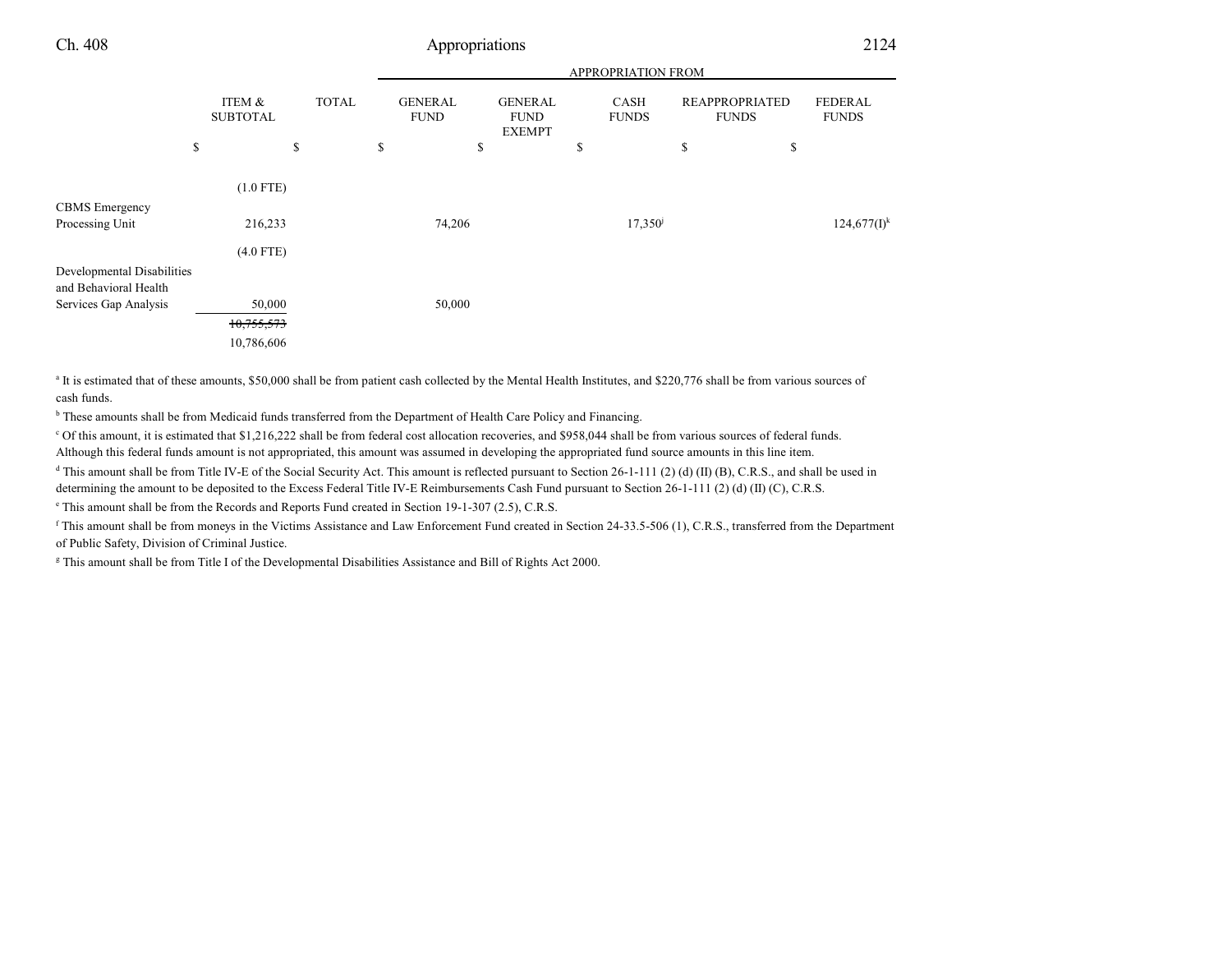<sup>h</sup> This amount shall be from the Colorado Commission for the Deaf and Hard of Hearing Cash Fund created in Section 26-21-107 (1), C.R.S., and from the

Commission for the Deaf and Hard of Hearing Cash Fund line item in the Department of Regulatory Agencies, Public Utilities Commission.

<sup>i</sup> This amount shall be from the Substance Abuse Prevention and Treatment Block Grant. Although this federal funds amount is not appropriated, this amount was assumed

in developing the appropriated fund source amounts in this line item.

j This amount shall be from various sources of cash funds.

k Although this federal funds amount is not appropriated, this amount was assumed in developing the appropriated fund source amounts in this line item.

### 87,728,791 87,759,824

#### **(2) OFFICE OF INFORMATION TECHNOLOGY SERVICES**

| (A) Information           |           |           |                  |                        |                          |
|---------------------------|-----------|-----------|------------------|------------------------|--------------------------|
| Technology                |           |           |                  |                        |                          |
| <b>Operating Expenses</b> | 349,399   | 278,324   |                  | $14,474^a$             | $56,601^b$               |
| Microcomputer             |           |           |                  |                        |                          |
| Lease Payments            | 539,344   | 301,832   | $15,466^{\circ}$ | $128,647$ <sup>a</sup> | 93,399 <sup>b</sup>      |
| County Financial          |           |           |                  |                        |                          |
| Management System         | 1,494,325 | 770,740   |                  |                        | 723,585 <sup>b</sup>     |
| Client Index Project      | 17,698    | 10,154    |                  |                        | $7,544^b$                |
| Colorado Trails           | 4,970,392 | 2,683,461 |                  |                        | 2,286,931 <sup>d</sup>   |
| National Aging Program    |           |           |                  |                        |                          |
| <b>Information System</b> | 93,114    | 23,278    |                  |                        | $69,836^e$               |
| Child Care Automated      |           |           |                  |                        |                          |
| <b>Tracking System</b>    | 2,709,933 |           |                  |                        | $2,709,933$ <sup>f</sup> |
|                           | 3,644,133 |           |                  |                        | $3,644,133$ <sup>f</sup> |
| Health Information        |           |           |                  |                        |                          |
| Management System         | 339,168   | 211,290   |                  | 127,878 <sup>g</sup>   |                          |
|                           |           |           |                  |                        |                          |
|                           |           |           |                  |                        |                          |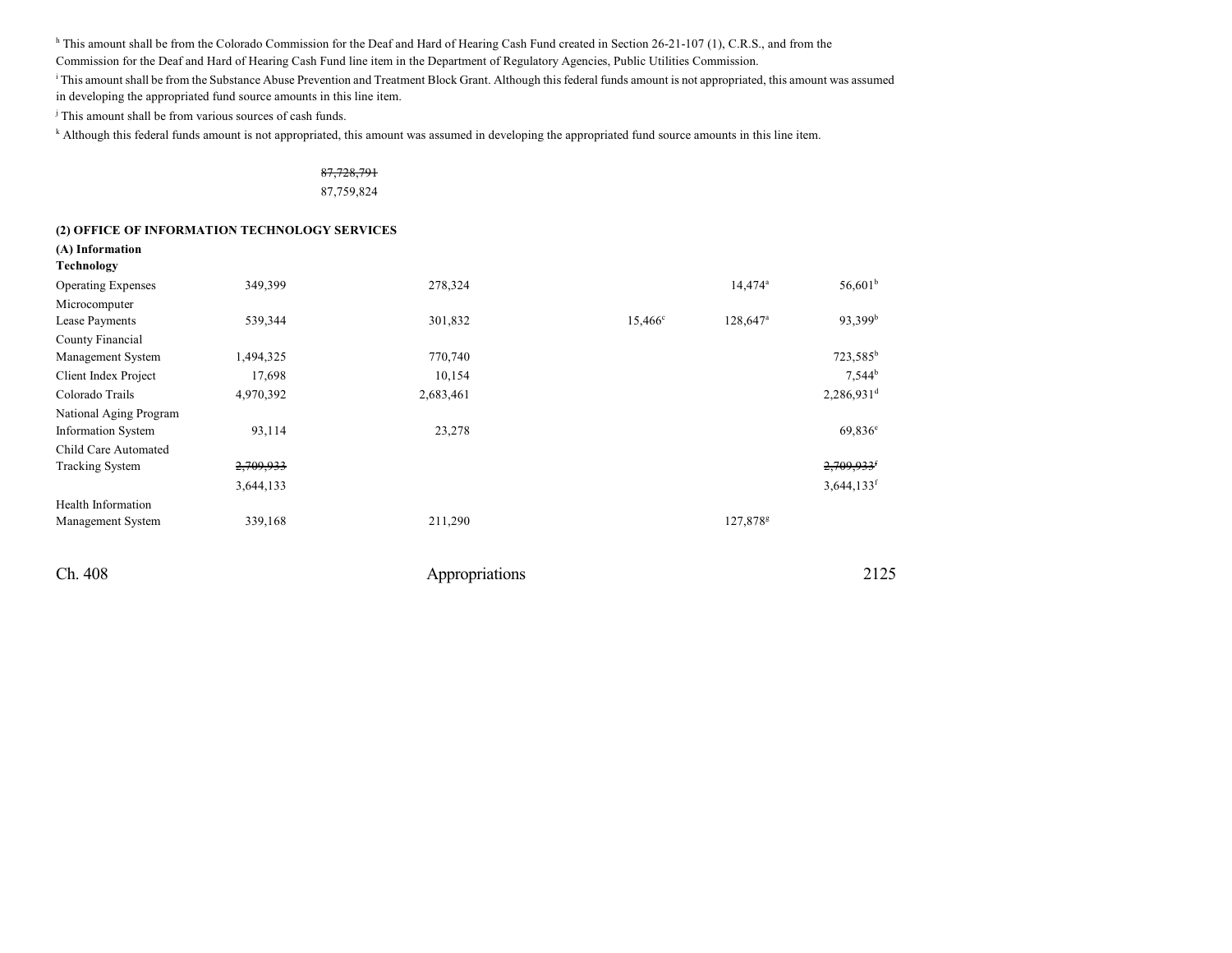|                                  |                           |              | <b>APPROPRIATION FROM</b>     |                                                |                      |                                       |                                |  |  |  |
|----------------------------------|---------------------------|--------------|-------------------------------|------------------------------------------------|----------------------|---------------------------------------|--------------------------------|--|--|--|
|                                  | ITEM &<br><b>SUBTOTAL</b> | <b>TOTAL</b> | <b>GENERAL</b><br><b>FUND</b> | <b>GENERAL</b><br><b>FUND</b><br><b>EXEMPT</b> | CASH<br><b>FUNDS</b> | <b>REAPPROPRIATED</b><br><b>FUNDS</b> | <b>FEDERAL</b><br><b>FUNDS</b> |  |  |  |
|                                  | \$                        | \$           | \$                            | \$                                             | \$                   | $\mathbb{S}$                          | \$                             |  |  |  |
| <b>Adult Protective Services</b> |                           |              |                               |                                                |                      |                                       |                                |  |  |  |
| Data System                      | 250,000                   |              | 250,000                       |                                                |                      |                                       |                                |  |  |  |
| <b>Integrated Behavioral</b>     |                           |              |                               |                                                |                      |                                       |                                |  |  |  |
| <b>Health Services</b>           |                           |              |                               |                                                |                      |                                       |                                |  |  |  |
| Data Collection                  | 480,000                   |              | 288,000                       |                                                |                      |                                       | 192,000 <sup>h</sup>           |  |  |  |
| Purchase of Services             |                           |              |                               |                                                |                      |                                       |                                |  |  |  |
| from Computer Center             | 15,892,706                |              | 7,979,513                     |                                                | $200, 160^i$         | $284,560^{\circ}$                     | 7,428,473                      |  |  |  |
| Colorado State Network           | 3,924,795                 |              | 2,581,373                     |                                                | $33,942^{\rm i}$     | 343,396 <sup>a</sup>                  | 966,084                        |  |  |  |
| Management and                   |                           |              |                               |                                                |                      |                                       |                                |  |  |  |
| Administration of OIT            | 613,096                   |              | 466,411                       |                                                | $9,761$ <sup>i</sup> | $49,657$ <sup>a</sup>                 | 87,267                         |  |  |  |
| Communication                    |                           |              |                               |                                                |                      |                                       |                                |  |  |  |
| Services Payments                | 188,421                   |              | 161,530                       |                                                |                      | 26,891 <sup>k</sup>                   |                                |  |  |  |
| <b>COFRS</b> Modernization       | 1,065,762                 |              | 814,729                       |                                                | $251,033^{\circ}$    |                                       |                                |  |  |  |
| Information                      |                           |              |                               |                                                |                      |                                       |                                |  |  |  |
| <b>Technology Security</b>       | 214,273                   |              | 117,519                       |                                                | $2,538^{\circ}$      | $7,189^{\rm a}$                       | 87,027                         |  |  |  |
|                                  | 33,142,426                |              |                               |                                                |                      |                                       |                                |  |  |  |
|                                  | 34,076,626                |              |                               |                                                |                      |                                       |                                |  |  |  |

<sup>a</sup> Of these amounts, it is estimated that \$572,374 shall be from Medicaid funds transferred from the Department of Health Care Policy and Financing and \$255,549 shall be from various sources of reappropriated funds.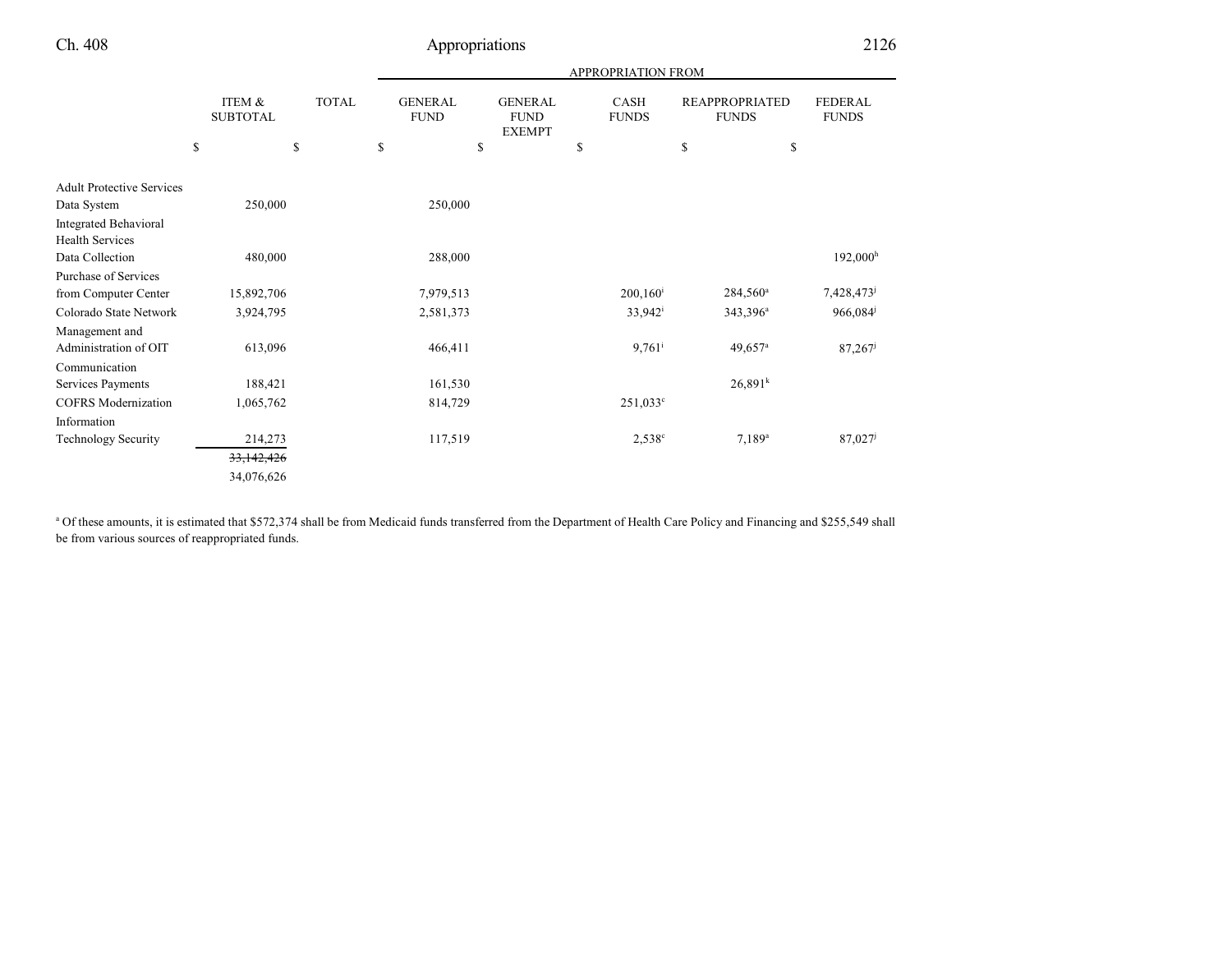<sup>b</sup> Of these amounts, it is estimated that \$31,796 shall be from the Temporary Assistance for Needy Families Block Grant, \$13,260 shall be from Child Care

Development Funds, and \$836,073 shall be from various sources of federal funds.

c These amounts shall be from various sources of cash funds.

<sup>d</sup> Of this amount, it is estimated that \$1,601,080 shall be from Title IV-E of the Social Security Act, \$653,605 shall be from the Temporary Assistance for Needy Families Block Grant, and \$32,246 shall be from Child Care Development Funds.

e This amount shall be from Title III Older Americans Act funds.

f This amount shall be from Child Care Development Funds.

<sup>g</sup> Of this amount, it is estimated that \$106,267 shall be transferred from the Mental Health Institutes, \$12,021 shall be transferred from the Department's Regional Centers, and \$9,590 shall be transferred from the Division of Youth Corrections.

<sup>h</sup> This amount shall be from the Substance Abuse Prevention and Treatment Block Grant.

<sup>i</sup> Of these amounts, it is estimated that \$115,019 shall be from patient fees from the Mental Health Institutes, \$2,529 shall be from the Records and Reports Fund created in Section 19-1-307 (2.5), C.R.S., and \$126,315 shall be from various sources of cash funds.

<sup>j</sup> Of these amounts, it is estimated that \$1,626,006 shall be from the U.S. Department of Agriculture for the Supplemental Nutrition Assistance Program, \$1,352,434 shall be from the Temporary Assistance for Needy Families Block Grant, \$626,520 shall be from Child Care Development Funds, \$62,814 shall be from the federal Substance Abuse Prevention and Treatment Block Grant, and \$4,901,077 shall be from various sources of federal funds.

<sup>k</sup> This amount shall be from various sources of reappropriated funds.

| (B) Colorado Benefits<br><b>Management System</b> |           |           |                      |               |                        |
|---------------------------------------------------|-----------|-----------|----------------------|---------------|------------------------|
| (1) Ongoing Expenses                              |           |           |                      |               |                        |
| Colorado Benefits                                 |           |           |                      |               |                        |
| Management System,                                |           |           |                      |               |                        |
| <b>DHS</b> Personal Services                      | 4,548,315 | 1,110,026 | 211,327 <sup>a</sup> | $1,685,215^b$ | 1,541,747 <sup>c</sup> |
| Colorado Benefits                                 |           |           |                      |               |                        |
| Management System,                                |           |           |                      |               |                        |
| <b>HCPF</b> Personal Services                     | 443,283   | 108,087   | $20,604^{\circ}$     | $164,244^b$   | 150,348 <sup>c</sup>   |
|                                                   |           |           |                      |               |                        |
|                                                   |           |           |                      |               |                        |
|                                                   |           |           |                      |               |                        |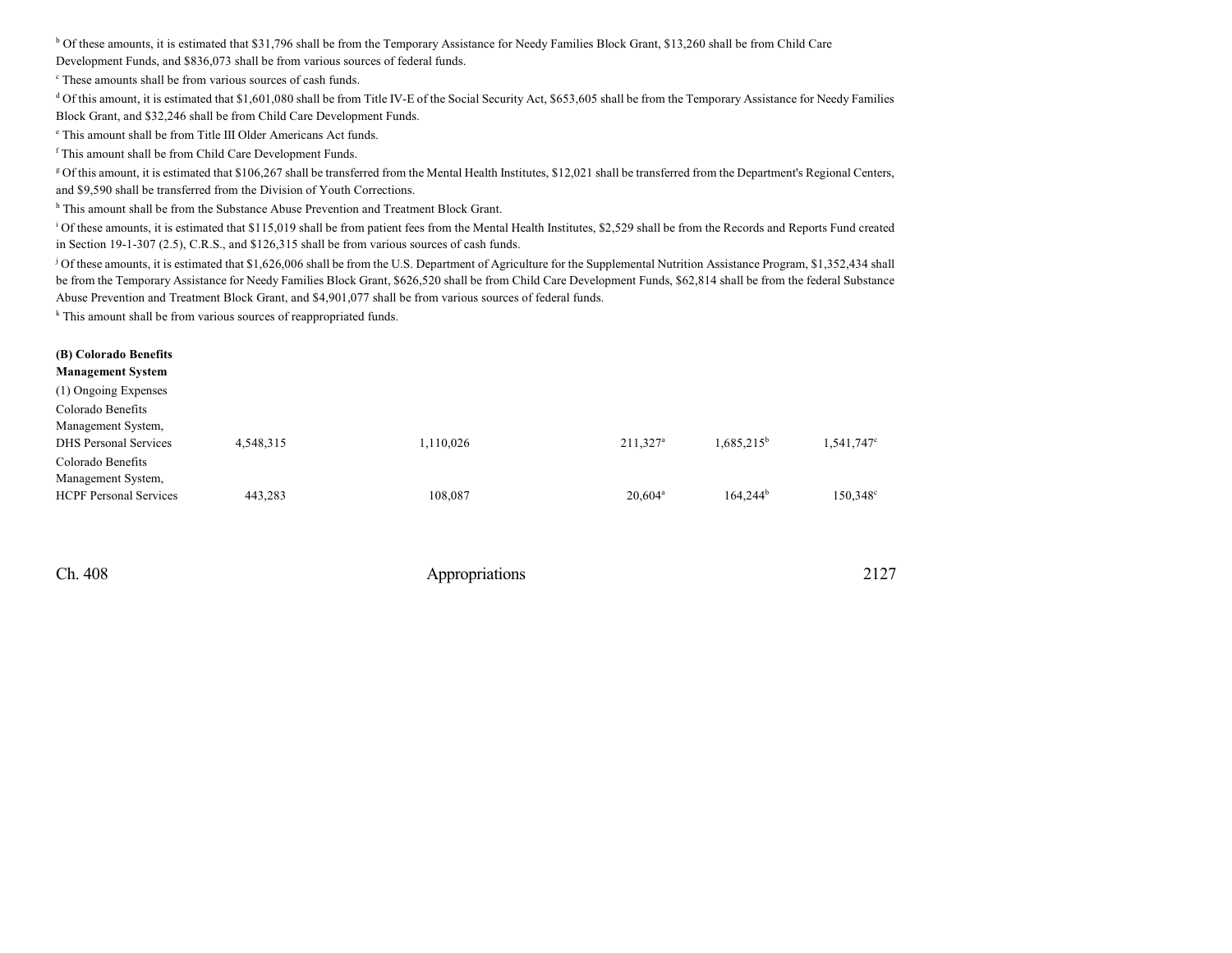|                                                                                                                                                                         |                           |              |                               |                                                | APPROPRIATION FROM          |                                       |                                |
|-------------------------------------------------------------------------------------------------------------------------------------------------------------------------|---------------------------|--------------|-------------------------------|------------------------------------------------|-----------------------------|---------------------------------------|--------------------------------|
|                                                                                                                                                                         | ITEM &<br><b>SUBTOTAL</b> | <b>TOTAL</b> | <b>GENERAL</b><br><b>FUND</b> | <b>GENERAL</b><br><b>FUND</b><br><b>EXEMPT</b> | <b>CASH</b><br><b>FUNDS</b> | <b>REAPPROPRIATED</b><br><b>FUNDS</b> | <b>FEDERAL</b><br><b>FUNDS</b> |
|                                                                                                                                                                         | \$                        | \$           | \$                            | \$                                             | \$                          | \$                                    | \$                             |
| Colorado Benefits<br>Management<br>System, Centrally<br>Appropriated Items<br>Colorado Benefits<br>Management System,<br><b>HCPF Only Projects</b><br>Colorado Benefits | 517,134<br>611,520        |              | 126,879                       |                                                | $23,969^a$                  | 191,598 <sup>b</sup><br>$611,520^b$   | 174,688°                       |
| Management System,<br><b>Operating Expenses</b>                                                                                                                         | 18,788,969                |              | 4,772,010                     |                                                | $1,056,309$ <sup>a</sup>    | 6,364,786                             | 6,595,864°                     |
|                                                                                                                                                                         | 21,006,598                |              | 5,259,738                     |                                                | $1,149,980^a$               | $7,161,183^b$                         | 7,435,697°                     |
| CBMS SAS-70 Audit                                                                                                                                                       | 149,000                   |              | 36,558                        |                                                | $6,906^{\rm a}$             | $55,204^b$                            | $50,332^{\circ}$               |
|                                                                                                                                                                         | 25,058,221                |              |                               |                                                |                             |                                       |                                |
|                                                                                                                                                                         | 27,275,850                |              |                               |                                                |                             |                                       |                                |

a These amounts shall be from the Old Age Pension Fund created in Section 1 of Article XXIV of the State Constitution.

<sup>b</sup> These amounts shall be from funds transferred from the Department of Health Care Policy and Financing.

<sup>c</sup> Of these amounts, it is estimated that \$5,151,089 \$5,635,152 shall be from the U.S. Department of Agriculture for the Supplemental Nutrition Assistance Program and \$3,361,890 \$3,717,660 shall be from the Temporary Assistance for Needy Families Block Grant.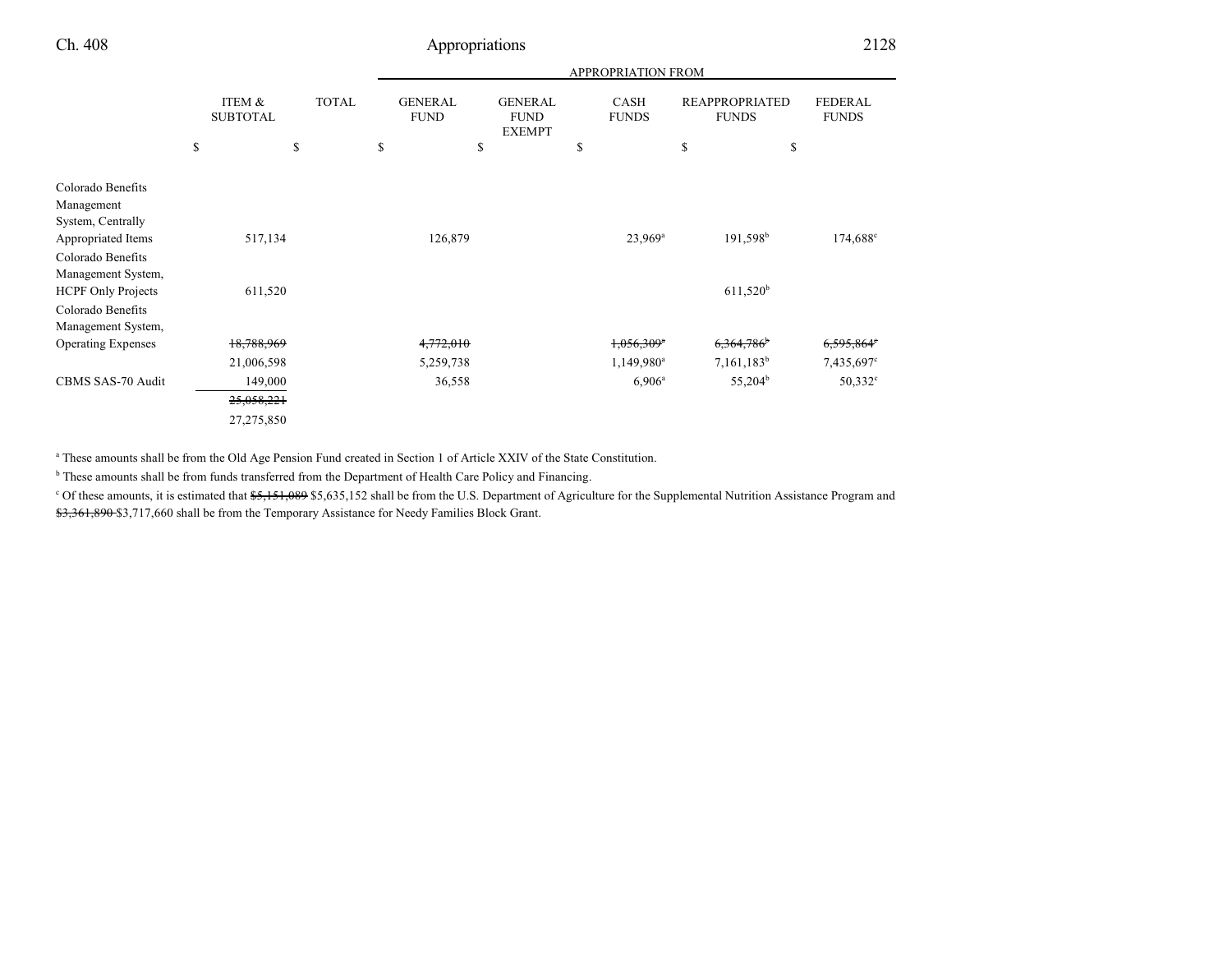| (2) Special Projects          |              |           |                        |                      |                    |
|-------------------------------|--------------|-----------|------------------------|----------------------|--------------------|
| CBMS Modernization,           |              |           |                        |                      |                    |
| <b>Contract Expenses</b>      | 15,721,587   | 1,778,223 | 1,355,103 <sup>a</sup> | $12,105,576^b$       | 482,685°           |
| CBMS Modernization,           |              |           |                        |                      |                    |
| <b>DHS</b> Personal Services  | 707,245      | 268,612   | $24,499$ <sup>a</sup>  | $261,009^b$          | $153, 125^{\circ}$ |
|                               | $(11.0$ FTE) |           |                        |                      |                    |
| CBMS Modernization,           |              |           |                        |                      |                    |
| <b>DHS</b> Operating Expenses | 10,451       | 3,967     | 363 <sup>a</sup>       | 3.857 <sup>b</sup>   | $2,264^{\circ}$    |
| CBMS Modernization,           |              |           |                        |                      |                    |
| <b>HCPF</b> Personal          |              |           |                        |                      |                    |
| Services, Operating           |              |           |                        |                      |                    |
| Expenses, and Centrally       |              |           |                        |                      |                    |
| Appropriated Expenses         | 810,858      | 307,964   | 28,088 <sup>a</sup>    | 299,247 <sup>b</sup> | $175,559^{\circ}$  |
|                               | 17,250,141   |           |                        |                      |                    |

a These amounts shall be from the Old Age Pension Fund created in Section 1 of Article XXIV of the State Constitution.

<sup>b</sup> These amounts shall be from funds transferred from the Department of Health Care Policy and Financing.

c These amounts shall be from the U.S. Department of Agriculture for the Supplemental Nutrition Assistance Program.

#### 75,450,788

78,602,617

#### **(3) OFFICE OF OPERATIONS**

| (A) Administration        |               |
|---------------------------|---------------|
| Personal Services         | 22.406.559    |
|                           | $(432.8$ FTE) |
| <b>Operating Expenses</b> | 3.377.779     |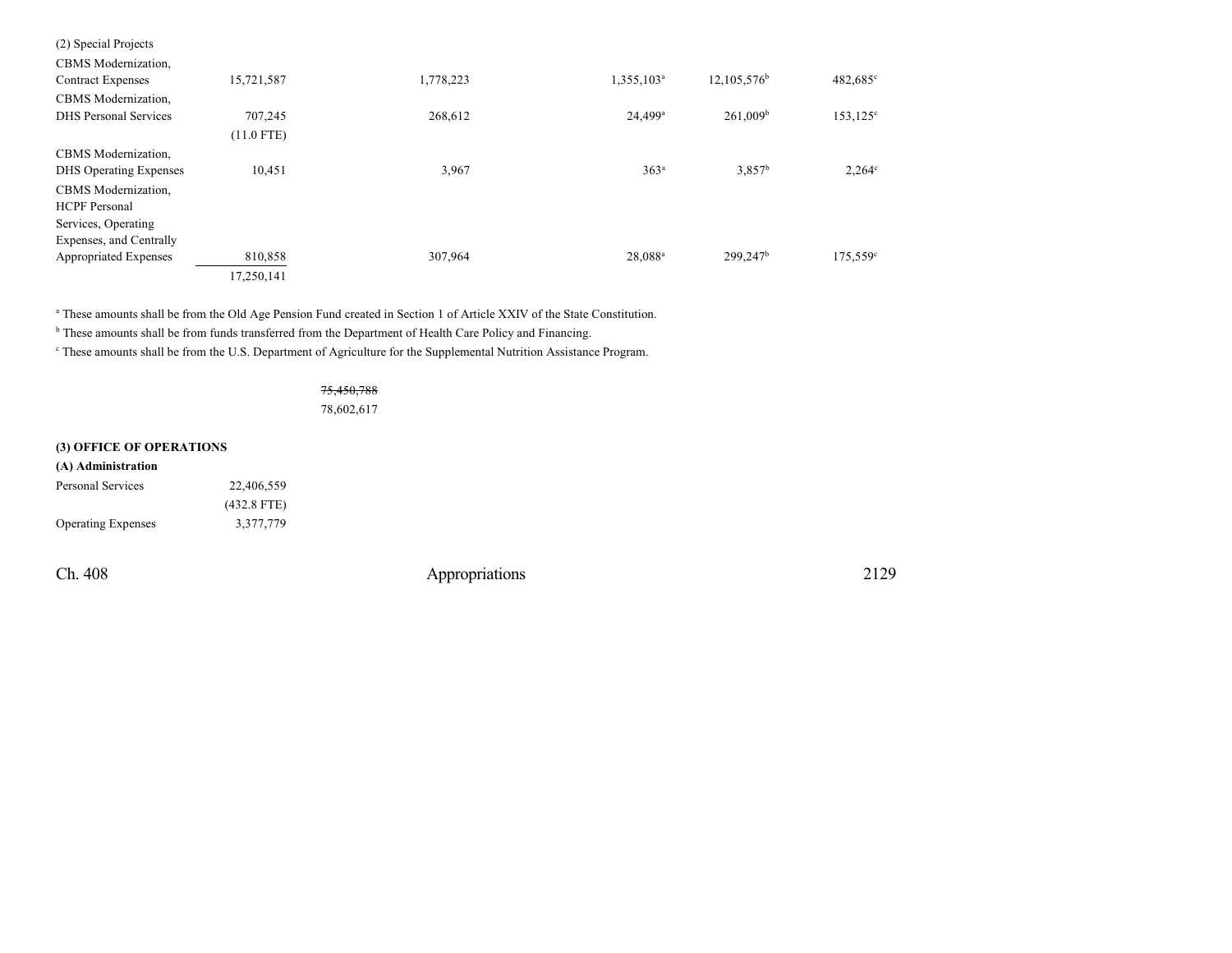APPROPRIATION FROM

|                                        |                           |              | APPROPRIATION FROM |                               |    |                                                |    |                             |                                       |                                |
|----------------------------------------|---------------------------|--------------|--------------------|-------------------------------|----|------------------------------------------------|----|-----------------------------|---------------------------------------|--------------------------------|
|                                        | ITEM &<br><b>SUBTOTAL</b> | <b>TOTAL</b> |                    | <b>GENERAL</b><br><b>FUND</b> |    | <b>GENERAL</b><br><b>FUND</b><br><b>EXEMPT</b> |    | <b>CASH</b><br><b>FUNDS</b> | <b>REAPPROPRIATED</b><br><b>FUNDS</b> | <b>FEDERAL</b><br><b>FUNDS</b> |
|                                        | \$                        | \$           | \$                 |                               | \$ |                                                | \$ |                             | \$                                    | \$                             |
| Vehicle Lease Payments<br>Leased Space | 1,180,354<br>2,410,915    |              |                    |                               |    |                                                |    |                             |                                       |                                |
| Capitol Complex<br>Leased Space        | 1,589,006                 |              |                    |                               |    |                                                |    |                             |                                       |                                |
| Utilities                              | 9,418,424<br>40,383,037   |              |                    | 24,987,197(M)                 |    |                                                |    | $2,285,926^a$               | $8,592,071^{\rm b}$                   | 4,517,843 <sup>c</sup>         |
|                                        |                           |              |                    |                               |    |                                                |    |                             |                                       |                                |

<sup>a</sup> Of this amount, it is estimated that \$1,366,218 shall be from patient cash collected by the Mental Health Institutes, \$49,415 shall be from the Early Intervention Services Trust Fund created in Section 27-10.5-709 (2) (a), C.R.S., and \$870,293 shall be from various sources of cash funds, including from the Old Age Pension Fund created in Section 1 of Article XXIV of the State Constitution.

<sup>b</sup> Of this amount, it is estimated that \$4,786,843 shall be from Medicaid funds transferred from the Department of Health Care Policy and Financing, \$1,236,747 shall be transferred from the Department of Corrections, \$811,278 shall be from patient fees collected by the Mental Health Institutes that represent Medicaid revenue earned from the behavioral health organizations through Mental Health Community Capitation, \$800,000 shall be from nursing home indirect cost subsidies appropriated to the Homelake Domiciliary and the State and Veterans Nursing Homes, \$340,000 shall be from federal Medicaid indirect costs transferred from the Department of Health Care Policy and Financing, and \$617,203 shall be from various sources of reappropriated funds.

<sup>c</sup> Of this amount, it is estimated that \$994,120 shall be from Section 110 vocational rehabilitation funds, \$720,802 shall be from the Social Security Administration for disability determination services, \$400,000 shall be from Child Care Development Funds, \$233,214 shall be from the Substance Abuse Prevention and Treatment Block Grant, \$65,900 shall be from the U.S. Department of Health and Human Services, Office of Refugee Resettlement, \$4,000 shall be from the Temporary Assistance for Needy Families Block Grant, and \$2,099,807 shall be from various sources of federal funds.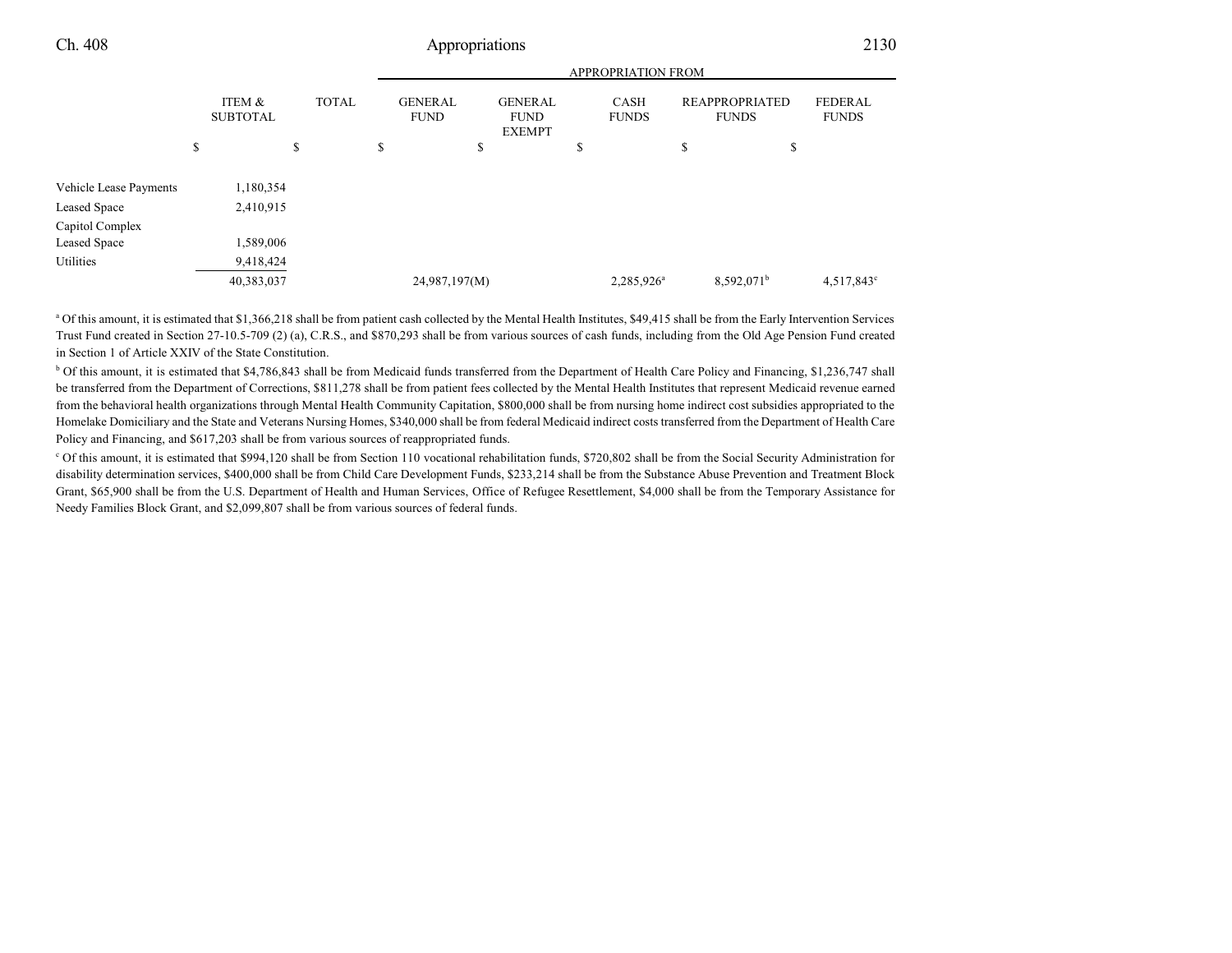|  |  | (B) Special Purpose |
|--|--|---------------------|
|--|--|---------------------|

| Buildings and<br>Grounds Rental | 1,018,818 | $1,018,818^a$ |
|---------------------------------|-----------|---------------|
|                                 |           | $(6.5$ FTE)   |
| State Garage Fund               | 731,213   | $731,213^b$   |
|                                 |           | $(2.6$ FTE)   |
|                                 | 1,750,031 |               |

a This amount shall be from the Department of Human Services Buildings and Grounds Cash Fund created in Section 26-1-133.5 (2), C.R.S.

<sup>b</sup> This amount shall be from moneys in the State Garage Fund collected from various Department of Human Services divisions and other state agencies pursuant to Section 24-30-1104 (2) (b), C.R.S.

42,133,068

#### **(4) COUNTY ADMINISTRATION**

| County Administration <sup>20</sup> | 49,814,777 | 17,604,170(M) | $9,137,101^a$          | $23,073,506^b$ |
|-------------------------------------|------------|---------------|------------------------|----------------|
| County Tax Base Relief              | 2,697,803  | 2,697,803     |                        |                |
| County Share of                     |            |               |                        |                |
| Offsetting Revenues <sup>21</sup>   | 2,986,000  |               | $2,986,000^{\circ}$    |                |
| County Incentive                    |            |               |                        |                |
| Payments <sup>22</sup>              | 4.113.000  |               | 4,113,000 <sup>d</sup> |                |
|                                     |            | 59,611,580    |                        |                |

<sup>a</sup> This amount shall be from local funds. The (L) notation and the (I) notation applies to this amount.

<sup>b</sup> This amount shall be from various sources of federal funds.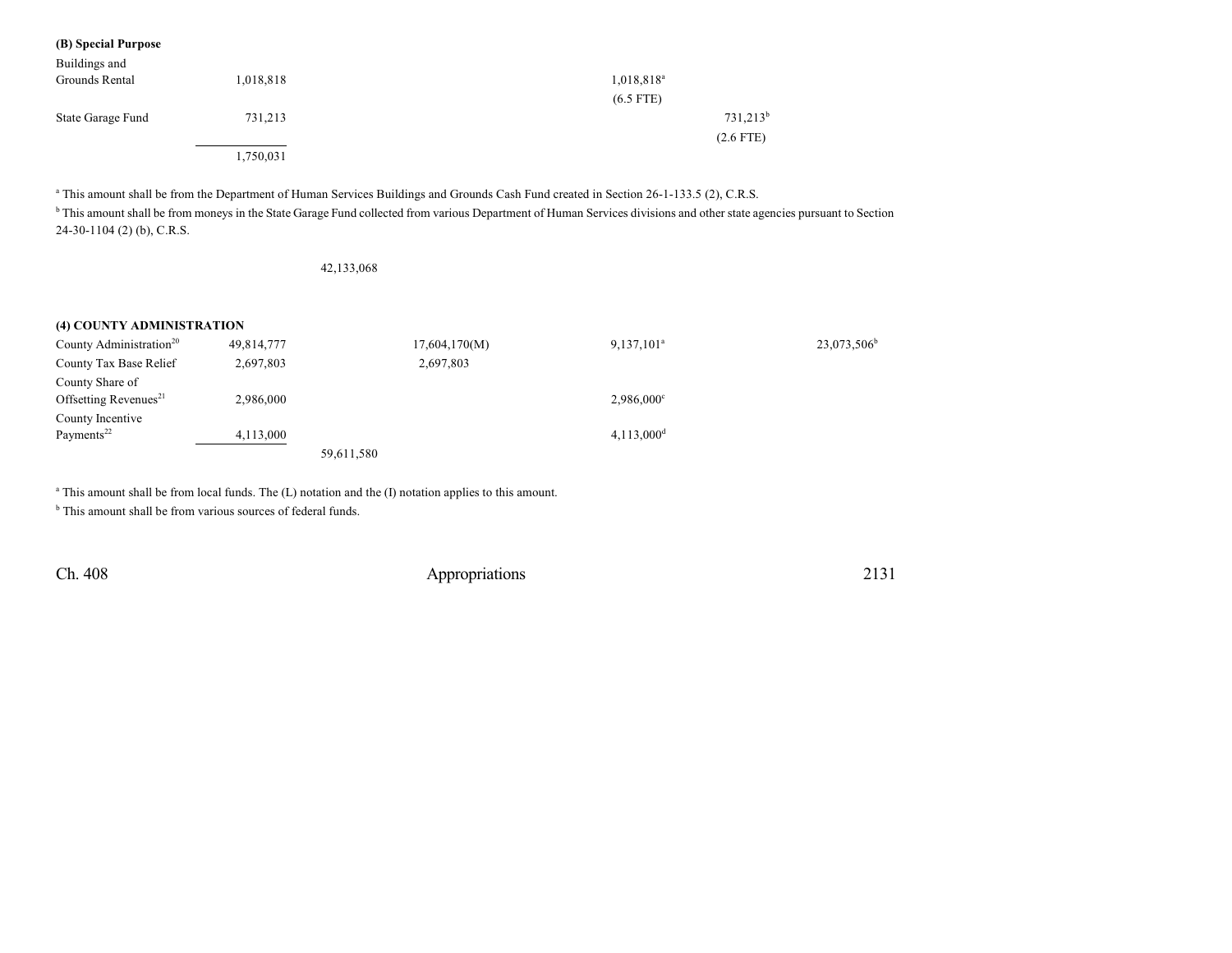|                           |              |                               | APPROPRIATION FROM                              |                      |                                       |                                |  |  |  |
|---------------------------|--------------|-------------------------------|-------------------------------------------------|----------------------|---------------------------------------|--------------------------------|--|--|--|
| ITEM &<br><b>SUBTOTAL</b> | <b>TOTAL</b> | <b>GENERAL</b><br><b>FUND</b> | <b>GENER AL</b><br><b>FUND</b><br><b>EXEMPT</b> | CASH<br><b>FUNDS</b> | <b>REAPPROPRIATED</b><br><b>FUNDS</b> | <b>FEDERAL</b><br><b>FUNDS</b> |  |  |  |
|                           |              |                               |                                                 |                      |                                       |                                |  |  |  |

<sup>c</sup> This amount shall be from the counties' share of offsetting cash funds revenues, including retained child support collections, retained fraud refunds, state revenue intercepts, and other refunds, pursuant to Section 26-13-108, C.R.S.

d This amount shall be from the State's share of retained child support collections and fraud refunds, pursuant to Section 26-13-108, C.R.S.

| (5) DIVISION OF CHILD WELFARE <sup>23</sup> |                          |              |                         |                         |                         |
|---------------------------------------------|--------------------------|--------------|-------------------------|-------------------------|-------------------------|
| Administration                              | 5,876,717                | 4,880,439(M) |                         | 133,070 <sup>a</sup>    | 863,208 <sup>b</sup>    |
|                                             | $(61.6$ FTE)             |              |                         |                         |                         |
| Training                                    | 6,444,548                | 3,248,229(M) | $37,230^{\circ}$        |                         | 3,159,089 <sup>d</sup>  |
|                                             | $(6.0$ FTE)              |              |                         |                         |                         |
| Foster and Adoptive                         |                          |              |                         |                         |                         |
| Parent Recruitment,                         |                          |              |                         |                         |                         |
| Training, and Support                       | 335,562                  | 268,395(M)   |                         |                         | $67,167^{\rm b}$        |
|                                             | $(1.0$ FTE)              |              |                         |                         |                         |
| Child Welfare Services <sup>24</sup>        | 338,029,998°             | 172,690,086  | 62,068,186 <sup>c</sup> | 14,579,137 <sup>a</sup> | 88,692,589 <sup>f</sup> |
|                                             | 345,826,706 <sup>e</sup> | 180,486,794  |                         |                         |                         |
| Title IV-E Waiver and                       |                          |              |                         |                         |                         |
| <b>Evaluation Development</b>               | 500,018                  | 250,009      |                         |                         | $250,009^{\rm b}$       |
| Family and                                  |                          |              |                         |                         |                         |
| Children's Programs <sup>25</sup>           | 51,805,244               | 43,441,810   | 5,292,541 <sup>c</sup>  |                         | 3,070,893f              |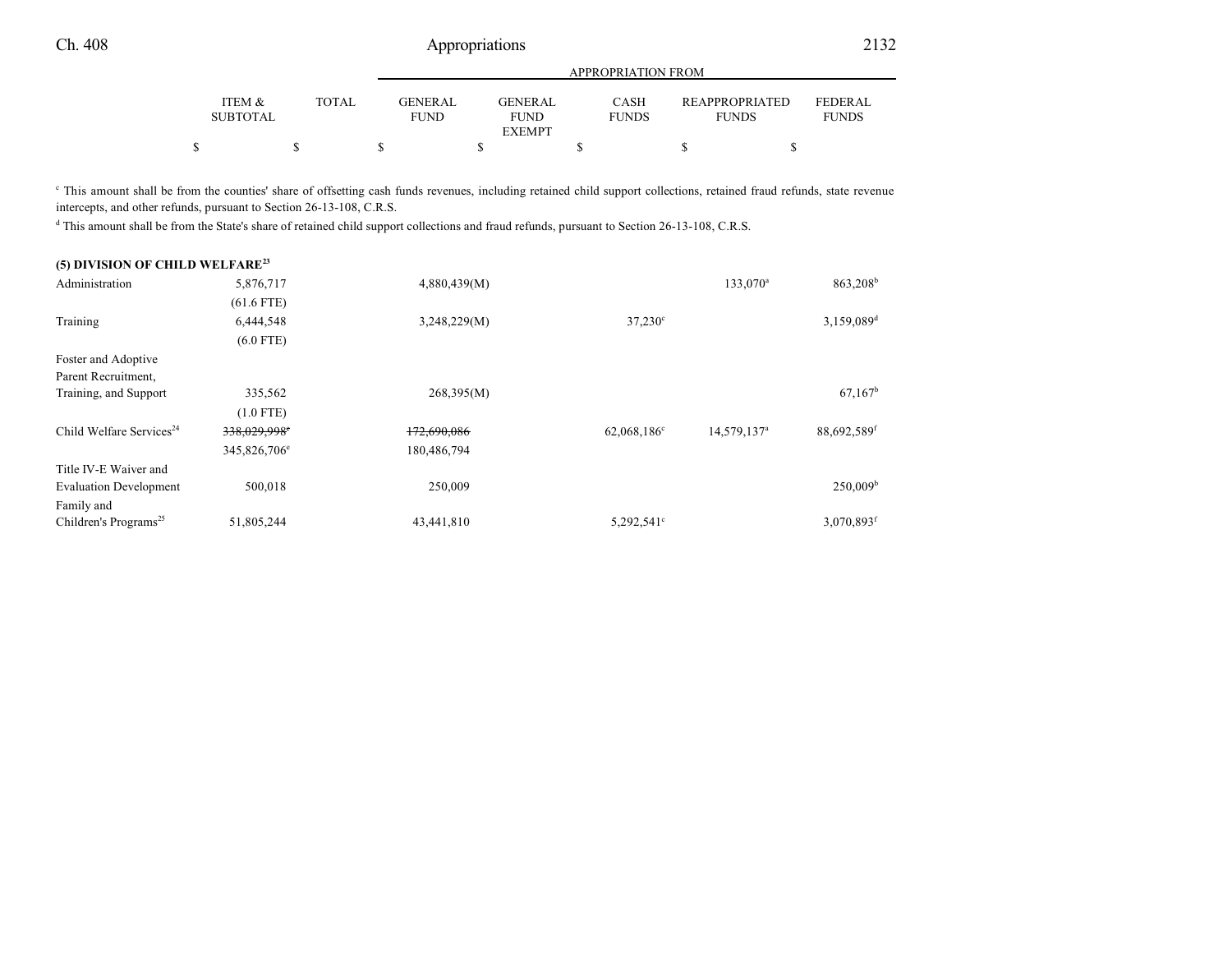| Collaborative<br>3,100,000<br>$3,100,000$ <sup>g</sup><br>Management Incentives<br>Independent<br>$2,826,582(I)$ <sup>h</sup><br>Living Programs<br>2,826,582<br>$(4.0$ FTE)<br>Federal Child Abuse<br>Prevention and<br>436,054<br>$436,054(I)^j$<br><b>Treatment Act Grant</b><br>$(3.0$ FTE)<br>Community-based Child<br>Abuse Prevention Services<br>${\rm S}{\rm E}{\rm RV}{\rm I}{\rm C}{\rm E}{\rm S}^{25{\rm a}}$<br>4,879,297<br>4,879,297<br>$(2.8$ FTE)<br><b>HOTLINE FOR CHILD</b><br>4,240<br><b>ABUSE AND NEGLECT</b><br>982,093<br>977,853<br>$(0.6$ FTE)<br>Workforce Tools-Mobile<br>122,910 <sup>b</sup><br>723,000<br>600,090<br>Computing Technology<br>Workload Study<br>79,654<br>468,555<br>388,901<br>Tony Grampsas Youth<br>$3,606,650$ <sup>k</sup><br>Services Program<br>5,060,499<br>1,453,849<br>$(3.0$ FTE)<br>420,486,074 | Performance-based |  |  |
|-----------------------------------------------------------------------------------------------------------------------------------------------------------------------------------------------------------------------------------------------------------------------------------------------------------------------------------------------------------------------------------------------------------------------------------------------------------------------------------------------------------------------------------------------------------------------------------------------------------------------------------------------------------------------------------------------------------------------------------------------------------------------------------------------------------------------------------------------------------|-------------------|--|--|
|                                                                                                                                                                                                                                                                                                                                                                                                                                                                                                                                                                                                                                                                                                                                                                                                                                                           |                   |  |  |
|                                                                                                                                                                                                                                                                                                                                                                                                                                                                                                                                                                                                                                                                                                                                                                                                                                                           |                   |  |  |
|                                                                                                                                                                                                                                                                                                                                                                                                                                                                                                                                                                                                                                                                                                                                                                                                                                                           |                   |  |  |
|                                                                                                                                                                                                                                                                                                                                                                                                                                                                                                                                                                                                                                                                                                                                                                                                                                                           |                   |  |  |
|                                                                                                                                                                                                                                                                                                                                                                                                                                                                                                                                                                                                                                                                                                                                                                                                                                                           |                   |  |  |
|                                                                                                                                                                                                                                                                                                                                                                                                                                                                                                                                                                                                                                                                                                                                                                                                                                                           |                   |  |  |
|                                                                                                                                                                                                                                                                                                                                                                                                                                                                                                                                                                                                                                                                                                                                                                                                                                                           |                   |  |  |
|                                                                                                                                                                                                                                                                                                                                                                                                                                                                                                                                                                                                                                                                                                                                                                                                                                                           |                   |  |  |
|                                                                                                                                                                                                                                                                                                                                                                                                                                                                                                                                                                                                                                                                                                                                                                                                                                                           |                   |  |  |
|                                                                                                                                                                                                                                                                                                                                                                                                                                                                                                                                                                                                                                                                                                                                                                                                                                                           |                   |  |  |
|                                                                                                                                                                                                                                                                                                                                                                                                                                                                                                                                                                                                                                                                                                                                                                                                                                                           |                   |  |  |
|                                                                                                                                                                                                                                                                                                                                                                                                                                                                                                                                                                                                                                                                                                                                                                                                                                                           |                   |  |  |
|                                                                                                                                                                                                                                                                                                                                                                                                                                                                                                                                                                                                                                                                                                                                                                                                                                                           |                   |  |  |
|                                                                                                                                                                                                                                                                                                                                                                                                                                                                                                                                                                                                                                                                                                                                                                                                                                                           |                   |  |  |
|                                                                                                                                                                                                                                                                                                                                                                                                                                                                                                                                                                                                                                                                                                                                                                                                                                                           |                   |  |  |
|                                                                                                                                                                                                                                                                                                                                                                                                                                                                                                                                                                                                                                                                                                                                                                                                                                                           |                   |  |  |
|                                                                                                                                                                                                                                                                                                                                                                                                                                                                                                                                                                                                                                                                                                                                                                                                                                                           |                   |  |  |
|                                                                                                                                                                                                                                                                                                                                                                                                                                                                                                                                                                                                                                                                                                                                                                                                                                                           |                   |  |  |
|                                                                                                                                                                                                                                                                                                                                                                                                                                                                                                                                                                                                                                                                                                                                                                                                                                                           |                   |  |  |
|                                                                                                                                                                                                                                                                                                                                                                                                                                                                                                                                                                                                                                                                                                                                                                                                                                                           |                   |  |  |
|                                                                                                                                                                                                                                                                                                                                                                                                                                                                                                                                                                                                                                                                                                                                                                                                                                                           |                   |  |  |
|                                                                                                                                                                                                                                                                                                                                                                                                                                                                                                                                                                                                                                                                                                                                                                                                                                                           |                   |  |  |
|                                                                                                                                                                                                                                                                                                                                                                                                                                                                                                                                                                                                                                                                                                                                                                                                                                                           |                   |  |  |
|                                                                                                                                                                                                                                                                                                                                                                                                                                                                                                                                                                                                                                                                                                                                                                                                                                                           |                   |  |  |
| 429,264,875                                                                                                                                                                                                                                                                                                                                                                                                                                                                                                                                                                                                                                                                                                                                                                                                                                               |                   |  |  |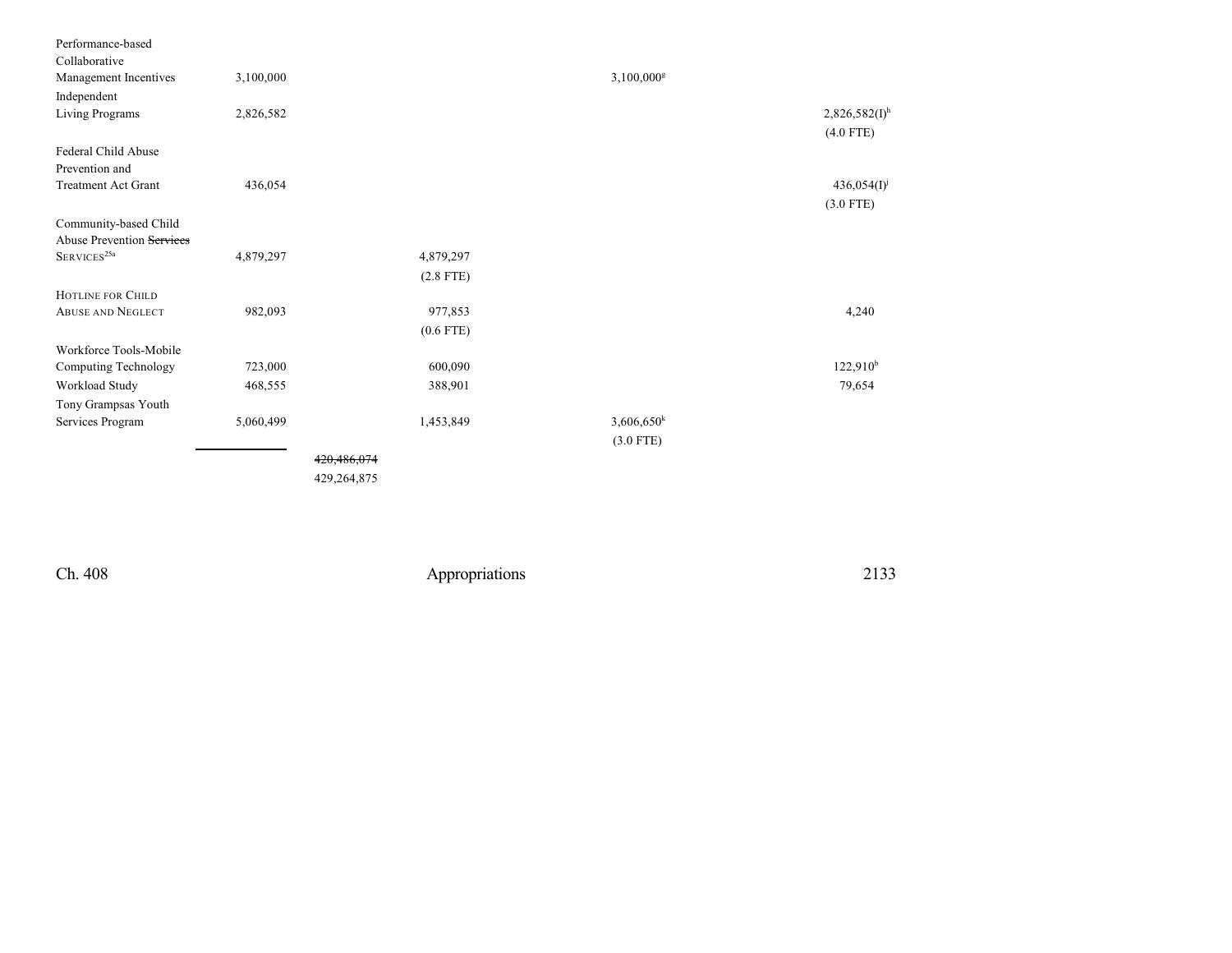|                           |       | AFF NUFNIA HUIN FNUIVI   |                        |                             |                                       |                                |  |
|---------------------------|-------|--------------------------|------------------------|-----------------------------|---------------------------------------|--------------------------------|--|
| ITEM &<br><b>SUBTOTAL</b> | TOTAL | GENER AL.<br><b>FUND</b> | GENERAL<br><b>FUND</b> | <b>CASH</b><br><b>FUNDS</b> | <b>REAPPROPRIATED</b><br><b>FUNDS</b> | <b>FEDERAL</b><br><b>FUNDS</b> |  |
|                           |       |                          | <b>EXEMPT</b>          |                             |                                       |                                |  |
|                           |       |                          |                        |                             |                                       |                                |  |

APPROPRIATION FROM

a These amounts shall be from Medicaid funds transferred from the Department of Health Care Policy and Financing, Department of Human Services Medicaid-funded Programs.

<sup>b</sup> These amounts shall be from Title IV-E of the Social Security Act. They are reflected pursuant to Section 26-1-111 (2) (d) (II) (B), C.R.S., and shall be used in determining the amount to be deposited to the Excess Federal Title IV-E Reimbursements Cash Fund pursuant to Section 26-1-111 (2) (d) (II) (C), C.R.S.

These amounts shall be from local funds. The (L) notation and the (I) notation apply to these amounts.

d Of this amount, \$2,903,373 shall be from Title IV-E of the Social Security Act, and \$255,716 shall be from the Title XX Social Services Block Grant.

<sup>e</sup> For informational purposes, this amount includes \$4,605,011 that is anticipated to be initially held out from state and federal funds that are allocated to county departments of social services for the administration and provision of child welfare services, including the following estimated amounts: \$3,208,511 for parental fee reimbursements to counties pursuant to Section 26-5-104 (2), C.R.S., \$950,000 for tribal placements of Native American children, \$346,500 for a statewide insurance policy for county-administered foster homes, and \$100,000 for contractualservices related to the allocation of funds among counties. The remaining \$333,424,987 includes the state and federal funds to be allocated to county departments of social services pursuant to Section 26-5-104, C.R.S., the estimated local share of child welfare services expenditures, and federal Medicaid funds estimated to be available to county departments of social services for certain expenditures.

<sup>f</sup> Of these amounts, \$64,153,620 (I) shall be from Title IV-E of the Social Security Act, \$23,590,313 shall be from the Title XX Social Services Block Grant, and \$4,019,549(I) shall be from Title IV-B, Subpart 1, of the Social Security Act. Although federal funds amounts that contain the (I) notation are not appropriated, these amounts were assumed in developing the appropriated fund source amounts in these line items. The amount from Title IV-E of the Social Security Act is reflected pursuant to Section 26-1-111 (2) (d) (II) (B), C.R.S., and shall be used in determining the amount to be deposited to the Excess Federal Title IV-E Reimbursements Cash Fund pursuant to Section 26-1-111 (2) (d) (II) (C), C.R.S.

g This amount shall be from the Performance-based Collaborative Management Incentive Cash Fund created in Section 24-1.9-104 (1), C.R.S.

h This amount shall be from Title IV-E of the Social Security Act, including an estimated \$2,106,894 for the Chafee Foster Care Independence Program and \$719,688 for the Education and Training Voucher Program.

j This amount shall be from the Child Abuse Prevention and Treatment Act state grant.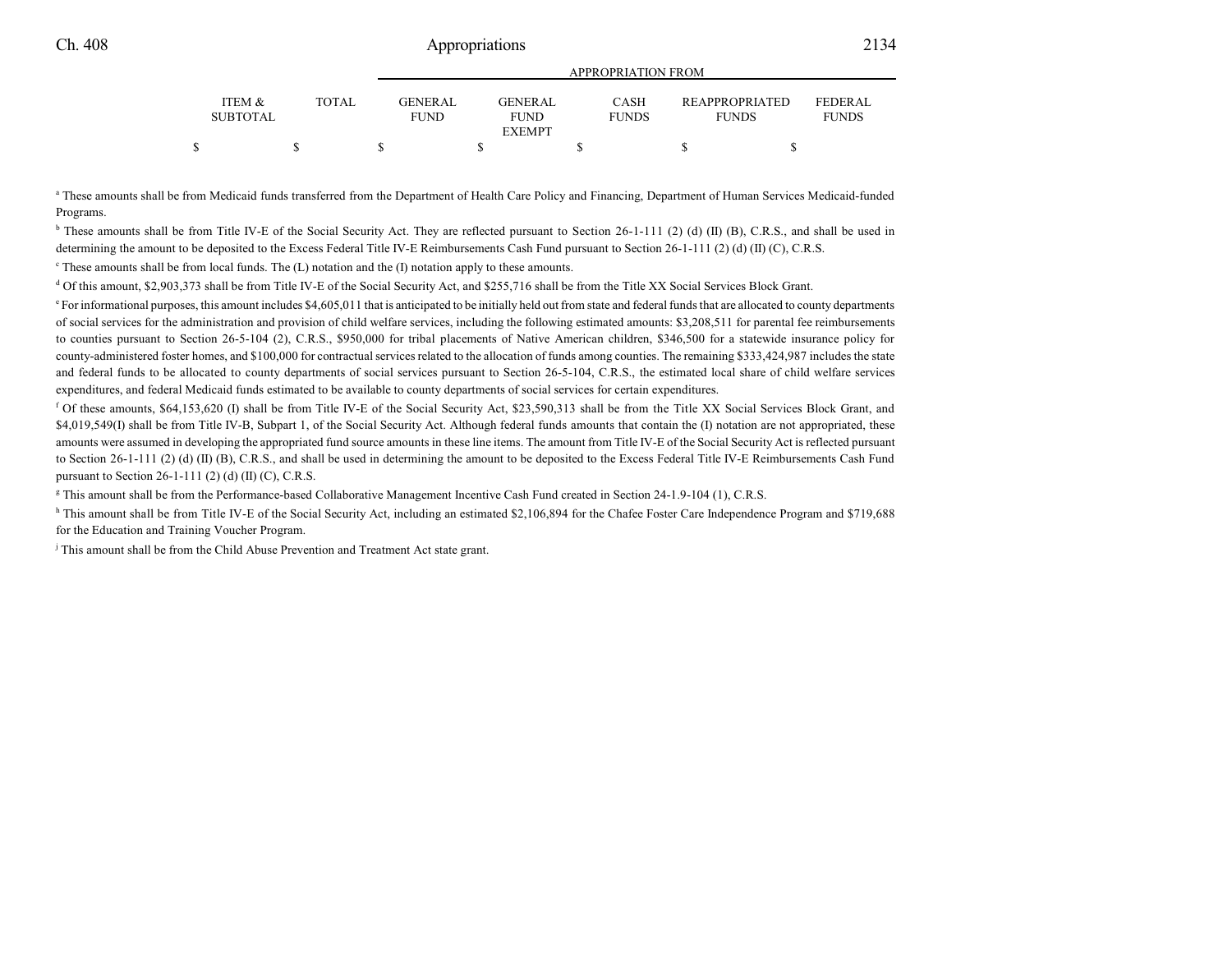<sup>k</sup> This amount shall be from the Youth Services Program Fund created in Section 26-6.8-102 (2) (c), C.R.S., which is received as a damage award and, as such, does not constitute fiscal year spending for the purposes of Section 20 of Article X of the State Constitution.

### **(6) OFFICE OF EARLY CHILDHOOD**

| (A) Division of Early Care and Learning |              |            |                        |                         |
|-----------------------------------------|--------------|------------|------------------------|-------------------------|
| Promoting Safe and Stable               |              |            |                        |                         |
| Families Program                        | 4,456,680    | 50,265     | $1,064,160^a$          | 3,342,255 <sup>b</sup>  |
|                                         | $(2.0$ FTE)  |            |                        |                         |
| Child Care Licensing                    |              |            |                        |                         |
| and Administration                      | 5,183,810    | 989,932(M) | 770,824°               | 3,423,054 <sup>d</sup>  |
|                                         | $(47.4$ FTE) |            |                        |                         |
| Fine Assessed                           |              |            |                        |                         |
| <b>Against Licensees</b>                | 20,000       |            | $20,000(I)^e$          |                         |
| Child Care                              |              |            |                        |                         |
| Assistance Program                      | 75,456,123   | 13,604,221 | 9,366,274 <sup>f</sup> | 52,485,628 <sup>g</sup> |
| Child Care Grants for                   |              |            |                        |                         |
| Quality and Availability                |              |            |                        |                         |
| And Federal Targeted                    |              |            |                        |                         |
| <b>Funds Requirements</b>               | 3,473,633    |            |                        | 3,473,633h              |
| School-readiness Quality                |              |            |                        |                         |
| <b>Improvement Program</b>              | 2,228,586    |            |                        | 2,228,586h              |
|                                         |              |            |                        | $(1.0$ FTE)             |
|                                         | 90,818,832   |            |                        |                         |

<sup>a</sup> This amount shall be from local funds. The (L) notation and the (I) notation apply to this amount.

<sup>b</sup> This amount shall be from Title IV-B, Subpart 2, of the Social Security Act.

This amount shall be from the Child Care Licensing Cash Fund created in Section 26-6-105 (4), C.R.S.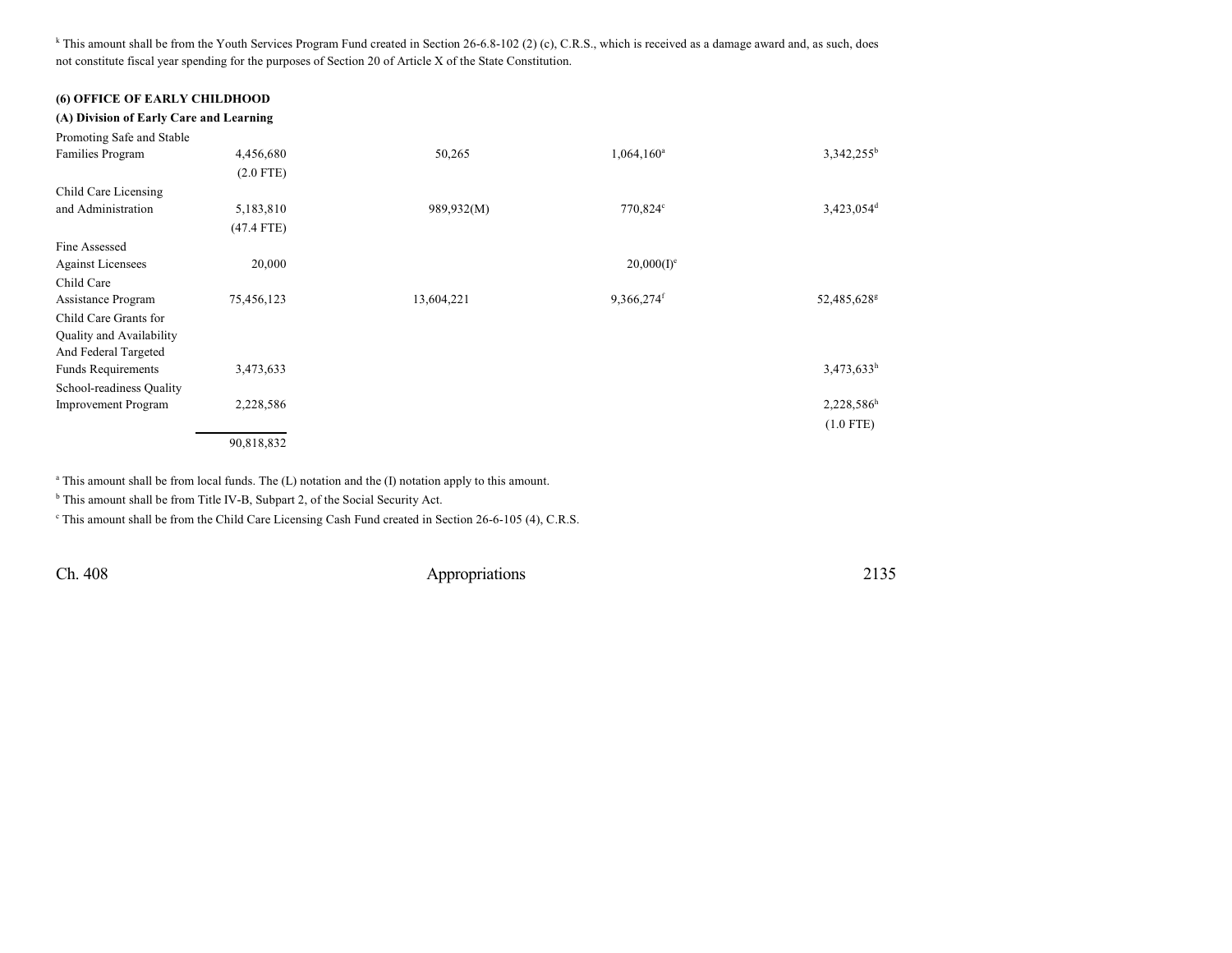|                           |       |                        |                        | APPROPRIATION FROM          |                                       |                                |
|---------------------------|-------|------------------------|------------------------|-----------------------------|---------------------------------------|--------------------------------|
| ITEM &<br><b>SUBTOTAL</b> | TOTAL | GENERAL<br><b>FUND</b> | GENERAL<br><b>FUND</b> | <b>CASH</b><br><b>FUNDS</b> | <b>REAPPROPRIATED</b><br><b>FUNDS</b> | <b>FEDERAL</b><br><b>FUNDS</b> |
|                           |       |                        | <b>EXEMPT</b>          |                             |                                       |                                |
|                           |       |                        |                        |                             |                                       |                                |

<sup>d</sup> Of this amount, \$3,273,054 shall be from Child Care Development Funds and \$150,000(I) shall be from Title IV-E of the Social Security Act. The amount from Title IV-E of the Social Security Act is reflected pursuant to Section 26-1-111 (2) (d) (II) (B), C.R.S., and shall be used in determining the amount to be deposited to the Excess Federal Title IV-E Reimbursements Cash Fund pursuant to Section 26-1-111 (2) (d) (II) (C), C.R.S.

<sup>e</sup> This amount shall be from the Child Care Cash Fund created in Section 26-6-114 (5), C.R.S. This amount is shown for informational purposes as it is continuously appropriated to the Department of Human Services for activities related to the improvement of the quality of child care in Colorado, pursuant to Section 26-6-114 (5), C.R.S.

f This amount shall be from local funds and reflects the local share of the costs of administering the Child Care Assistance Program and the local share of child care subsidies. The (L) notation and the (I) notation apply to this amount. County maintenance of effort for this program, pursuant to federal requirements, totals \$8,985,901.

g Of this amount, \$52,385,628 shall be from Child Care Development Funds and \$100,000 shall be from the Title XX Social Services Block Grant. h These amounts shall be from Child Care Development Funds.

### **(B) Division of Community and Family Support**

| Early Childhood Councils    | 1,978,317  |              |                              | 1,978,317 <sup>a</sup> |
|-----------------------------|------------|--------------|------------------------------|------------------------|
|                             |            |              |                              | $(1.0$ FTE)            |
| Early Childhood             |            |              |                              |                        |
| Mental Health Services      | 2,355,399  | 2,355,399    |                              |                        |
|                             |            | $(0.2$ FTE)  |                              |                        |
| Early Intervention Services | 36,115,007 | 17, 177, 707 | $10,895,900(1)$ <sup>b</sup> | $8,041,400(I)^c$       |
|                             |            |              |                              | $(6.5$ FTE)            |
| Early Intervention          |            |              |                              |                        |
| Services Case Management    | 7,315,534  | 2,733,049    | $4,582,485$ <sup>d</sup>     |                        |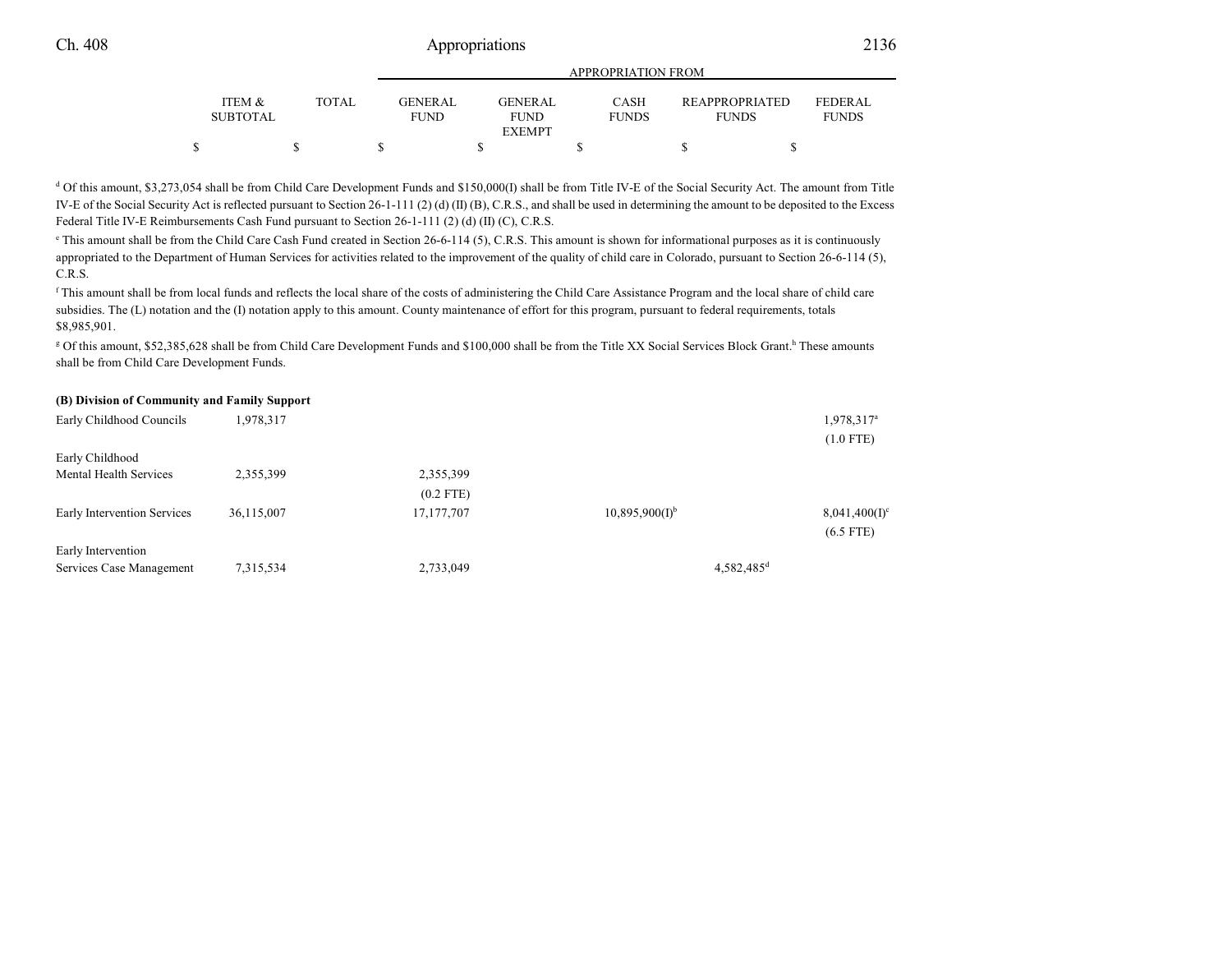| Colorado Children's |            |                         |            |
|---------------------|------------|-------------------------|------------|
| Trust Fund          | 1,114,514  | $470.914^{\circ}$       | 643,600(I) |
|                     |            | $(1.5$ FTE)             |            |
| Nurse Home          |            |                         |            |
| Visitor Program     | 13,729,550 | 13,524,950 <sup>f</sup> | 204,600(I) |
|                     |            | $(3.0$ FTE)             |            |
|                     | 62,608,321 |                         |            |

a This amount shall be from Child Care Development Funds.

<sup>b</sup> Of this amount, an estimated \$5,969,466 (L) shall be from local funds and \$4,926,434 shall be from the Early Intervention Services Trust Fund created in Section 27-10.5-709 (2) (a), C.R.S. The \$4,926,434 is exempt from the restrictions on state spending imposed by Section 20 of Article X, of the State Constitution pursuant to Section 27-10.5-709 (2) (a), C.R.S.

c This amount reflects funds anticipated to be received pursuant to Part C of the federal Individuals with Disabilities Education Improvement Act.

d This amount shall be from Medicaid funds transferred from the Division of Community and Family Support, Early Intervention Services line item in the Department of Health Care Policy and Financing.

e These amounts shall be from the Colorado Children's Trust Fund created in Section 19-3.5-106 (1), C.R.S.

f This amount shall be from the Nurse Home Visitor Program Fund created in Section 26-6.8-102 (2) (b), C.R.S., which is received as a damage award and, as such, does not constitute fiscal year spending for the purposes of Section 20 of Article X of the State Constitution.

153,427,153

| (7) OFFICE OF SELF SUFFICIENCY |              |                |            |
|--------------------------------|--------------|----------------|------------|
| (A) Administration             |              |                |            |
| Personal Services              | 1,678,483    |                |            |
|                                | $(22.0$ FTE) |                |            |
| <b>Operating Expenses</b>      | 77,499       |                |            |
|                                | 1,755,982    | 773,132        | 982,850(I) |
| Ch. 408                        |              | Appropriations | 2137       |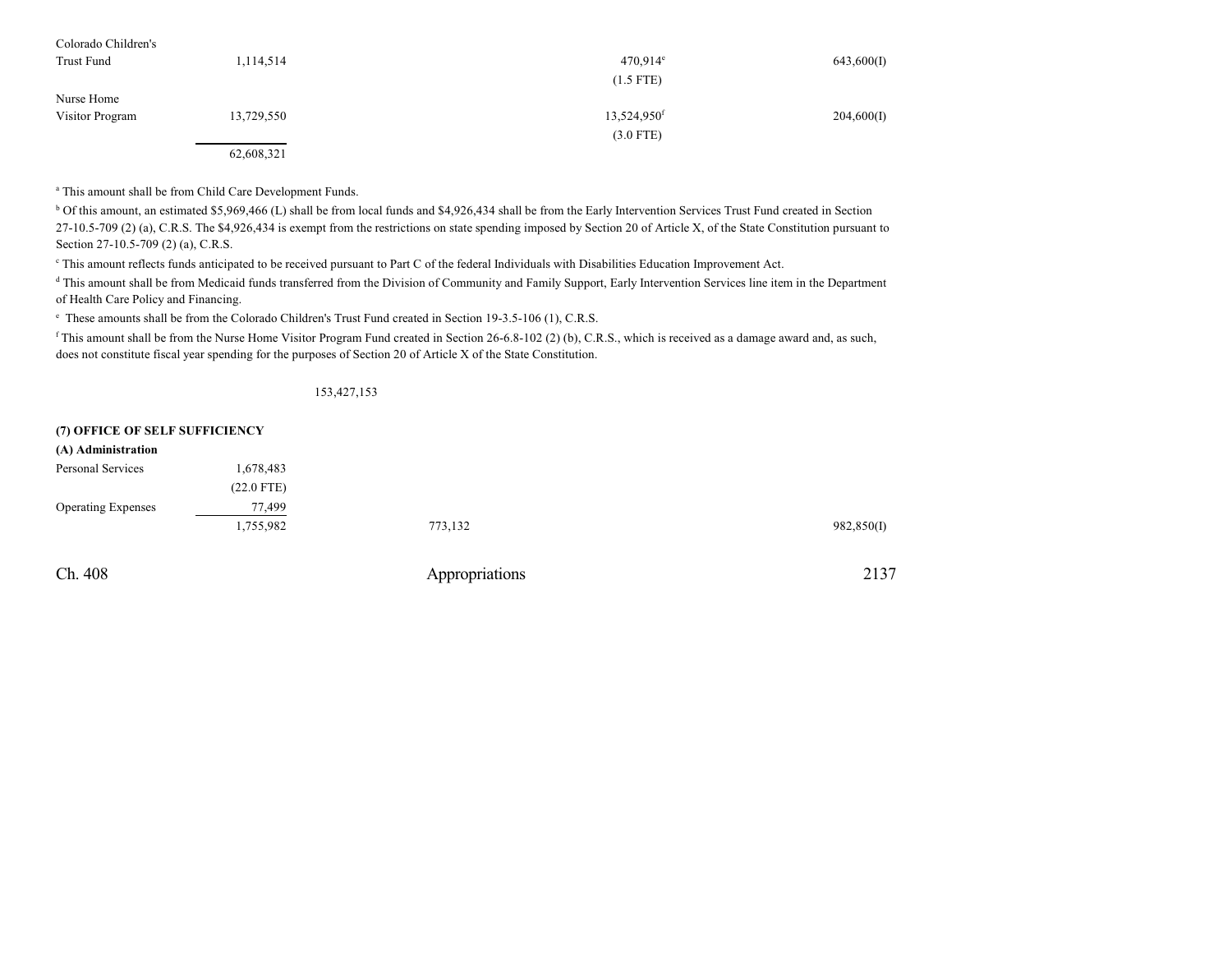| Ch. 408                                                                  |                           |              | Appropriations                |                                                |                         |                                       | 2138                                     |
|--------------------------------------------------------------------------|---------------------------|--------------|-------------------------------|------------------------------------------------|-------------------------|---------------------------------------|------------------------------------------|
|                                                                          |                           |              |                               |                                                | APPROPRIATION FROM      |                                       |                                          |
|                                                                          | ITEM &<br><b>SUBTOTAL</b> | <b>TOTAL</b> | <b>GENERAL</b><br><b>FUND</b> | <b>GENERAL</b><br><b>FUND</b><br><b>EXEMPT</b> | CASH<br><b>FUNDS</b>    | <b>REAPPROPRIATED</b><br><b>FUNDS</b> | FEDERAL<br><b>FUNDS</b>                  |
|                                                                          | \$                        | \$           | \$                            | \$                                             | \$                      | \$<br>\$                              |                                          |
| (B) Colorado Works Program                                               |                           |              |                               |                                                |                         |                                       |                                          |
| Administration                                                           | 1,507,454                 |              |                               |                                                |                         |                                       | 1,507,454 <sup>a</sup>                   |
| County Block<br>Grants <sup>22, 26, 27, 28</sup>                         | 150,548,087               |              |                               |                                                | 22,349,730 <sup>b</sup> |                                       | $(18.0$ FTE)<br>128,198,357 <sup>a</sup> |
| <b>County TANF Reserves</b><br>for Colorado Works,<br>Child Welfare, and |                           |              |                               |                                                |                         |                                       |                                          |
| Child Care Programs                                                      | 38,680,365                |              |                               |                                                |                         |                                       | $38,680,365$ (I) <sup>c</sup>            |
| <b>County Training</b>                                                   | 475,744                   |              |                               |                                                |                         |                                       | 475,744 <sup>a</sup>                     |
|                                                                          |                           |              |                               |                                                |                         |                                       | $(2.0$ FTE)                              |
| Domestic Abuse Program                                                   | 1,831,431                 |              |                               |                                                | 1,201,754 <sup>d</sup>  |                                       | 629,677 <sup>a</sup>                     |
|                                                                          | $(2.7$ FTE)               |              |                               |                                                |                         |                                       |                                          |
| Works Program Evaluation                                                 | 95,000                    |              |                               |                                                |                         |                                       | $95,000^a$                               |
| Workforce                                                                |                           |              |                               |                                                |                         |                                       | 85,000 <sup>a</sup>                      |
| Development Council                                                      | 85,000<br>193,223,081     |              |                               |                                                |                         |                                       |                                          |
|                                                                          |                           |              |                               |                                                |                         |                                       |                                          |

<sup>a</sup> These amounts shall be from the Temporary Assistance for Needy Families Block Grant.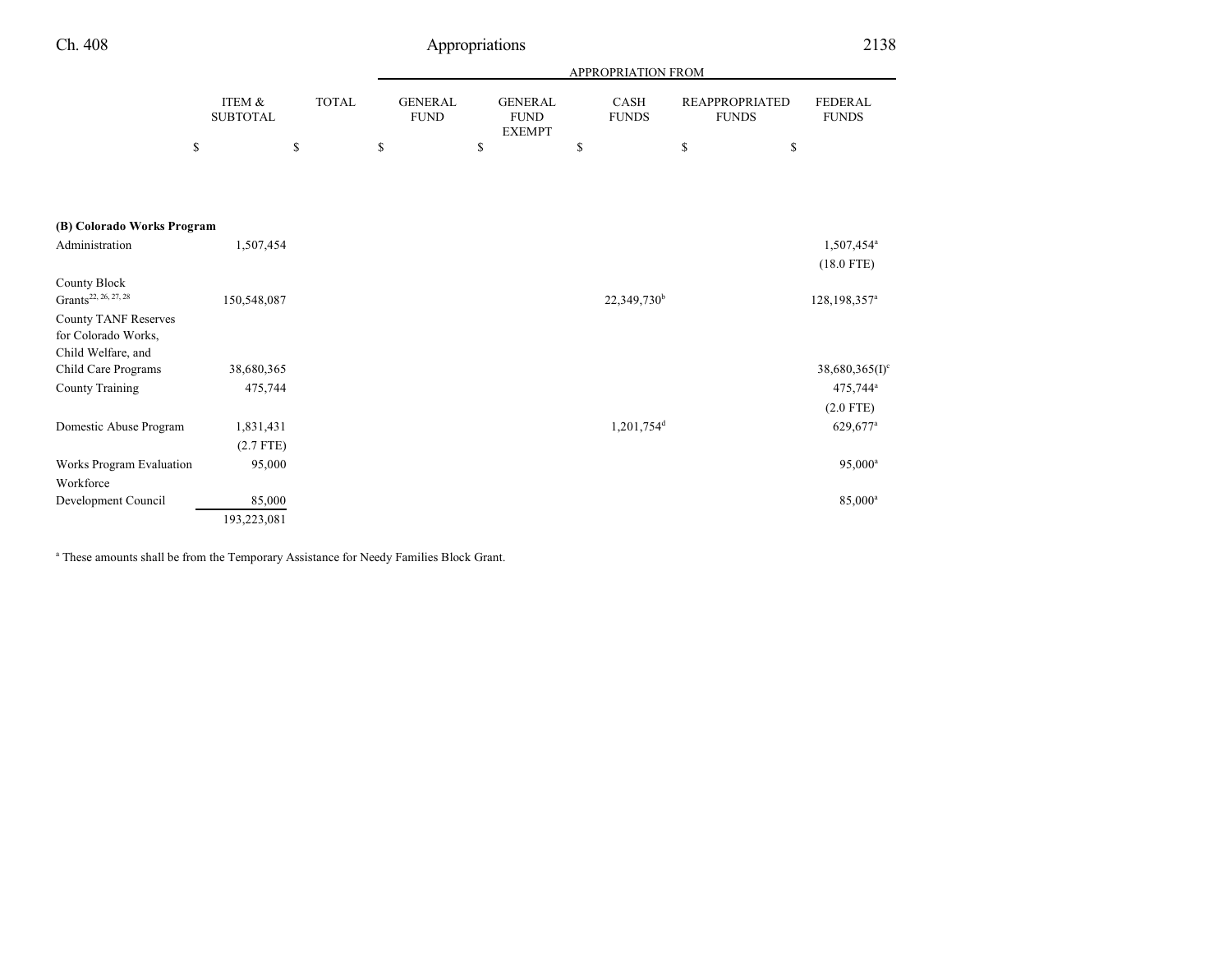<sup>b</sup> Of this amount, \$22,149,730(L) shall be from local funds and shall represent the local cash funds expenditure obligation pursuant to Section 26-2-714 (6) (c) (I), C.R.S., and \$200,000 is estimated to be from the State's share of cash funds recoveries, including retained fraud refunds, state revenue intercepts, and other refunds.

<sup>c</sup> This amount is shown for informational purposes and reflects the portion of Temporary Assistance for Needy Families federal block grant funds appropriated in prior years in the County Block Grants line item that constitute county reserves pursuant to Section 26-2-714 (5), C.R.S., as of September 30, 2012.

<sup>d</sup> This amount shall be from the Colorado Domestic Abuse Program Fund established pursuant to Section 39-22-802, C.R.S., and shall include donations and moneys generated from fees pursuant to Section 26-7.5-105, (1) (b), C.R.S.

#### **(C) Special Purpose Welfare Programs**

| (1) Low Income Energy              |             |                |                         |                                    |
|------------------------------------|-------------|----------------|-------------------------|------------------------------------|
| Assistance Program                 | 46,501,066  |                | 3,450,000 <sup>a</sup>  | $43,051,066(I)^{b}$<br>$(5.2$ FTE) |
| (2) Food Stamp<br>Job Search Units |             |                |                         |                                    |
| Program Costs                      | 2,057,920   | 178,003        | 409,382°                | 1,470,535(I) <sup>d</sup>          |
|                                    | $(6.2$ FTE) |                |                         |                                    |
| Supportive Services                | 261,452     | 78,435         | $52,291^{\circ}$        | $130,726(I)^d$                     |
|                                    | 2,319,372   |                |                         |                                    |
| (3) Food Distribution              |             |                |                         |                                    |
| Program                            | 566,630     | 45,583         | $243,813^e$             | 277,234(I) <sup>d</sup>            |
|                                    | $(6.5$ FTE) |                |                         |                                    |
| (4) Low-Income Telephone           |             |                |                         |                                    |
| Assistance Program                 | 118,272     |                | $118,272$ <sup>f</sup>  |                                    |
|                                    |             |                | $(1.5$ FTE)             |                                    |
| (5) Income Tax Offset              | 4,128       | 2,064(M)       |                         | 2,064(I) <sup>d</sup>              |
| (6) Electronic Benefits            |             |                |                         |                                    |
| <b>Transfer Service</b>            | 3,679,032   | 991,955        | 993,608(I) <sup>g</sup> | $1,693,469$ <sup>h</sup>           |
| Ch. 408                            |             | Appropriations |                         | 2139                               |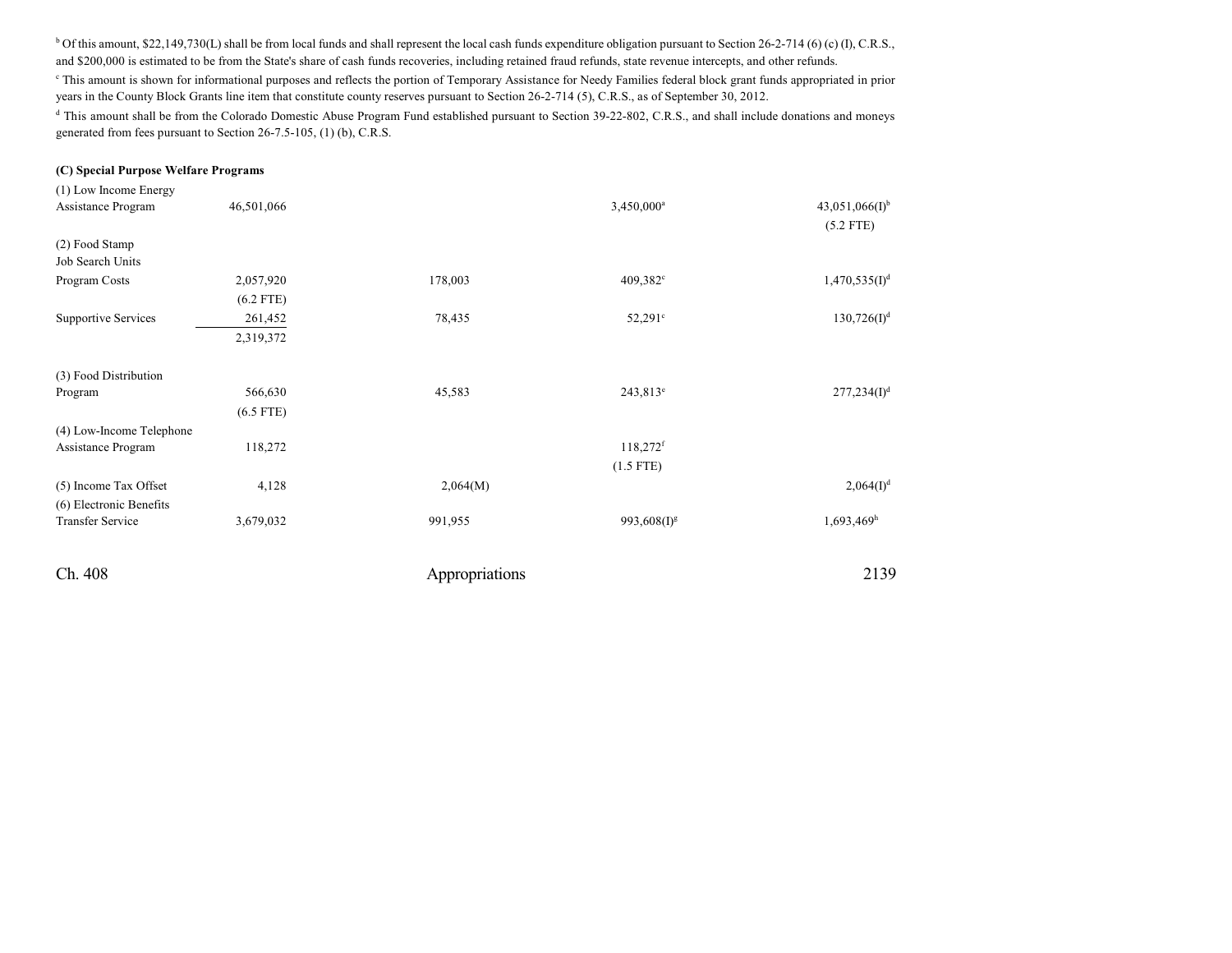| APPROPRIATION FROM |  |
|--------------------|--|
|                    |  |

|                              | ITEM &<br><b>SUBTOTAL</b> | <b>TOTAL</b> | <b>GENERAL</b><br><b>FUND</b> | <b>GENERAL</b><br><b>FUND</b><br><b>EXEMPT</b> | <b>CASH</b><br><b>FUNDS</b> | <b>REAPPROPRIATED</b><br><b>FUNDS</b> | <b>FEDERAL</b><br><b>FUNDS</b>            |
|------------------------------|---------------------------|--------------|-------------------------------|------------------------------------------------|-----------------------------|---------------------------------------|-------------------------------------------|
|                              | \$                        | \$           | \$                            | \$                                             | \$                          | \$<br>\$                              |                                           |
|                              | $(7.0$ FTE)               |              |                               |                                                |                             |                                       |                                           |
| (7) Refugee Assistance       | 16,686,921                |              |                               |                                                |                             |                                       | $16,686,921$ <sup>i</sup><br>$(10.0$ FTE) |
| (8) Systematic Alien         |                           |              |                               |                                                |                             |                                       |                                           |
| Verification for Eligibility | 53,893                    |              | 6,984                         |                                                | $3,699(1)^{j}$              | $33.951^{k}$                          | $9,259$ <sup>1</sup>                      |
|                              | $(1.0$ FTE)               |              |                               |                                                |                             |                                       |                                           |

<sup>a</sup> Of this amount, \$2,450,000 (I) is shown for informational purposes and reflects anticipated expenditures from the Department of Human Services Low-income Energy Assistance Fund, created in Section 40-8.7-112 (1) (a), C.R.S., based on allocations from the Operational Account of the Severance Tax Trust Fund to the Low-income Energy Assistance Fund pursuant to Section 39-29-109.3 (2) (f) (IV) (A), C.R.S., and \$1,000,000 shall be from Energy Outreach Colorado.

<sup>b</sup> This amount is estimated to be received from the federal Department of Health and Human Services, Office of Energy Assistance.

<sup>c</sup> Of these amounts, \$261,673(L)(I) shall be from county matching funds, and \$200,000 shall be from in-kind donations.

<sup>d</sup> These amounts shall be from the U.S. Department of Agriculture. Although these federal funds amounts are not appropriated, they were assumed in developing the appropriated fund source amounts in these line items.

e This amount shall be from recipient non-governmental agencies.

f This amount shall from the Low-income Telephone Assistance Fund created in Section 40-3.4-108 (2) (a), C.R.S.

<sup>g</sup> Of this amount, it is estimated that \$739,912(L) shall be from local funds and is shown for informational purposes only, and \$253,696 shall be from the Old Age Pension Fund established in Section 1, Article XXIV, of the State Constitution. For purposes of complying with the limitation on state fiscal year spending imposed by Section 20, Article X, of the State Constitution the Old Age Pension Fund moneys are included for informational purposes as they are continuously appropriated by Article XXIV of the State Constitution.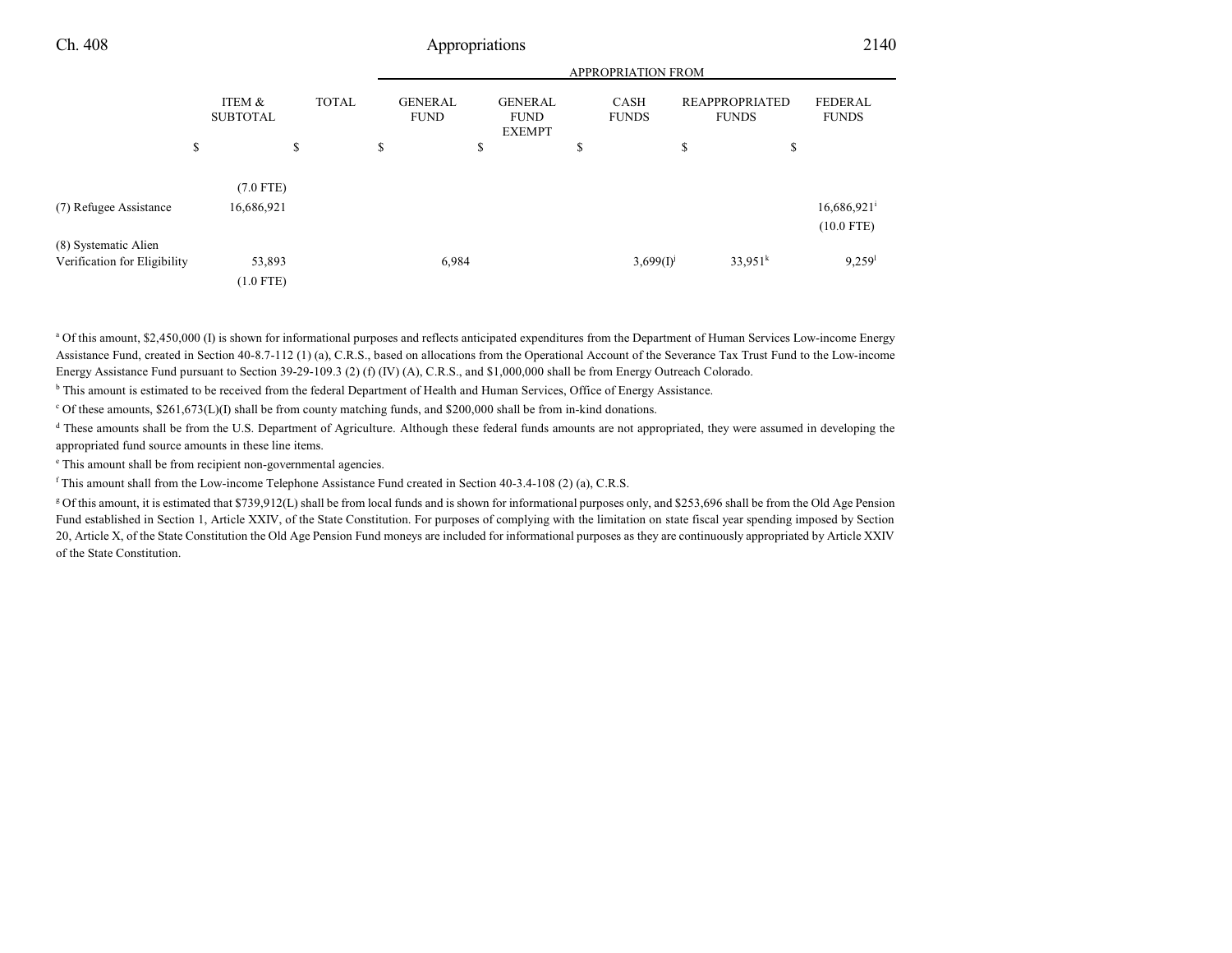h Of this amount, \$204,679 shall be from the Temporary Assistance for Needy Families Block Grant, \$35,575 shall be from Child Care Development Funds, and \$1,453,215(I) shall be from various sources of federal funds. Although the various sources of federal funds amount is not appropriated, this amount was assumed in developing the appropriated fund source amounts in this line item.

<sup>i</sup> Of this amount, \$13,981,587(I) is estimated to be received from the federal Department of Health and Human Services, Office of Refugee Resettlement, and \$2,705,334 shall be from the Temporary Assistance for Needy Families Block Grant.

<sup>j</sup> This amount shall be from the Old Age Pension Fund pursuant to Section 1, Article XXIV, of the State Constitution. For purposes of complying with the limitation on state fiscal year spending imposed by Section 20, Article X, of the State Constitution, these moneys are included for informational purposes as they are continuously appropriated by Article XXIV of the State Constitution.

k This amount shall be from Medicaid funds transferred from the Department of Health Care Policy and Financing, Department of Human Services Medicaid-funded Programs.

l Of this amount, \$2,321 shall be from the Temporary Assistance for Needy Families Block Grant and \$6,938(I) shall be from various sources of federal funds.

#### **(D) Child Support Enforcement**

| <b>Automated Child Support</b> |              |              |                      |                        |
|--------------------------------|--------------|--------------|----------------------|------------------------|
| <b>Enforcement System</b>      | 9,095,641    | 2,654,527(M) | 719.959 <sup>a</sup> | $5,721,155^b$          |
|                                | $(16.9$ FTE) |              |                      |                        |
| Child Support                  |              |              |                      |                        |
| Enforcement <sup>22</sup>      | 2,110,383    | 645,729(M)   | $71,800^\circ$       | 1,392,854 <sup>b</sup> |
|                                | $(24.5$ FTE) |              |                      |                        |
|                                | 11,206,024   |              |                      |                        |
|                                |              |              |                      |                        |

<sup>a</sup> Of this amount, \$293,460 shall be from the state's share of retained child support collections and fraud refunds, \$280,380 shall be from the federal government's share of revenues earned on funds in the Family Support Registry Fund created in Section 26-13-115.5 (1), C.R.S., and \$146,119 shall be from the State's share of revenues earned on funds in the Family Support Registry Fund.

<sup>b</sup> These amounts shall be from Title IV-D of the Social Security Act.

This amount shall be from the state's share of retained child support collections and fraud refunds.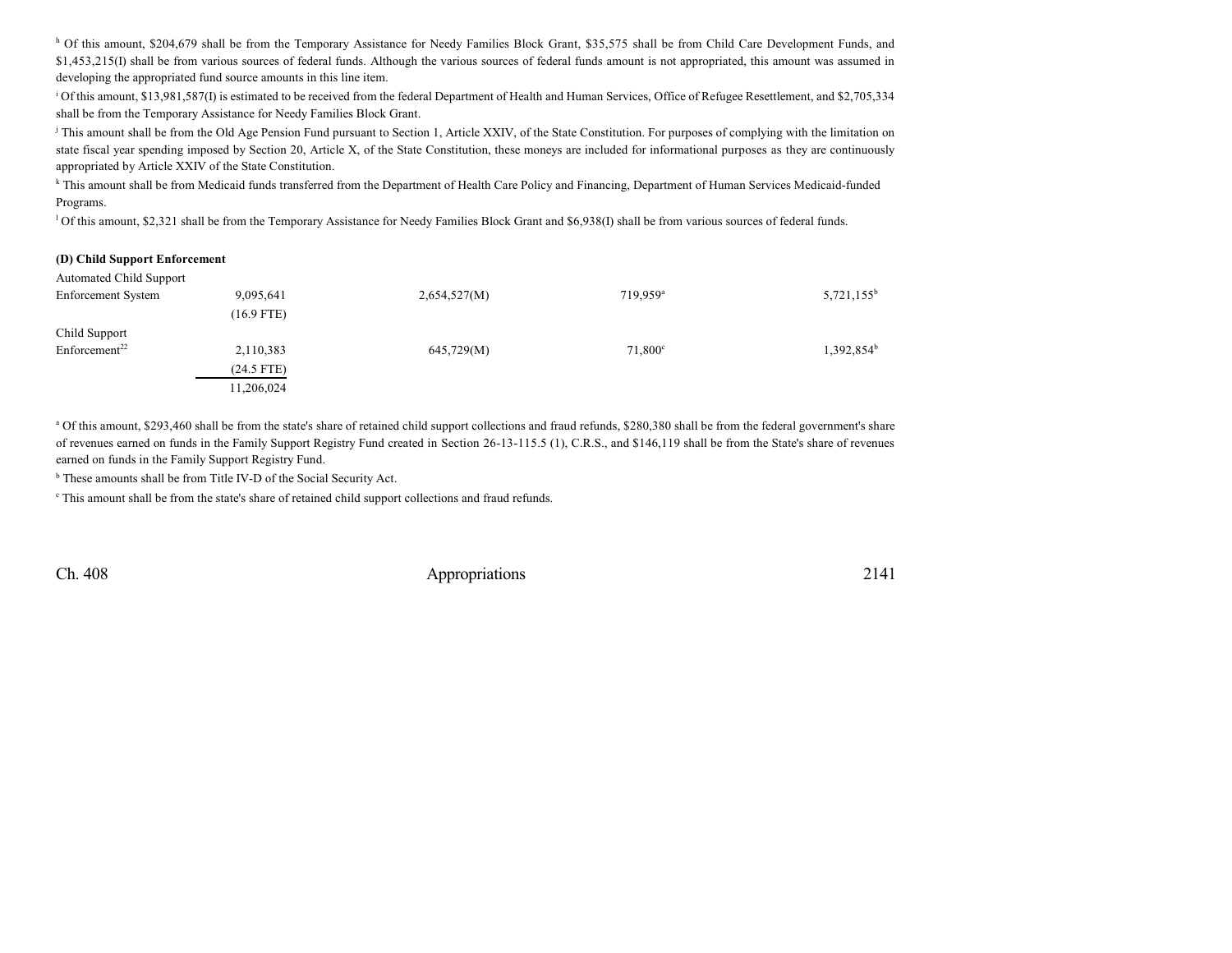| Ch. 408                                                                              |                           |              | Appropriations                |                                                |                             |                                       | 2142                               |
|--------------------------------------------------------------------------------------|---------------------------|--------------|-------------------------------|------------------------------------------------|-----------------------------|---------------------------------------|------------------------------------|
|                                                                                      |                           |              |                               |                                                | APPROPRIATION FROM          |                                       |                                    |
|                                                                                      | ITEM &<br><b>SUBTOTAL</b> | <b>TOTAL</b> | <b>GENERAL</b><br><b>FUND</b> | <b>GENERAL</b><br><b>FUND</b><br><b>EXEMPT</b> | <b>CASH</b><br><b>FUNDS</b> | <b>REAPPROPRIATED</b><br><b>FUNDS</b> | <b>FEDERAL</b><br><b>FUNDS</b>     |
|                                                                                      | \$                        | \$           | \$                            | \$                                             | \$                          | \$<br>\$                              |                                    |
| (E) Disability Determination Services                                                |                           |              |                               |                                                |                             |                                       |                                    |
| Program Costs                                                                        | 19,902,138                |              |                               |                                                |                             |                                       | $19,902,138(1)^a$<br>$(121.7$ FTE) |
| <sup>a</sup> This amount shall be from Titles II and XVI of the Social Security Act. |                           |              |                               |                                                |                             |                                       |                                    |
|                                                                                      |                           | 296,016,539  |                               |                                                |                             |                                       |                                    |
| (8) BEHAVIORAL HEALTH SERVICES                                                       |                           |              |                               |                                                |                             |                                       |                                    |
| (A) Administration                                                                   |                           |              |                               |                                                |                             |                                       |                                    |
| Personal Services                                                                    | 4,511,035                 |              | 1,198,698                     |                                                | 305,206 <sup>a</sup>        | $804,054^b$                           | $2,203,077(1)^c$                   |
|                                                                                      | $(57.6$ FTE)              |              |                               |                                                |                             |                                       |                                    |
| <b>Operating Expenses</b>                                                            | 289,230                   |              | 18,729                        |                                                | $36,524$ <sup>d</sup>       | $16,266^e$                            | $217,711(I)^c$                     |
| <b>Indirect Cost Assessment</b>                                                      | 270,861                   |              |                               |                                                | 3,280 <sup>f</sup>          |                                       | $267,581(I)^c$                     |
| <b>Federal Programs</b>                                                              |                           |              |                               |                                                |                             |                                       |                                    |
| and Grants                                                                           | 2,307,608                 |              |                               |                                                |                             |                                       | $2,307,608(1)$ <sup>c</sup>        |
|                                                                                      |                           |              |                               |                                                |                             |                                       | $(1.5$ FTE)                        |
| Other Federal Grants                                                                 | 258,209                   |              |                               |                                                |                             |                                       | $258,209(I)^c$                     |
|                                                                                      | 7,636,943                 |              |                               |                                                |                             |                                       |                                    |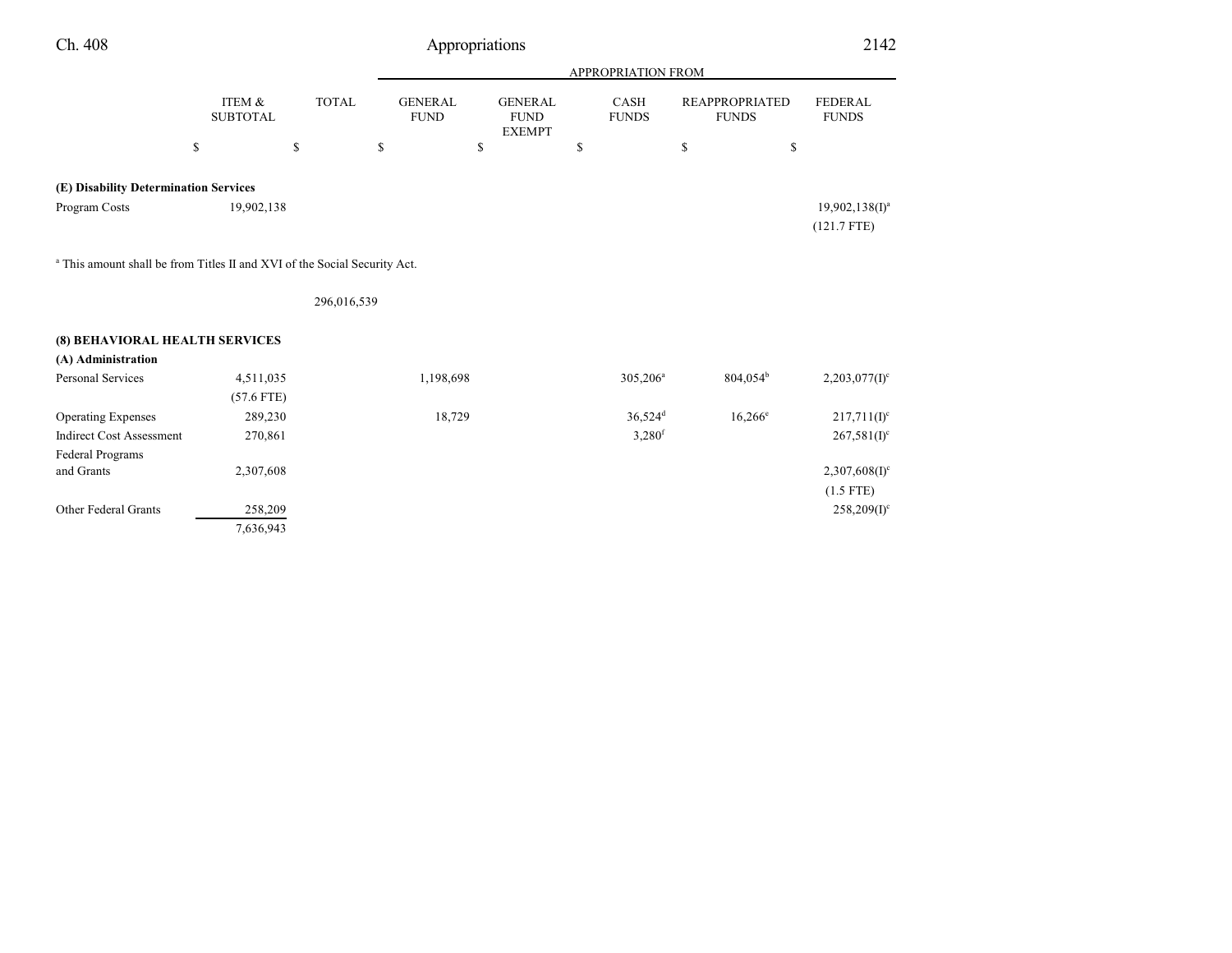<sup>a</sup> Of this amount, \$95,333 shall be from the Offender Mental Health Services Fund created in Section 27-66-104 (4) (a), C.R.S., \$95,221 shall be from patient revenues earned by the Mental Health Institutes, \$55,382 shall be from the Alcohol and Drug Abuse Community Prevention and Treatment Fund created in Section 24-75-1104.5 (1.5) (a) (VIII), C.R.S., \$27,423 shall be from the Law Enforcement Assistance Fund pursuant to Section 43-4-402 (2), C.R.S., \$22,721 shall be from the Persistent Drunk Driver Cash Fund created in Section 42-3-303 (1), C.R.S., \$5,719 shall be from the Controlled Substances Program Fund created in Section 27-80-206, C.R.S., and \$3,407 shall be from the Addiction Counselor Training Fund pursuant to Section 27-80-111 (2), C.R.S.

 $b$ Of this amount, \$427,496 shall be funds transferred from the Judicial Department for the Alcohol and Drug Driving Safety Program created in Section 42-4-1301.3 (3) (a), C.R.S., and \$376,558 shall be transferred from Medicaid funds appropriated to the Department of Health Care Policy and Financing.

<sup>c</sup>Of these amounts, it is estimated that \$1,873,799 shall be from the Substance Abuse Prevention and Treatment Block Grant, \$709,946 shall be from the Mental Health Services Block Grant, and \$2,670,441 shall be from various sources of federal funds.

<sup>d</sup> Of this amount, \$11,538 shall be from the Alcohol and Drug Abuse Community Prevention and Treatment Fund created in Section 24-75-1104.5 (1.5) (a) (VIII), C.R.S., \$10,508 shall be from the Addiction Counselor Training Fund pursuant to Section 27-80-111 (2), C.R.S., \$6,496 shall be from the Law Enforcement Assistance Fund pursuant to Section 43-4-402 (2) (a), C.R.S., \$4,482 shall be from the Offender Mental Health Services Fund created in Section 27-66-104 (4) (a), C.R.S., and \$3,500 shall be from the Persistent Drunk Driver Cash Fund created in Section 42-3-303 (1), C.R.S.

<sup>e</sup> Of this amount, \$12,226 shall be Medicaid funds transferred from the Department of Health Care Policy and Financing and \$4,040 shall be transferred from the Judicial Department for the Alcohol and Drug Driving Safety Program created in Section 42-4-1301.3 (3) (a), C.R.S.

<sup>f</sup>This amount shall be from the Law Enforcement Assistance Fund pursuant to Section 43-4-402 (2), C.R.S.

#### **(B) Mental Health Community Programs**

(1) Mental Health Services for the Medically Indigent

| Services for Indigent      |            |            |                   |                   |                             |
|----------------------------|------------|------------|-------------------|-------------------|-----------------------------|
| Mentally Ill Clients       | 39,825,825 | 33,430,347 |                   | $161.909^{\rm a}$ | $6,233,569(1)$ <sup>b</sup> |
|                            | 40,033,673 | 33,638,195 |                   |                   |                             |
| Medications for Indigent   |            |            |                   |                   |                             |
| Mentally Ill Clients       | 1,748,273  | 1,748,273  |                   |                   |                             |
| <b>Assertive Community</b> |            |            |                   |                   |                             |
| <b>Treatment Programs</b>  | 1,316,208  | 658,104    | $658,104^{\circ}$ |                   |                             |
|                            |            |            |                   |                   |                             |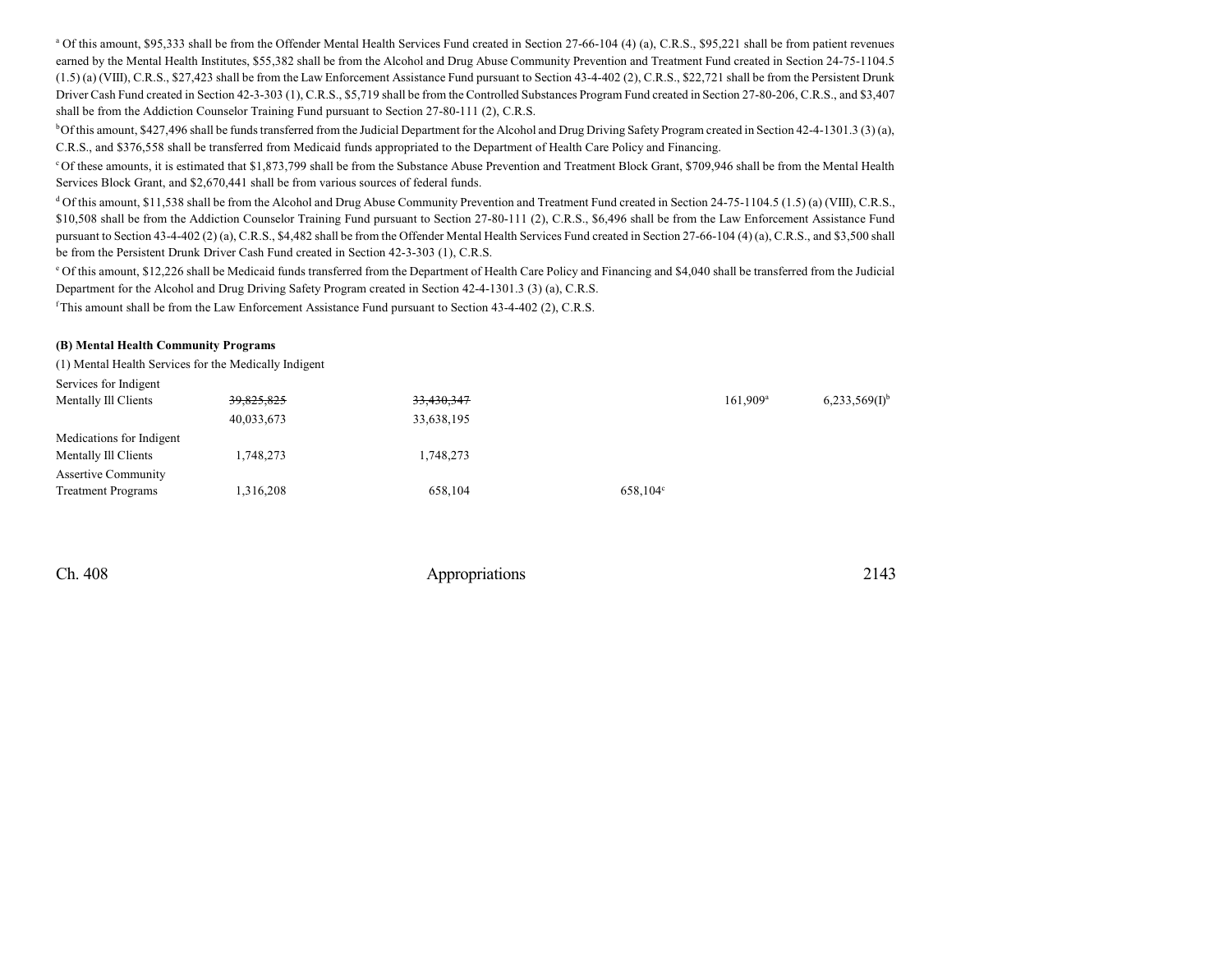|--|

|                                                                                                               |                                       |                    |                                           |                                                | APPROPRIATION FROM                |                                             |                                      |
|---------------------------------------------------------------------------------------------------------------|---------------------------------------|--------------------|-------------------------------------------|------------------------------------------------|-----------------------------------|---------------------------------------------|--------------------------------------|
|                                                                                                               | ITEM &<br><b>SUBTOTAL</b><br>\$       | <b>TOTAL</b><br>\$ | \$<br><b>GENERAL</b><br><b>FUND</b><br>\$ | <b>GENERAL</b><br><b>FUND</b><br><b>EXEMPT</b> | \$<br><b>CASH</b><br><b>FUNDS</b> | <b>REAPPROPRIATED</b><br><b>FUNDS</b><br>\$ | <b>FEDERAL</b><br><b>FUNDS</b><br>\$ |
| Alternatives to Inpatient<br>Hospitalization at a Mental<br>Health Institute<br><b>Mental Health Services</b> | 3,201,657                             |                    | 3,201,657                                 |                                                |                                   |                                             |                                      |
| for Juvenile and<br><b>Adult Offenders</b><br><b>MENTAL HEALTH</b>                                            | 3,297,476                             |                    |                                           |                                                | 3,297,476 <sup>d</sup>            |                                             |                                      |
| FIRST AID <sup>28a</sup>                                                                                      | 266,730<br>49, 389, 439<br>49,864,017 |                    | 266,730                                   |                                                |                                   |                                             |                                      |

<sup>a</sup> This amount shall be transferred from the Division of Vocational Rehabilitation.

<sup>b</sup> Of this amount, it is estimated that \$5,459,809 shall be from the Mental Health Services Block Grant and \$773,760 shall be from the Projects for Assistance in Transition from Homelessness (PATH) Grant.

c This amount shall be from local matching funds. The (L) notation and the (I) notation apply to this amount.

d This amount shall be from the Offender Mental Health Services Fund created in Section 27-66-104 (4) (a), C.R.S.

(2) Residential Treatment

| for Youth $(H.B. 99-1116)$ | 987,149   | 568.556 | $300.000$ <sup>a</sup> | $118,593^b$ |
|----------------------------|-----------|---------|------------------------|-------------|
|                            | 1.047.149 | 628.556 |                        |             |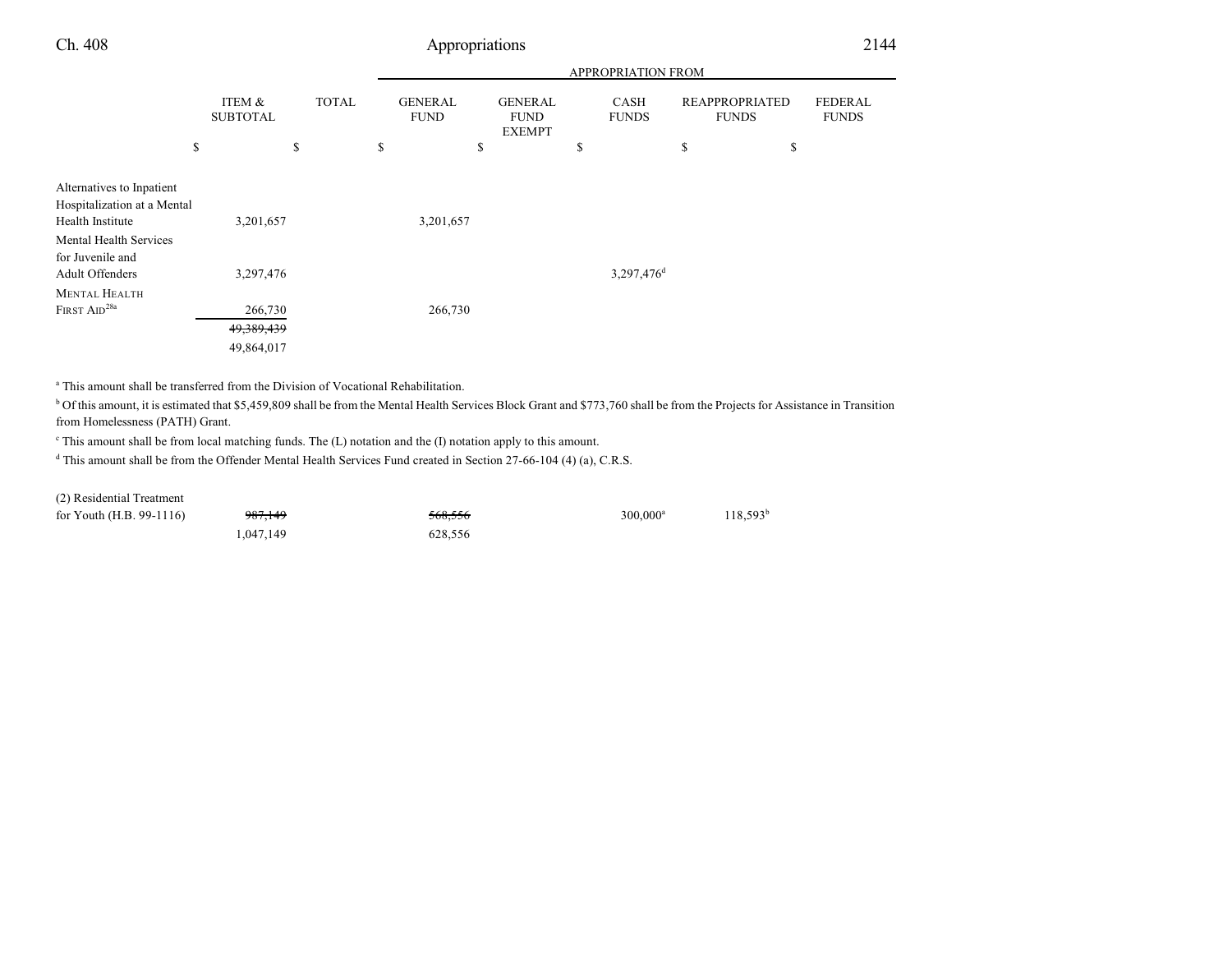<sup>a</sup> This amount shall be from the Tobacco Litigation Settlement Cash Fund created in Section 24-22-115 (1) (a), C.R.S., pursuant to Section 24-75-1104.5 (1) (k), C.R.S.

<sup>b</sup> This amount shall be from Medicaid funds transferred from the Department of Health Care Policy and Financing.

### **(C) Mental Health Institutes**

Mental Health Institute -

| Ft. Logan Personal          |                       |  |
|-----------------------------|-----------------------|--|
| <b>Services</b>             | 18,074,275            |  |
|                             | 18,319,470            |  |
|                             | $(216.4$ FTE)         |  |
| Mental Health Institute -   |                       |  |
| Ft. Logan Operating         |                       |  |
| Expenses                    | 1,080,718             |  |
| Mental Health Institute -   |                       |  |
| Ft. Logan Pharmaceuticals   | 1,155,027             |  |
|                             | 1,270,526             |  |
| Mental Health Institute -   |                       |  |
| Pueblo Personal Services    | <del>63,953,167</del> |  |
|                             | 65,965,158            |  |
|                             | (955.4 FTE)           |  |
| Mental Health Institute -   |                       |  |
| Pueblo Operating            |                       |  |
| Expenses                    | 4,885,628             |  |
| Mental Health Institute -   |                       |  |
| Pueblo Pharmaceuticals      | 4,029,321             |  |
|                             | 2,986,026             |  |
| <b>Educational Programs</b> | 138,640               |  |
|                             |                       |  |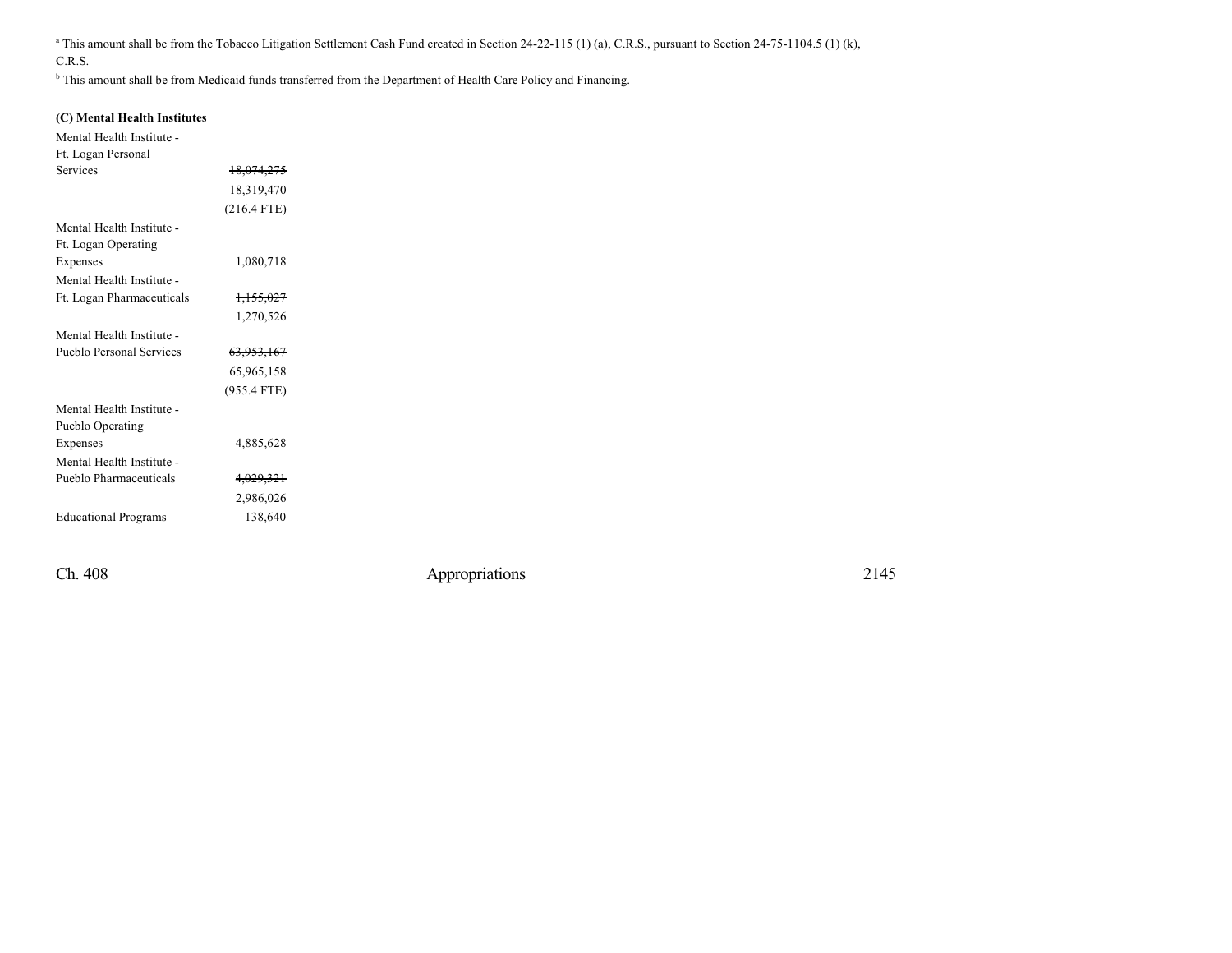|                            |                           |    |                                               | <b>APPROPRIATION FROM</b> |                                                |  |                             |                          |                                       |                        |                                |  |
|----------------------------|---------------------------|----|-----------------------------------------------|---------------------------|------------------------------------------------|--|-----------------------------|--------------------------|---------------------------------------|------------------------|--------------------------------|--|
|                            | ITEM &<br><b>SUBTOTAL</b> |    | <b>TOTAL</b><br><b>GENERAL</b><br><b>FUND</b> |                           | <b>GENERAL</b><br><b>FUND</b><br><b>EXEMPT</b> |  | <b>CASH</b><br><b>FUNDS</b> |                          | <b>REAPPROPRIATED</b><br><b>FUNDS</b> |                        | <b>FEDERAL</b><br><b>FUNDS</b> |  |
|                            | \$                        | \$ | \$                                            |                           | \$                                             |  | Φ                           |                          | \$                                    |                        | Ф                              |  |
|                            | $(2.7$ FTE)               |    |                                               |                           |                                                |  |                             |                          |                                       |                        |                                |  |
| Jail-based                 |                           |    |                                               |                           |                                                |  |                             |                          |                                       |                        |                                |  |
| <b>Restoration Program</b> | 2,054,819                 |    |                                               |                           |                                                |  |                             |                          |                                       |                        |                                |  |
|                            | $(0.9$ FTE)               |    |                                               |                           |                                                |  |                             |                          |                                       |                        |                                |  |
|                            | <del>95,371,595</del>     |    |                                               | 78,503,406                |                                                |  |                             | $9,613,275$ <sup>n</sup> |                                       | 7,254,914 <sup>b</sup> |                                |  |
|                            | 96,700,985                |    |                                               | 81,700,828                |                                                |  |                             | 7,521,844 <sup>a</sup>   |                                       | 7,478,313 <sup>b</sup> |                                |  |
|                            |                           |    |                                               |                           |                                                |  |                             |                          |                                       |                        |                                |  |

<sup>a</sup>This amount shall be from Medicare and other sources of patient revenues.

<sup>b</sup> Of this amount, \$5,395,668 \$5,614,048 shall be from patient revenues, \$1,746,012 shall be transferred from the Department of Corrections (including \$400,493 for services for the La Vista Facility), and \$113,234 \$118,253 shall be transferred from the Department of Education. For informational purposes only, of the patient revenues, \$4,775,751 \$4,997,745 is estimated to be from Medicaid funds transferred from the Department of Health Care Policy and Financing and \$619,917 \$616,303 is estimated to be Medicaid revenue earned from behavioral health organizations through Mental Health Community Capitation.

#### **(D) Alcohol and Drug Abuse Division**

| (1) Treatment Services                           |            |            |                      |                        |                   |
|--------------------------------------------------|------------|------------|----------------------|------------------------|-------------------|
| Treatment and<br><b>Detoxification Contracts</b> | 23,406,572 | 11,564,401 | 331.218 <sup>a</sup> | 1.163.006 <sup>b</sup> | $10,347,947(1)$ ° |
| Case Management for<br>Chronic Detoxification    |            |            |                      |                        |                   |
| Clients                                          | 369,359    | 2,476      |                      |                        | $366,883(I)^c$    |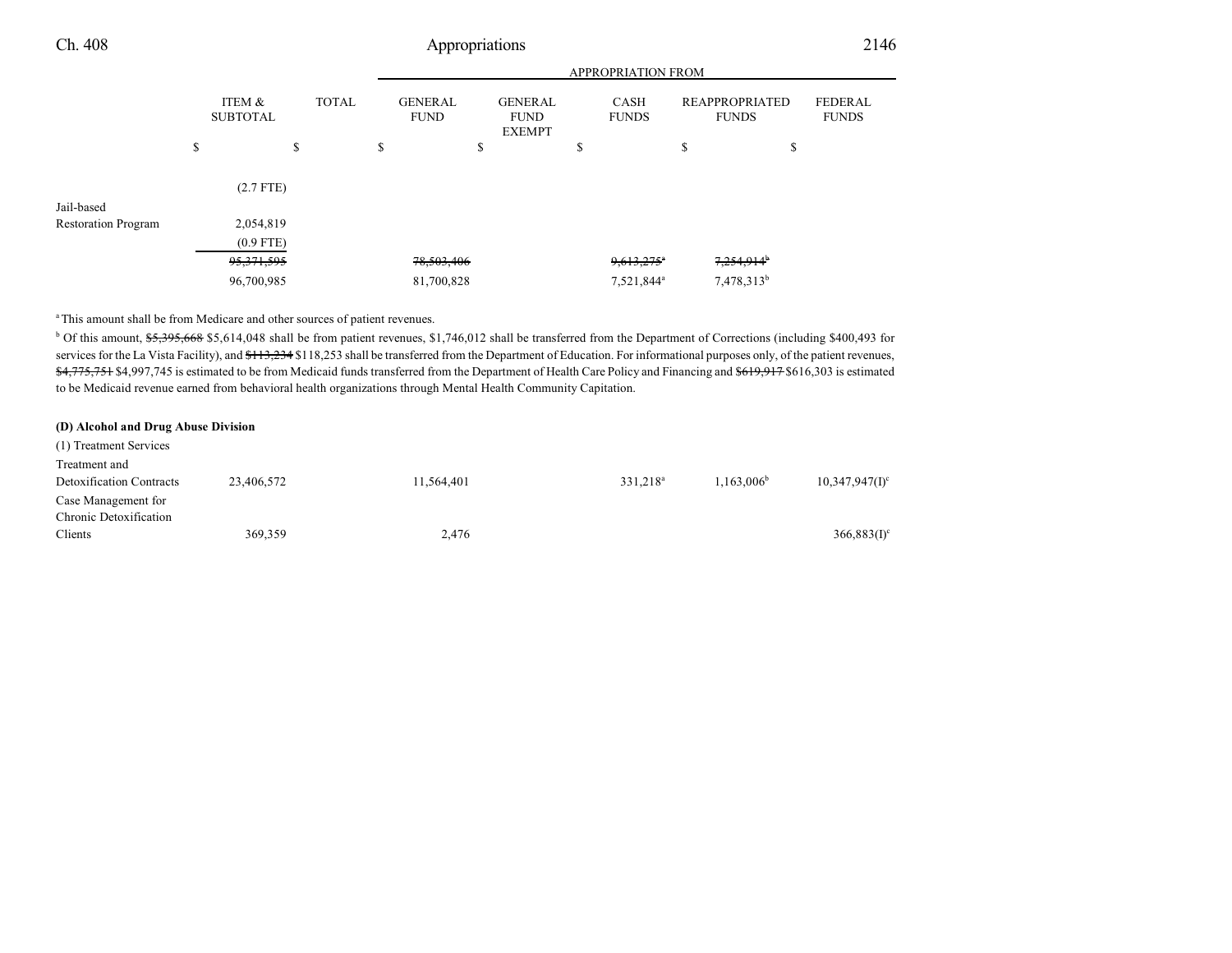| Short-term Intensive    |            |           |                        |
|-------------------------|------------|-----------|------------------------|
| Residential Remediation |            |           |                        |
| and Treatment (STIRRT)  | 3,407,498  | 3,018,432 | $389.066$ <sup>d</sup> |
| High Risk Pregnant      |            |           |                        |
| Women Program           | 1.429.133  |           | $1,429,133^e$          |
|                         | 28,612,562 |           |                        |

<sup>a</sup> Of this amount, \$265,000 shall be from the Persistent Drunk Driver Cash Fund created in Section 42-3-303 (1), C.R.S., and \$66,218 shall be from the Adolescent Substance Abuse Prevention and Treatment Fund created in Section 18-13-122 (16) (b), C.R.S.

<sup>b</sup> Of this amount, \$887,300 shall be transferred from the Judicial Department, Probation and Related Services, from the Offender Treatment and Services line item appropriation, and \$275,706 shall be from the Department of Public Safety, Division of Criminal Justice, Community Corrections, Substance Abuse Treatment Program. c These amounts shall be from the Substance Abuse Prevention and Treatment Block Grant.

<sup>d</sup> This amount shall be transferred from the Judicial Department, Probation and Related Services, from the Offender Treatment and Services line item appropriation.

e This amount shall be Medicaid funds transferred from the Department of Health Care Policy and Financing.

| $(2)$ Prevention and intervention |           |        |                        |                    |
|-----------------------------------|-----------|--------|------------------------|--------------------|
| <b>Prevention Contracts</b>       | 3,886,951 | 33,649 | $27,072$ <sup>a</sup>  | $3,826,230(I)^{b}$ |
| Persistent Drunk                  |           |        |                        |                    |
| Driver Programs                   | 1,670,823 |        | 1,670,823 <sup>c</sup> |                    |
| Law Enforcement                   |           |        |                        |                    |
| Assistance Fund Contracts         | 255,000   |        | $255,000^{\rm d}$      |                    |
|                                   | 5,812,774 |        |                        |                    |

<sup>a</sup>Of this amount, \$22,072 shall be from the Adolescent Substance Abuse Prevention and Treatment Fund created in Section 18-13-122 (16) (b), C.R.S., and \$5,000 shall be from the Tobacco Use Prevention Fund pursuant to Section 24-35-507 (1), C.R.S.

<sup>b</sup> It is anticipated that this amount shall be from the Substance Abuse Prevention and Treatment Block Grant.

<sup>c</sup> This amount shall be from the Persistent Drunk Driver Cash Fund created in Section 42-3-303 (1), C.R.S.

 $(2)$  Presention and Intervention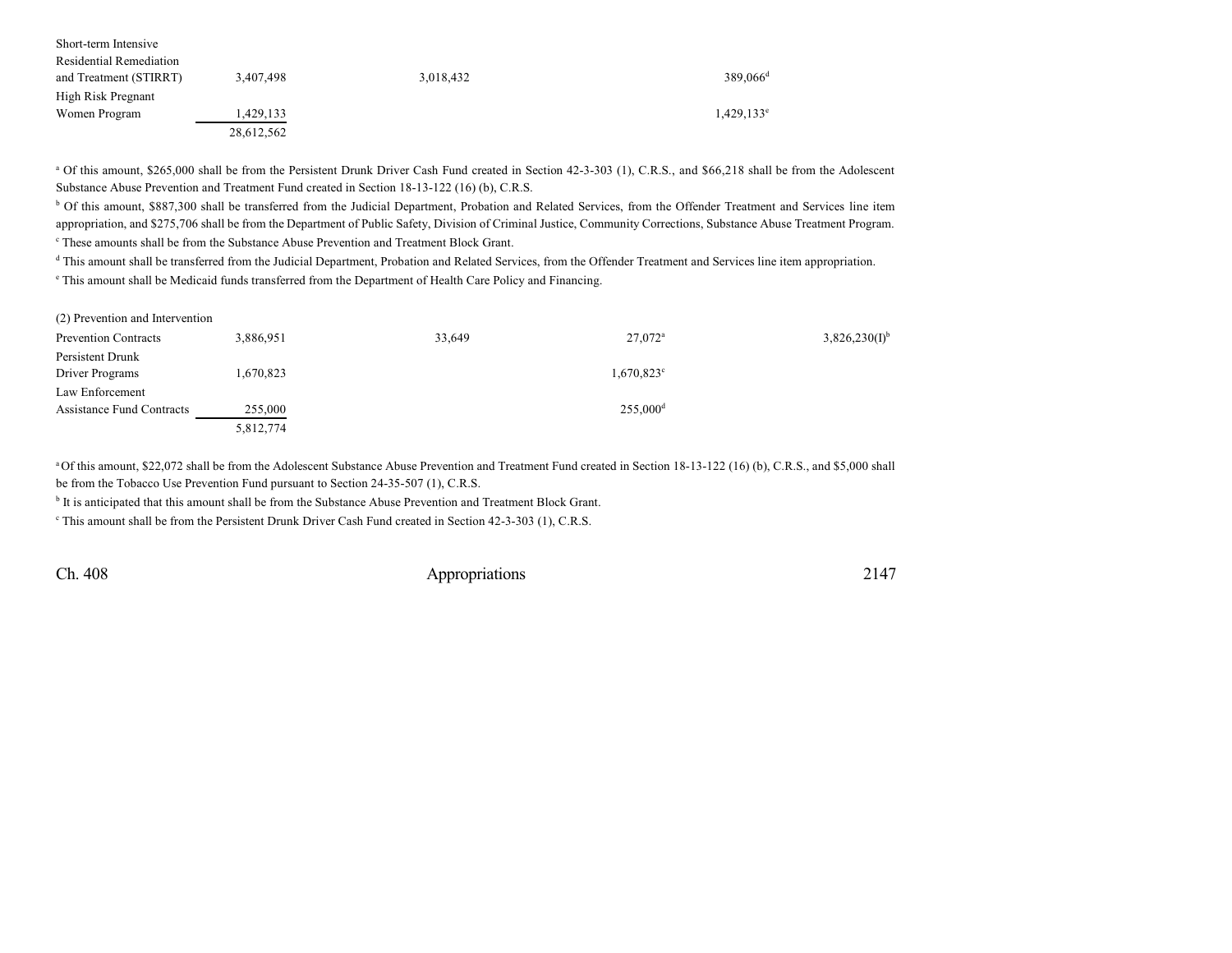|                           |              |                        | <b>APPROPRIATION FROM</b>                      |                             |                                |                                |  |  |  |  |  |
|---------------------------|--------------|------------------------|------------------------------------------------|-----------------------------|--------------------------------|--------------------------------|--|--|--|--|--|
| ITEM &<br><b>SUBTOTAL</b> | <b>TOTAL</b> | GENERAL<br><b>FUND</b> | <b>GENERAL</b><br><b>FUND</b><br><b>EXEMPT</b> | <b>CASH</b><br><b>FUNDS</b> | REAPPROPRIATED<br><b>FUNDS</b> | <b>FEDERAL</b><br><b>FUNDS</b> |  |  |  |  |  |
|                           |              |                        |                                                |                             |                                |                                |  |  |  |  |  |

d This amount shall be from the Law Enforcement Assistance Fund created in Section 43-4-401, C.R.S.

| (3) Other Programs           |            |         |                     |                             |
|------------------------------|------------|---------|---------------------|-----------------------------|
| <b>Federal Grants</b>        | 2,625,422  |         |                     | $2,625,422(I)^a$            |
| Balance of                   |            |         |                     |                             |
| Substance Abuse              |            |         |                     |                             |
| <b>Block Grant Programs</b>  | 6,675,080  | 189,688 |                     | $6,485,392(1)$ <sup>b</sup> |
| <b>Community Prevention</b>  |            |         |                     |                             |
| and Treatment                | 782,400    |         | 782,400°            |                             |
| <b>Rural Substance Abuse</b> |            |         |                     |                             |
| Prevention and Treatment     | 88,443     |         | 88,443 <sup>d</sup> |                             |
|                              | 10,171,345 |         |                     |                             |

a This amount includes estimated receipts for various federal substance abuse prevention and treatment grants.

<sup>b</sup> It is anticipated that this amount shall be from the Substance Abuse Prevention and Treatment Block Grant.

This amount shall be from moneys in the Tobacco Litigation Settlement Cash Fund created in Section 24-22-115 (1) (a), C.R.S., that are transferred to the Alcohol and

Drug Abuse Community Prevention and Treatment Fund pursuant to Section 24-75-1104.5 (1.5) (a) (VIII) (A), C.R.S.

d This amount shall be from the Rural Alcohol and Substance Abuse Cash Fund created in Section 27-80-117 (3) (a), C.R.S.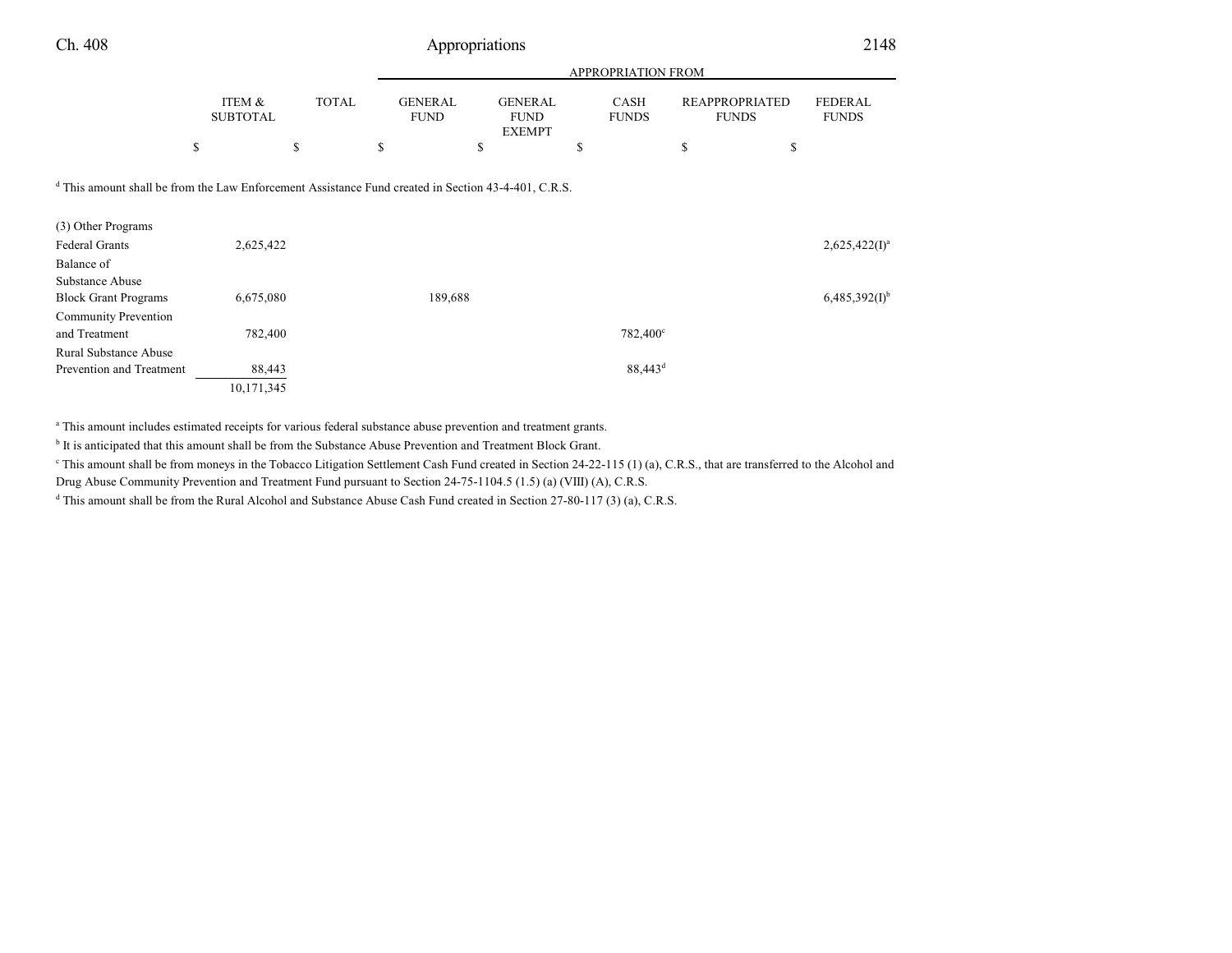#### **(E) Co-occurring Behavioral Health Services <sup>29</sup> SERVICES**

| Substance Use Disorder                 |           |           |                        |
|----------------------------------------|-----------|-----------|------------------------|
| <b>Offender Services</b>               |           |           |                        |
| $(H.B. 10-1352)$                       | 3,013,790 |           | 3,013,790 <sup>a</sup> |
| <b>Community Transition</b>            |           |           |                        |
| Services                               | 4,444,176 | 4,444,176 |                        |
|                                        | 3,980,048 | 3,980,048 |                        |
| Co-occurring Behavioral                |           |           |                        |
| Health Services SERVICES <sup>29</sup> | 500,000   | 500,000   |                        |
|                                        | 7,957,966 |           |                        |
|                                        | 7,493,838 |           |                        |

<sup>a</sup> This amount shall be transferred from the Judicial Department, Probation and Related Services, from the Offender Treatment and Services line item appropriation.

205,939,773 207,339,613

### **(9) SERVICES FOR PEOPLE WITH DISABILITIES**

### **(A) Community Services for People with Developmental Disabilities**

| (1) Administration        |              |         |                     |
|---------------------------|--------------|---------|---------------------|
| Personal Services         | 2,821,868    | 226,958 | $2,594,910^a$       |
|                           | $(34.0$ FTE) |         |                     |
| <b>Operating Expenses</b> | 148,523      |         | $148,523^{\circ}$   |
| Community and Contract    |              |         |                     |
| Management System         | 137,480      | 41.244  | $96,236^{\rm a}$    |
| Support Level             |              |         |                     |
| Administration            | 57,368       |         | 57,368 <sup>a</sup> |
|                           |              |         |                     |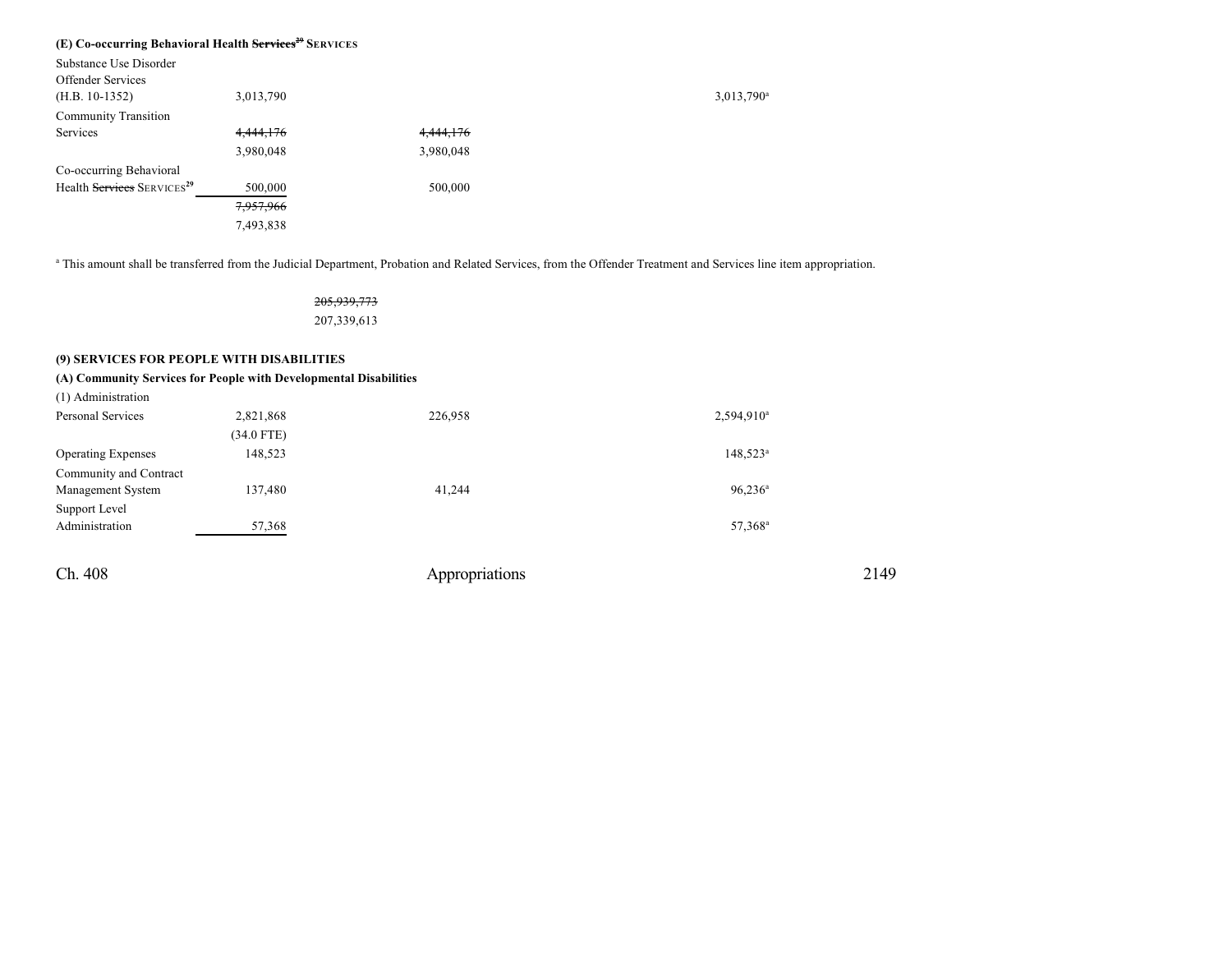|                           |              |                                | APPROPRIATION FROM     |                      |                                       |                                |  |  |  |  |  |
|---------------------------|--------------|--------------------------------|------------------------|----------------------|---------------------------------------|--------------------------------|--|--|--|--|--|
| ITEM &<br><b>SUBTOTAL</b> | <b>TOTAL</b> | <b>GENER AL</b><br><b>FUND</b> | GENERAL<br><b>FUND</b> | CASH<br><b>FUNDS</b> | <b>REAPPROPRIATED</b><br><b>FUNDS</b> | <b>FEDERAL</b><br><b>FUNDS</b> |  |  |  |  |  |
|                           |              |                                | <b>EXEMPT</b>          |                      |                                       |                                |  |  |  |  |  |
|                           |              |                                |                        |                      |                                       |                                |  |  |  |  |  |
|                           |              |                                |                        |                      |                                       |                                |  |  |  |  |  |

3,165,239

<sup>a</sup> These amounts shall be from Medicaid cash funds transferred from the Community Services for People with Developmental Disabilities, Administration line item in the Department of Health Care Policy and Financing.

| $(2)$ Program Costs <sup>30</sup> |             |  |
|-----------------------------------|-------------|--|
| Adult Comprehensive               |             |  |
| Services for 4,471.2              |             |  |
| Medicaid Full Program             |             |  |
| Equivalents (FPE)                 | 329,907,455 |  |
| <b>Adult Supported Living</b>     |             |  |
| Services for 692 General          |             |  |
| Fund FPE and 3,417.5              |             |  |
| Medicaid FPE                      | 46,728,721  |  |
| <b>Family Support Services</b>    | 3,255,842   |  |
| Children's Extensive              |             |  |
| Support Services for 659          |             |  |
| Medicaid FPE                      | 13,201,051  |  |
| Case Management for 692           |             |  |
| General Fund and 8,547.7          |             |  |
| Medicaid FPE                      | 25,717,760  |  |
|                                   |             |  |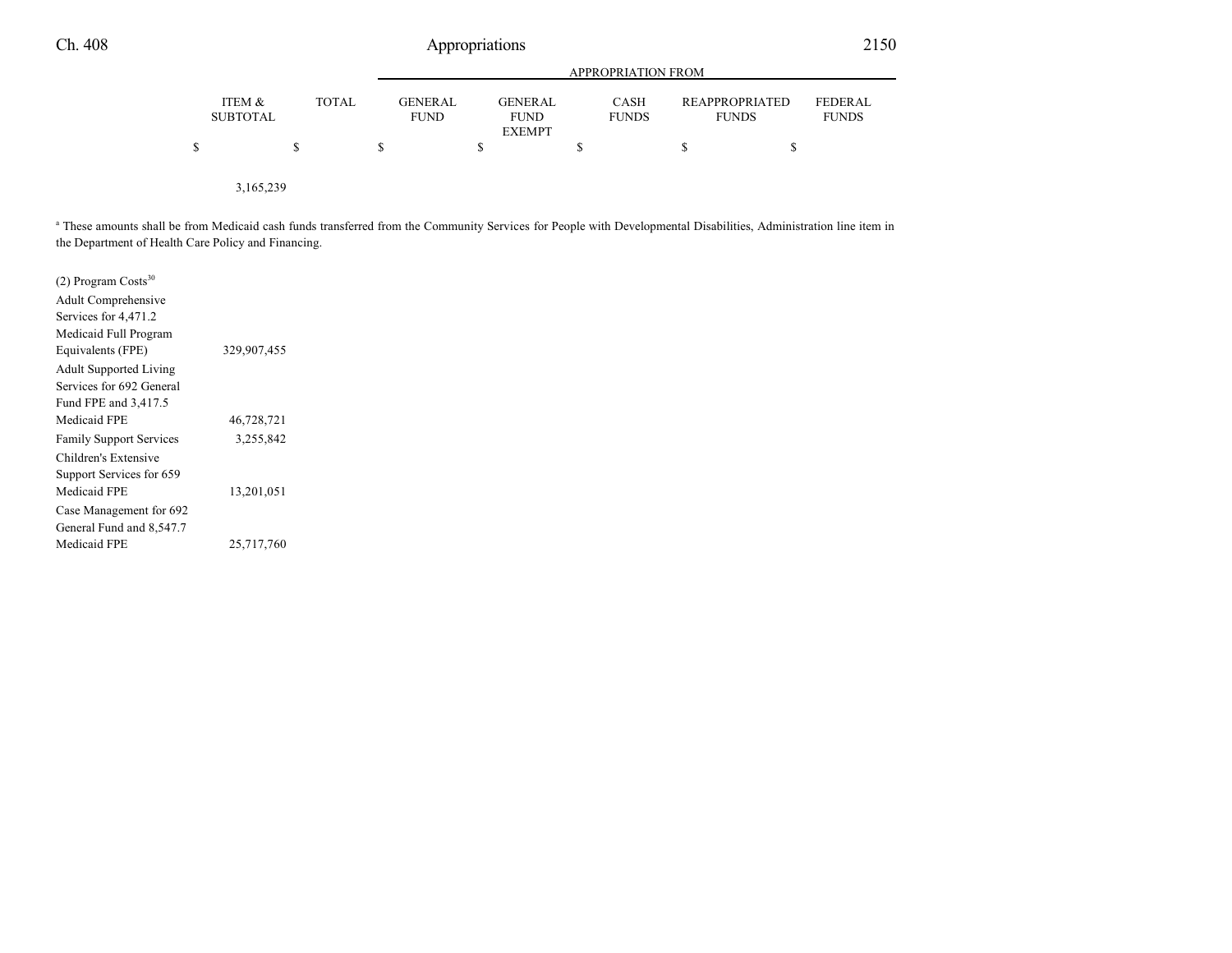| <b>Eligibility Determination</b> |             |            |                         |                          |
|----------------------------------|-------------|------------|-------------------------|--------------------------|
| and Waiting List                 |             |            |                         |                          |
| Management                       | 2,987,431   |            |                         |                          |
| Preventive                       |             |            |                         |                          |
| Dental Hygiene <sup>31</sup>     | 64,239      |            |                         |                          |
|                                  |             |            |                         |                          |
|                                  | 421,862,499 | 16,484,491 | 30,802,357 <sup>a</sup> | 374,575,651 <sup>b</sup> |

<sup>a</sup> Of this amount, \$30,798,715 shall be from client cash sources, and \$3,642 shall be from local funds. The (L) and (I) notation shall apply to \$3,642.

<sup>b</sup> This amount shall be from Medicaid funds transferred from the Community Services for People with Developmental Disabilities, Program Costs line item in the Department of Health Care Policy and Financing.

|  |  |  |  |  |  | (B) Regional Centers for People with Developmental <del>Disabilities<sup>33</sup></del> DISABILITIES <sup>33, 33a</sup> |
|--|--|--|--|--|--|-------------------------------------------------------------------------------------------------------------------------|
|--|--|--|--|--|--|-------------------------------------------------------------------------------------------------------------------------|

| (1) Wheat Ridge Regional Center  |               |                      |                        |
|----------------------------------|---------------|----------------------|------------------------|
| Wheat Ridge Regional             |               |                      |                        |
| <b>Center Personal Services</b>  | 20,476,199    | 849,793 <sup>a</sup> | $19,626,406^{\circ}$   |
|                                  | $(393.9$ FTE) |                      |                        |
| Wheat Ridge Regional             |               |                      |                        |
| <b>Center Operating Expenses</b> | 1,361,728     |                      | 1,361,728 <sup>b</sup> |
| Resident Incentive               |               |                      |                        |
| Allowance                        | 59,000        |                      | 59,000 <sup>b</sup>    |
|                                  | 21,896,927    |                      |                        |

a This amount shall be from client cash revenues.

<sup>b</sup> This amount shall be from Medicaid funds transferred from the Regional Centers line item in the Department of Health Care Policy and Financing.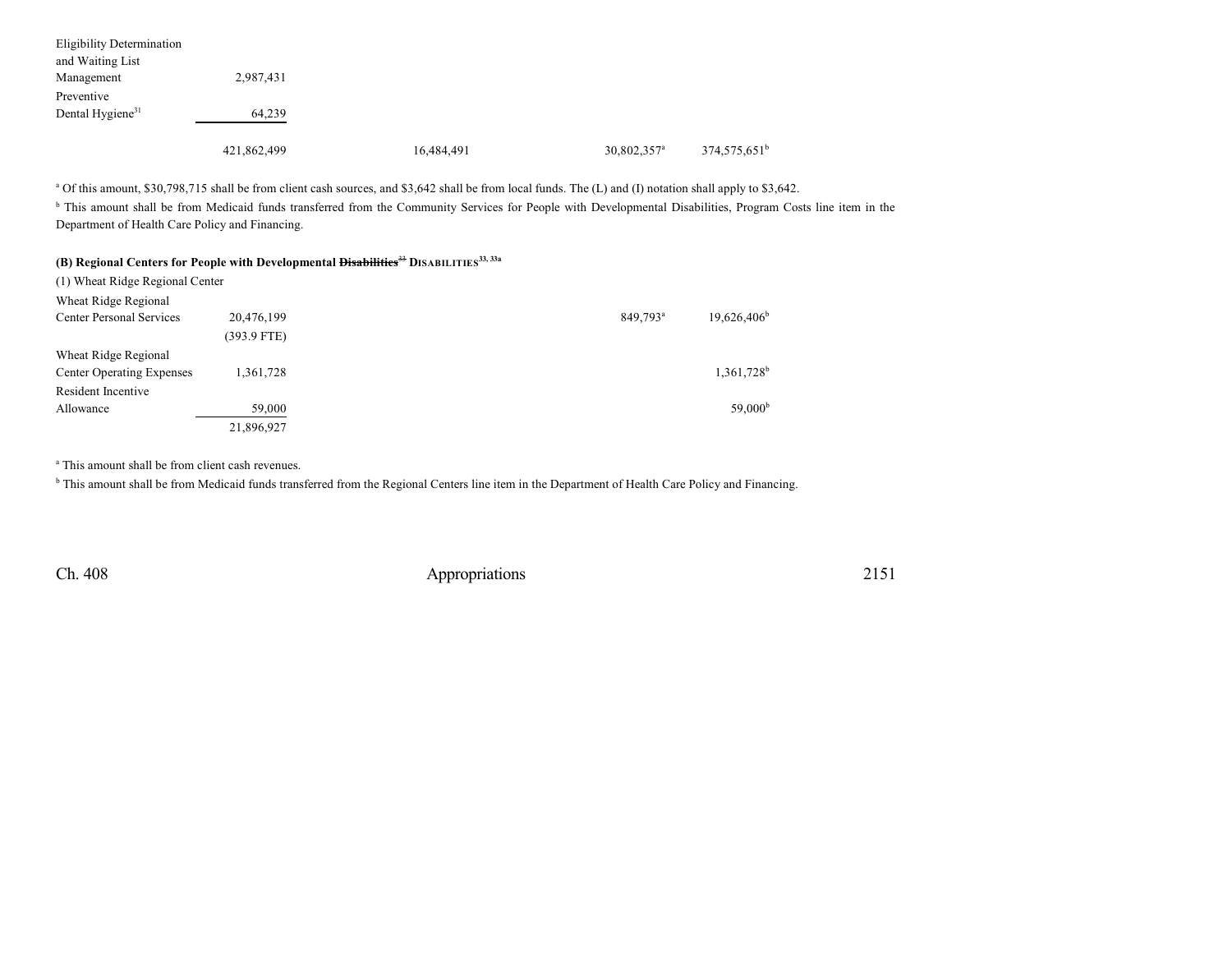| ITEM &<br><b>SUBTOTAL</b> | <b>TOTAL</b>                       |        | <b>GENERAL</b><br><b>FUND</b> | <b>GENERAL</b><br><b>FUND</b> |               | CASH<br><b>FUNDS</b> | <b>FUNDS</b>         | <b>FEDERAL</b><br><b>FUNDS</b>              |
|---------------------------|------------------------------------|--------|-------------------------------|-------------------------------|---------------|----------------------|----------------------|---------------------------------------------|
|                           | \$                                 | \$     |                               | \$                            | \$            |                      | \$<br>\$             |                                             |
|                           |                                    |        |                               |                               |               |                      |                      |                                             |
|                           |                                    |        |                               |                               |               |                      |                      |                                             |
| 16,353,908                |                                    |        |                               |                               |               | 655,683 <sup>a</sup> | $15,698,225^b$       |                                             |
| $(311.4$ FTE)             |                                    |        |                               |                               |               |                      |                      |                                             |
|                           |                                    |        |                               |                               |               |                      |                      |                                             |
| 790,500                   |                                    |        |                               |                               |               |                      | 790,500 <sup>b</sup> |                                             |
|                           |                                    |        |                               |                               |               |                      |                      |                                             |
|                           |                                    |        |                               |                               |               |                      | 59,176 <sup>b</sup>  |                                             |
|                           |                                    |        |                               |                               |               |                      |                      |                                             |
| 85,809                    |                                    |        |                               |                               |               |                      |                      |                                             |
|                           |                                    |        |                               |                               |               |                      |                      |                                             |
| 17,289,393                |                                    |        |                               |                               |               |                      |                      |                                             |
|                           | (2) Grand Junction Regional Center | 59,176 |                               | 85,809<br>$(0.5$ FTE)         | <b>EXEMPT</b> |                      |                      | APPROPRIATION FROM<br><b>REAPPROPRIATED</b> |

a This amount shall be from client cash revenues.

<sup>b</sup> This amount shall be from Medicaid funds transferred from the Regional Centers line item in the Department of Health Care Policy and Financing.

| (3) Pueblo Regional Center |               |                      |                        |
|----------------------------|---------------|----------------------|------------------------|
| Pueblo Regional Center     |               |                      |                        |
| Personal Services          | 8,044,360     | 554.913 <sup>a</sup> | 7.489.447 <sup>b</sup> |
|                            | $(181.8$ FTE) |                      |                        |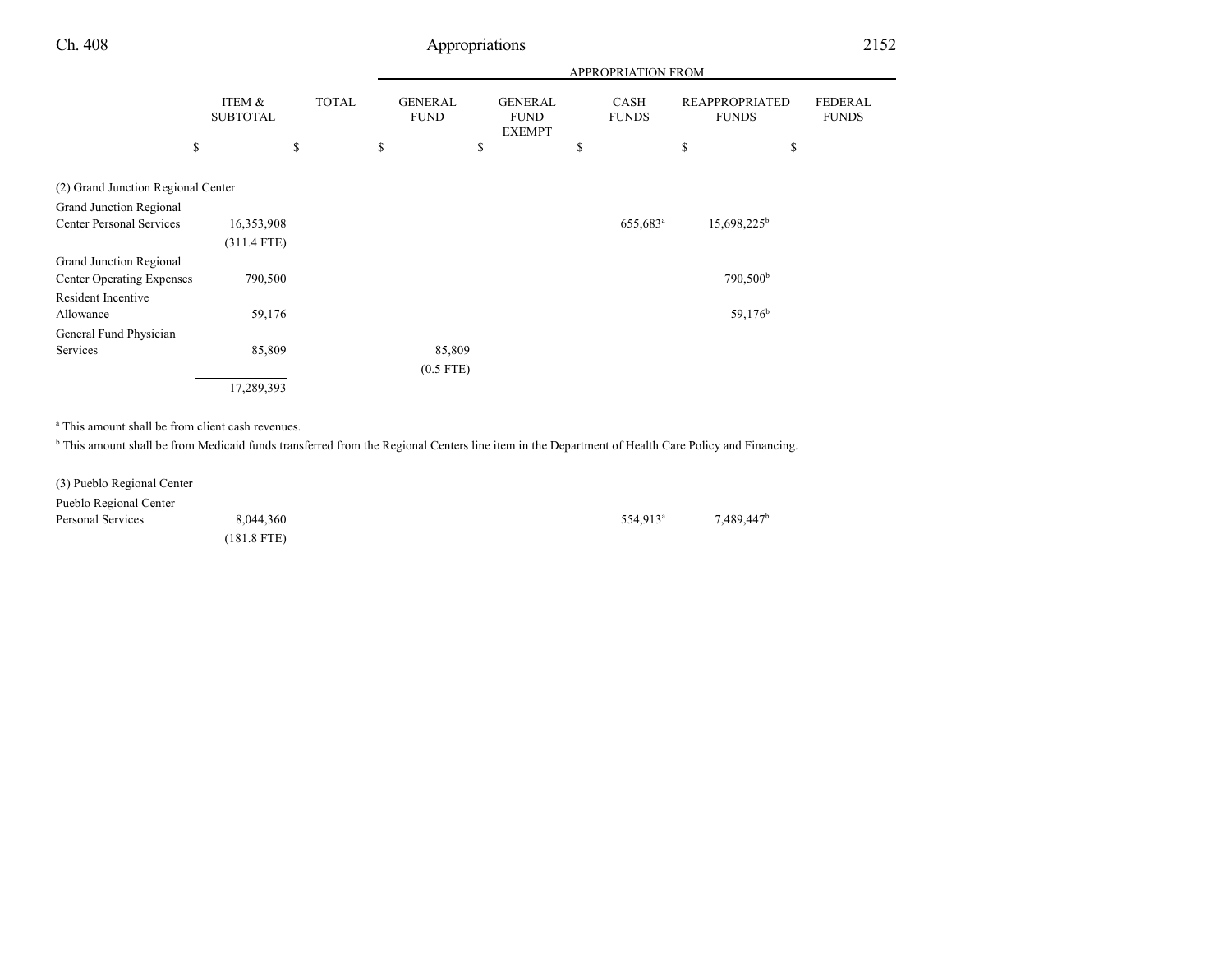| Pueblo Regional Center    |           |                     |
|---------------------------|-----------|---------------------|
| <b>Operating Expenses</b> | 485,126   | $485.126^b$         |
| Resident Incentive        |           |                     |
| Allowance                 | 20,000    | 20,000 <sup>b</sup> |
| <b>Leased Space</b>       | 42,820    | 42,820 <sup>b</sup> |
|                           | 8,592,306 |                     |

a This amount shall be from client cash revenues.

<sup>b</sup> This amount shall be from Medicaid funds transferred from the Regional Centers line item in the Department of Health Care Policy and Financing.

| (C) Work Therapy |         |             |
|------------------|---------|-------------|
| Program          | 467.116 | $467.116^a$ |
|                  |         | $(1.5$ FTE) |

a This amount shall be from the Work Therapy Cash Fund created in Section 26-8-107 (2) (a), C.R.S.

| (D) Division of Vocational Rehabilitation<br>Rehabilitation Programs - |               |                |                          |                  |                         |
|------------------------------------------------------------------------|---------------|----------------|--------------------------|------------------|-------------------------|
| General Fund Match                                                     | 19,248,920    | 4,100,020(M)   |                          |                  | 15,148,900 <sup>a</sup> |
|                                                                        | $(212.7$ FTE) |                |                          |                  |                         |
| Rehabilitation Programs -                                              |               |                |                          |                  |                         |
| Local Funds Match                                                      | 24,189,906    |                | $34,647(H)$ <sup>b</sup> | $5,117,803(H)^c$ | 19,037,456 <sup>d</sup> |
|                                                                        | $(11.0$ FTE)  |                |                          |                  |                         |
| <b>Business Enterprise</b>                                             |               |                |                          |                  |                         |
| Program for People                                                     |               |                |                          |                  |                         |
| Who Are Blind                                                          | 1,182,527     |                | $251,107^e$              |                  | 931,420 <sup>d</sup>    |
|                                                                        | $(6.0$ FTE)   |                |                          |                  |                         |
| Ch. 408                                                                |               | Appropriations |                          |                  | 2153                    |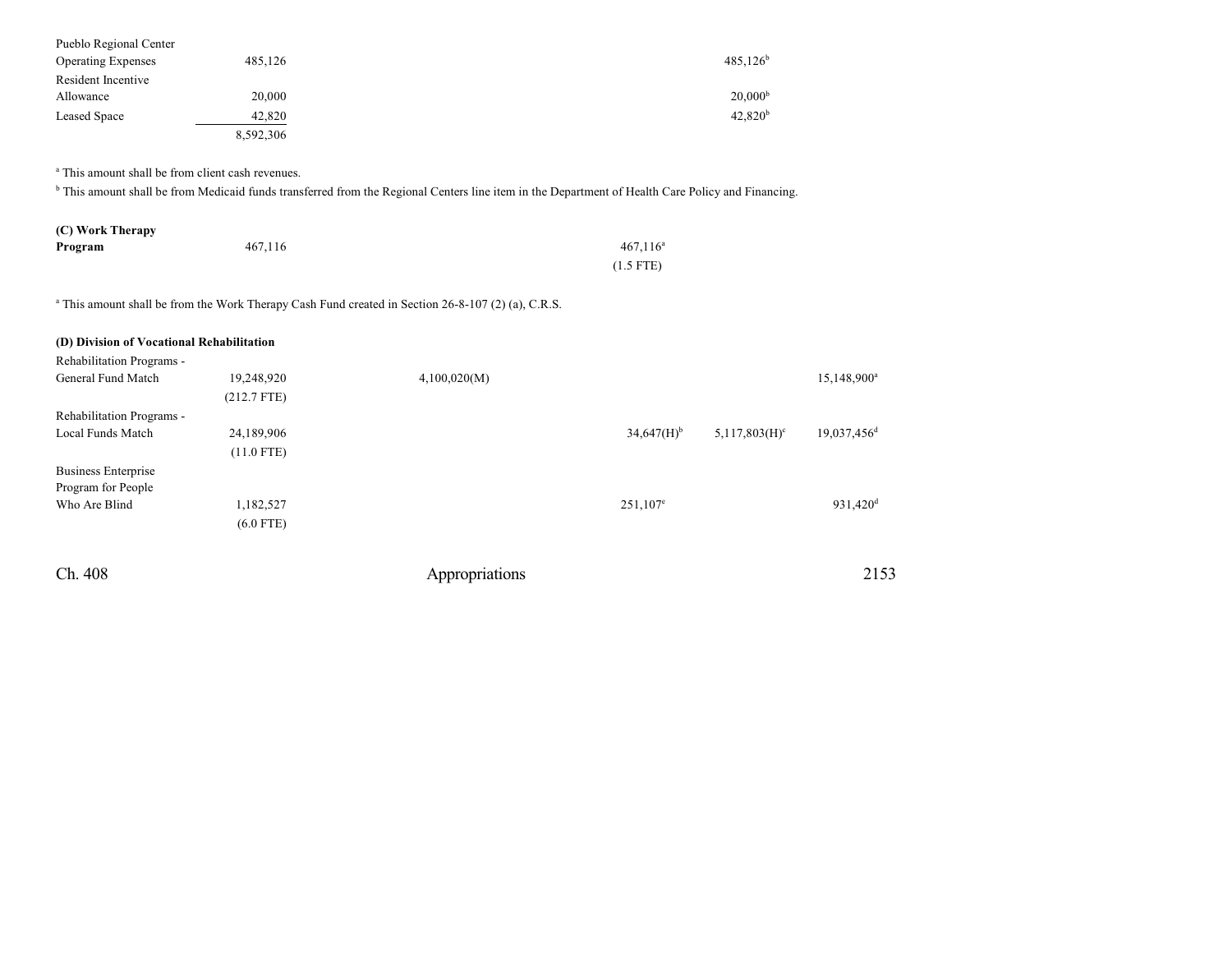|                                                                                                                                                                 |                           |              | APPROPRIATION FROM            |                                                |    |                                                      |                                       |    |                                           |
|-----------------------------------------------------------------------------------------------------------------------------------------------------------------|---------------------------|--------------|-------------------------------|------------------------------------------------|----|------------------------------------------------------|---------------------------------------|----|-------------------------------------------|
|                                                                                                                                                                 | ITEM &<br><b>SUBTOTAL</b> | <b>TOTAL</b> | <b>GENERAL</b><br><b>FUND</b> | <b>GENERAL</b><br><b>FUND</b><br><b>EXEMPT</b> |    | <b>CASH</b><br><b>FUNDS</b>                          | <b>REAPPROPRIATED</b><br><b>FUNDS</b> |    | <b>FEDERAL</b><br><b>FUNDS</b>            |
|                                                                                                                                                                 | \$                        | \$           | \$<br>\$                      |                                                | \$ |                                                      | \$                                    | \$ |                                           |
| <b>Business Enterprise</b><br>Program - Program<br>Operated Stands,<br>Repair Costs, and<br>Operator Benefits<br><b>Independent Living</b><br>Centers and State | 429,000                   |              |                               |                                                |    | $429,000^{\circ}$                                    |                                       |    |                                           |
| Independent<br>Living Council<br><b>Older Blind Grants</b>                                                                                                      | 2,333,115<br>450,000      |              | 2,007,288                     |                                                |    | $29,621(L)$ <sup>f</sup><br>$45,000(L)$ <sup>h</sup> |                                       |    | 296,206 <sup>g</sup><br>$405,000^{\rm i}$ |
| Traumatic Brain<br><b>Injury Trust Fund</b>                                                                                                                     | 3,295,945                 |              |                               |                                                |    | 3,295,945<br>$(1.5$ FTE)                             |                                       |    |                                           |
| Federal Social Security<br>Reimbursements                                                                                                                       | 1,103,224<br>52,232,637   |              |                               |                                                |    |                                                      |                                       |    | $1,103,224(I)^k$                          |

<sup>a</sup> This amount shall be from Section 110 and Section 203 vocational rehabilitation funds.

<sup>b</sup> Of this amount, it is estimated that \$32,147 shall be from counties, and \$2,500 shall be from donations.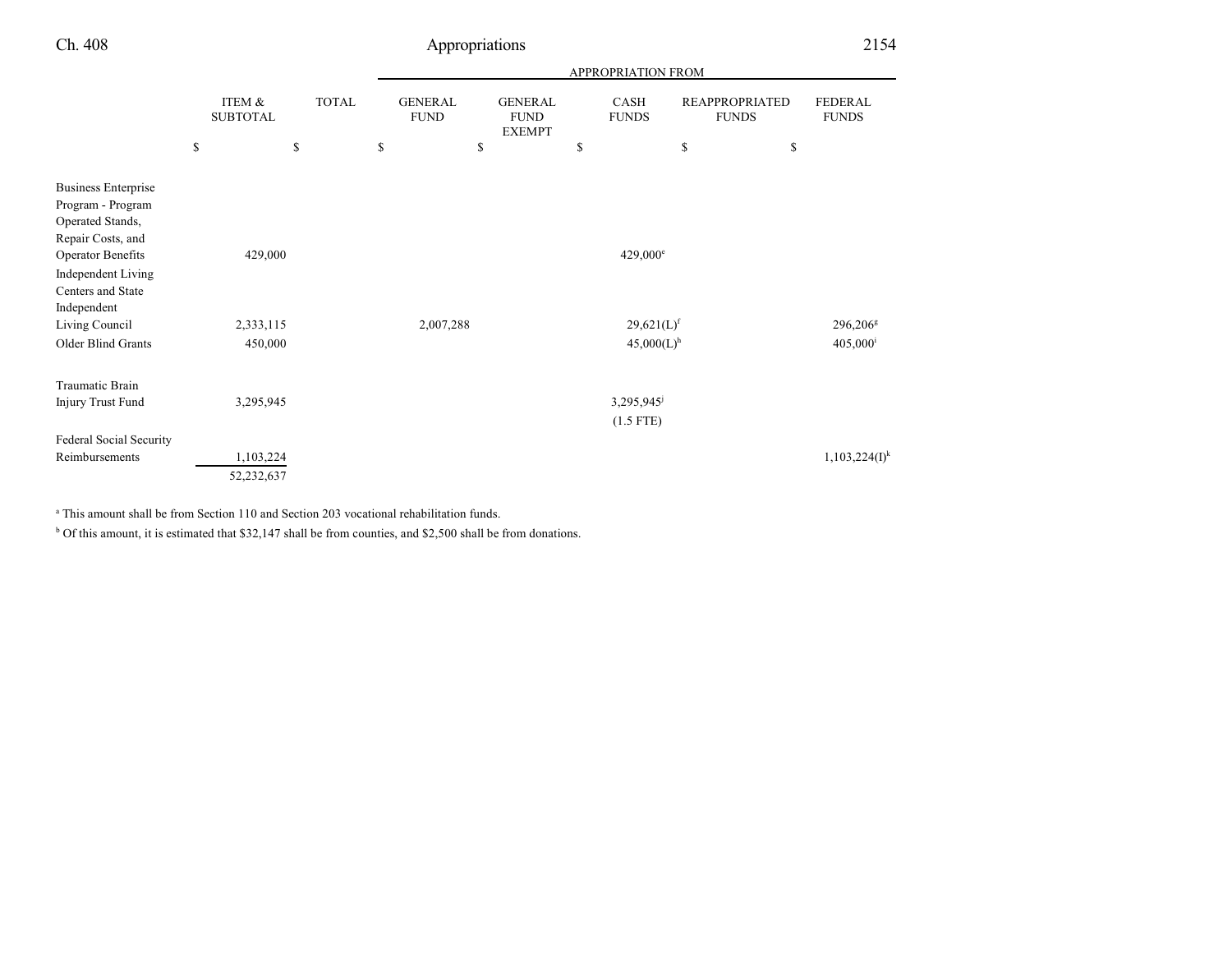<sup>c</sup> Of this amount, it is estimated that \$4,753,281 shall be transferred from the State Share of Districts' Total Program Funding line item of the Assistance to Public Schools Division in the Department of Education on behalf of school districts, and \$364,522 shall be from the Treatment and Detoxification Contracts line item of the Mental Health and Alcohol and Drug Abuse Services Division in the Department of Human Services.

<sup>d</sup> These amounts shall be from Section 110 vocational rehabilitation funds.

e These amounts shall be from the Business Enterprise Program Cash Fund created in Section 26-8.5-107, C.R.S.

f This amount shall be from local recipients of Independent Living Grants.

<sup>g</sup> This amount reflects federal funds anticipated to be received for state independent living grants.

<sup>h</sup> This amount shall be from local recipients of Older Blind Grant funds.

<sup>i</sup> This amount reflects federal funds anticipated to be received for state Older Blind Grants.

j This amount shall be from the Colorado Traumatic Brain Injury Trust Fund created in Section 26-1-309 (1), C.R.S.

<sup>k</sup> This amount reflects estimated payments from the federal Social Security Administration based on costs incurred for individuals who have received vocational rehabilitation services.

#### **(E) Homelake Domiciliary and State Veterans Nursing Homes**

| Administration                 | 1,010,800     |                | $1,010,800(I)^a$  |                             |
|--------------------------------|---------------|----------------|-------------------|-----------------------------|
|                                |               |                | $(5.0$ FTE)       |                             |
| Fitzsimons State Veterans      |               |                |                   |                             |
| Nursing Home                   | 20,234,500    |                | $13,444,700(I)^a$ | $6,789,800(I)^{b}$          |
|                                | $(249.0$ FTE) |                |                   |                             |
| <b>Florence State Veterans</b> |               |                |                   |                             |
| Nursing Home                   | 9,936,300     |                | $6,915,800(I)^a$  | $3,020,500(1)$ <sup>b</sup> |
|                                | $(112.0$ FTE) |                |                   |                             |
| Homelake State                 |               |                |                   |                             |
| Veterans Center                | 5,885,030     | 186,130        | $3,429,300(I)^a$  | $2,269,600(I)^{b}$          |
|                                | $(70.5$ FTE)  |                |                   |                             |
| Rifle State Veterans           |               |                |                   |                             |
| Nursing Home                   | 8,326,200     |                | $6,076,200(I)^a$  | $2,250,000(I)^{b}$          |
|                                |               |                |                   |                             |
| Ch. 408                        |               | Appropriations |                   | 2155                        |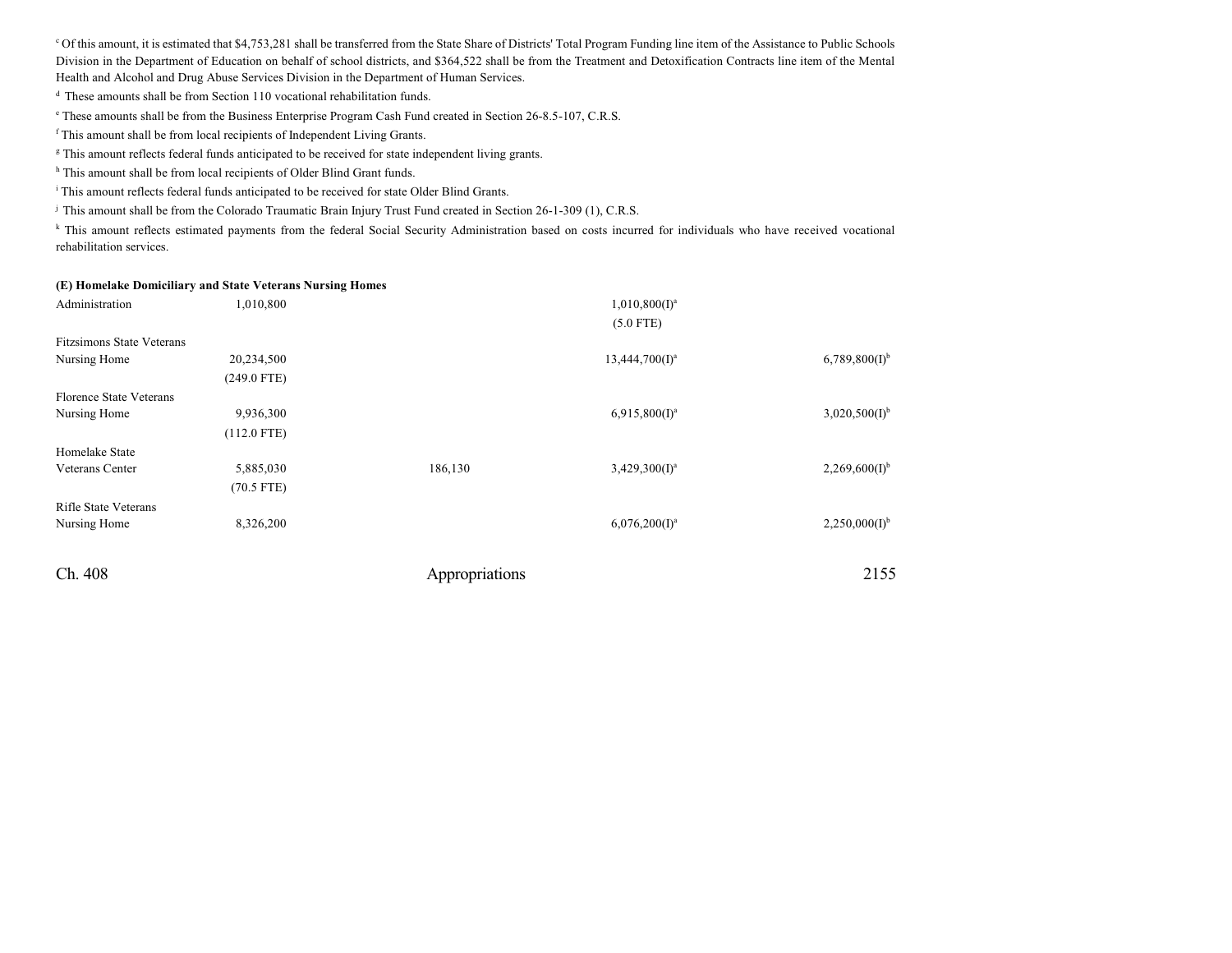|                                           |                           |              |                               |                                                | APPROPRIATION FROM   |                                       |                                |
|-------------------------------------------|---------------------------|--------------|-------------------------------|------------------------------------------------|----------------------|---------------------------------------|--------------------------------|
|                                           | ITEM &<br><b>SUBTOTAL</b> | <b>TOTAL</b> | <b>GENERAL</b><br><b>FUND</b> | <b>GENERAL</b><br><b>FUND</b><br><b>EXEMPT</b> | CASH<br><b>FUNDS</b> | <b>REAPPROPRIATED</b><br><b>FUNDS</b> | <b>FEDERAL</b><br><b>FUNDS</b> |
| \$                                        |                           | \$           | \$                            | \$                                             | \$                   | \$                                    | \$                             |
| Walsenburg State Veterans<br>Nursing Home | $(121.0$ FTE)<br>179,900  |              |                               |                                                | $179,900(1)^a$       |                                       |                                |
|                                           |                           |              |                               |                                                | $(1.0$ FTE)          |                                       |                                |
| Nursing Home                              |                           |              |                               |                                                |                      |                                       |                                |
| <b>Indirect Costs Subsidy</b>             | 800,000                   |              | 800,000                       |                                                |                      |                                       |                                |
|                                           | 46,372,730                |              |                               |                                                |                      |                                       |                                |

a These amounts are shown for informational purposes only and reflect estimated operating costs for the state veterans nursing homes that are funded with resident payments for care and other revenues that are deposited to the Central Fund for State Nursing Homes. The state veterans nursing homes have continuous spending authority pursuant to Sections 26-12-108 and 110, C.R.S. The state veterans nursing homes and Homelake Domiciliary are also anticipated to qualify as enterprises as defined by Section 20, Article X of the State Constitution.

**b** These amounts are shown for informational purposes only and reflects estimated operating costs for the state veterans nursing homes that are funded by federal per diem payments for veteran residents that are deposited to the Central Fund for State Nursing Homes. The state veterans nursing homes have continuous spending authority pursuant to Sections 26-12-108 and 110, C.R.S.

571,878,847

**(10) ADULT ASSISTANCE PROGRAMS**

**(A) Administration** 966,730 484,816 103,950<sup>a</sup> 103,950<sup>a</sup>

862,780

3<del>77,964(I)</del>b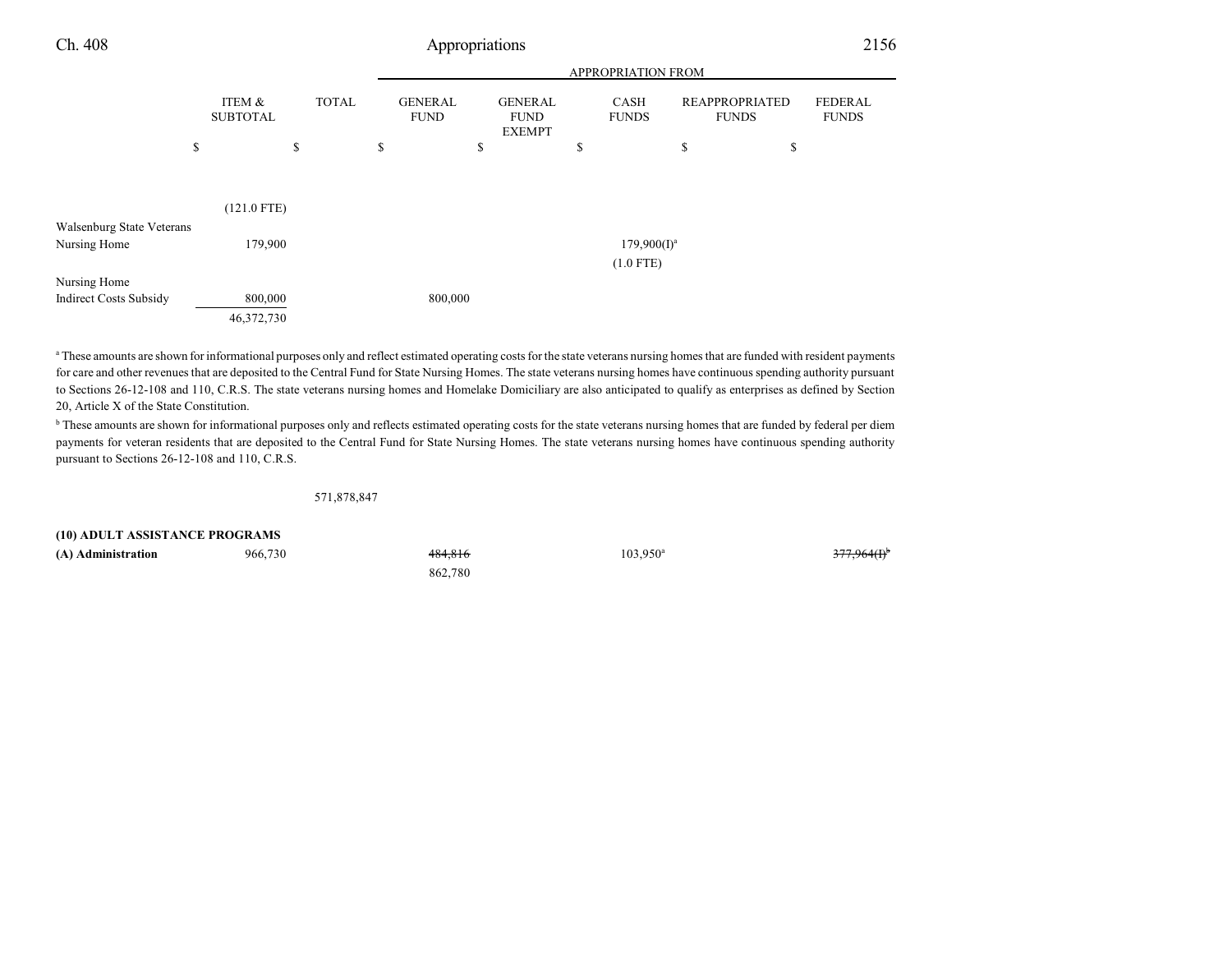### (11.0 FTE)

<sup>a</sup> This amount shall be from refunds and state revenue intercepts.

<sup>b</sup> This amount shall be from federal cost allocation recoveries.

#### **(B) Old Age Pension Program**

| Cash Assistance Programs     | 78, 713, 073 | $78,713,073(f)^4$    |
|------------------------------|--------------|----------------------|
|                              | 80,053,473   | $80,053,473(1)^a$    |
| Refunds                      | 588,362      | 588,362 <sup>b</sup> |
| <b>Burial Reimbursements</b> | 918,364      | $918,364(1)^a$       |
| <b>State Administration</b>  | 361,438      | $361,438(1)^a$       |
|                              |              | $(3.5$ FTE)          |
| County Administration        | 2,566,974    | $2,566,974(I)^a$     |
|                              | 83,148,211   |                      |
|                              | 84,488,611   |                      |

<sup>a</sup> These amounts shall be from the Old Age Pension Fund pursuant to Section 1, Article XXIV, of the State Constitution. For purposes of complying with the limitation on state fiscal year spending imposed by Section 20, Article X of the State Constitution, these moneys are included for informational purposes as they are continuously appropriated by Article XXIV of the State Constitution.

<sup>b</sup> This amount shall be from various sources of cash funds, including refunds and state revenue intercepts.

#### **(C) Other Grant Programs**

| Administration - Home |            |            |                          |
|-----------------------|------------|------------|--------------------------|
| Care Allowance        |            |            |                          |
| <b>SEP Contract</b>   | 1,063,259  | 1,063,259  |                          |
| Aid to the Needy      |            |            |                          |
| Disabled Programs     | 17,428,495 | 11,421,471 | $6,007,024$ <sup>a</sup> |
|                       |            |            |                          |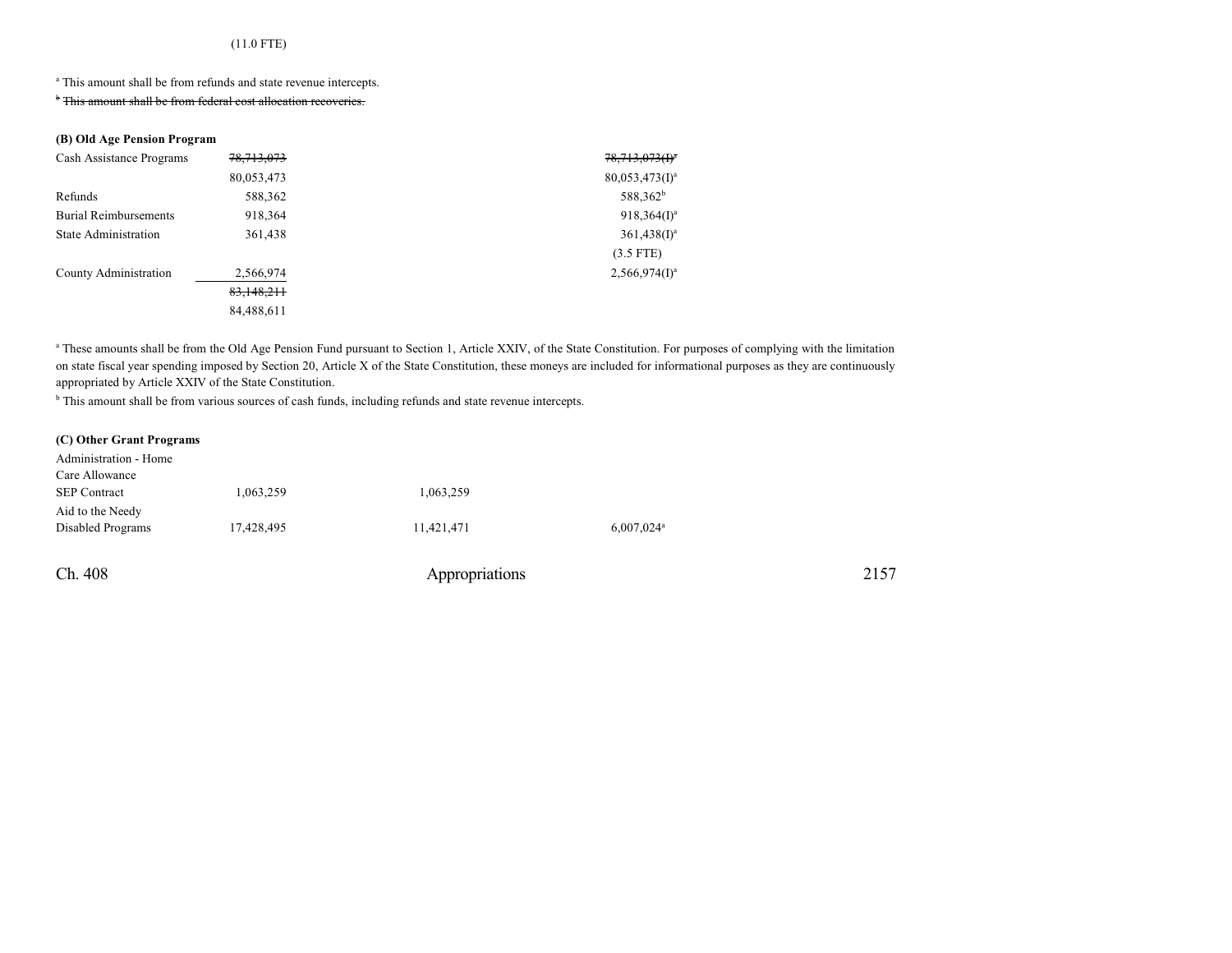|                                                    |                           |    |              |           | <b>APPROPRIATION FROM</b>     |             |                                                |    |                             |    |                                       |    |                                |
|----------------------------------------------------|---------------------------|----|--------------|-----------|-------------------------------|-------------|------------------------------------------------|----|-----------------------------|----|---------------------------------------|----|--------------------------------|
|                                                    | ITEM &<br><b>SUBTOTAL</b> |    | <b>TOTAL</b> |           | <b>GENERAL</b><br><b>FUND</b> |             | <b>GENERAL</b><br><b>FUND</b><br><b>EXEMPT</b> |    | <b>CASH</b><br><b>FUNDS</b> |    | <b>REAPPROPRIATED</b><br><b>FUNDS</b> |    | <b>FEDERAL</b><br><b>FUNDS</b> |
|                                                    | \$                        | \$ |              | \$        |                               | \$          |                                                | \$ |                             | \$ |                                       | \$ |                                |
| <b>Burial Reimbursements</b>                       | 508,000                   |    | 402,985      |           | $105,015^b$                   |             |                                                |    |                             |    |                                       |    |                                |
| Home Care Allowance <sup>34</sup>                  | 9,415,544                 |    |              | 8,913,580 |                               | $501,964^b$ |                                                |    |                             |    |                                       |    |                                |
| Home Care Allowance<br>Grant Program <sup>34</sup> | 1,086,156                 |    |              |           | 1,086,156                     |             |                                                |    |                             |    |                                       |    |                                |
| <b>Adult Foster Care</b>                           | 157,469                   |    |              | 149,596   |                               |             | 7,873 <sup>b</sup>                             |    |                             |    |                                       |    |                                |
| <b>SSI</b> Stabilization                           |                           |    |              |           |                               |             |                                                |    |                             |    |                                       |    |                                |
| Fund Programs                                      | 1,000,000                 |    |              |           |                               |             |                                                |    | $1,000,000(1)^c$            |    |                                       |    |                                |
|                                                    | 30,658,923                |    |              |           |                               |             |                                                |    |                             |    |                                       |    |                                |

<sup>a</sup> Of this amount, it is estimated that \$3,413,687(L)(I) shall be from local funds, \$2,279,944 shall be from federal interim assistance reimbursement payments, and \$313,393 shall be from other refunds and state revenue intercepts.

<sup>b</sup> These amounts shall be from local funds. The (L) notation and the (I) notation apply to these amounts.

<sup>c</sup> This amount shall be from the State Supplemental Security Income Stabilization Fund, created pursuant to Section 26-2-210, C.R.S. This amount is shown for informational purposes only, as the State Supplemental Security Income Stabilization Fund is continuously appropriated to the Department of Human Services for qualified expenditures.

#### **(D) Community Services for the Elderly**

| Administration      | 674,579     | 168,645(M) | 505,934 <sup>a</sup>  |
|---------------------|-------------|------------|-----------------------|
|                     | $(7.0$ FTE) |            |                       |
| Colorado Commission |             |            |                       |
| on Aging            | 81,126      | 20,282(M)  | $60,844$ <sup>a</sup> |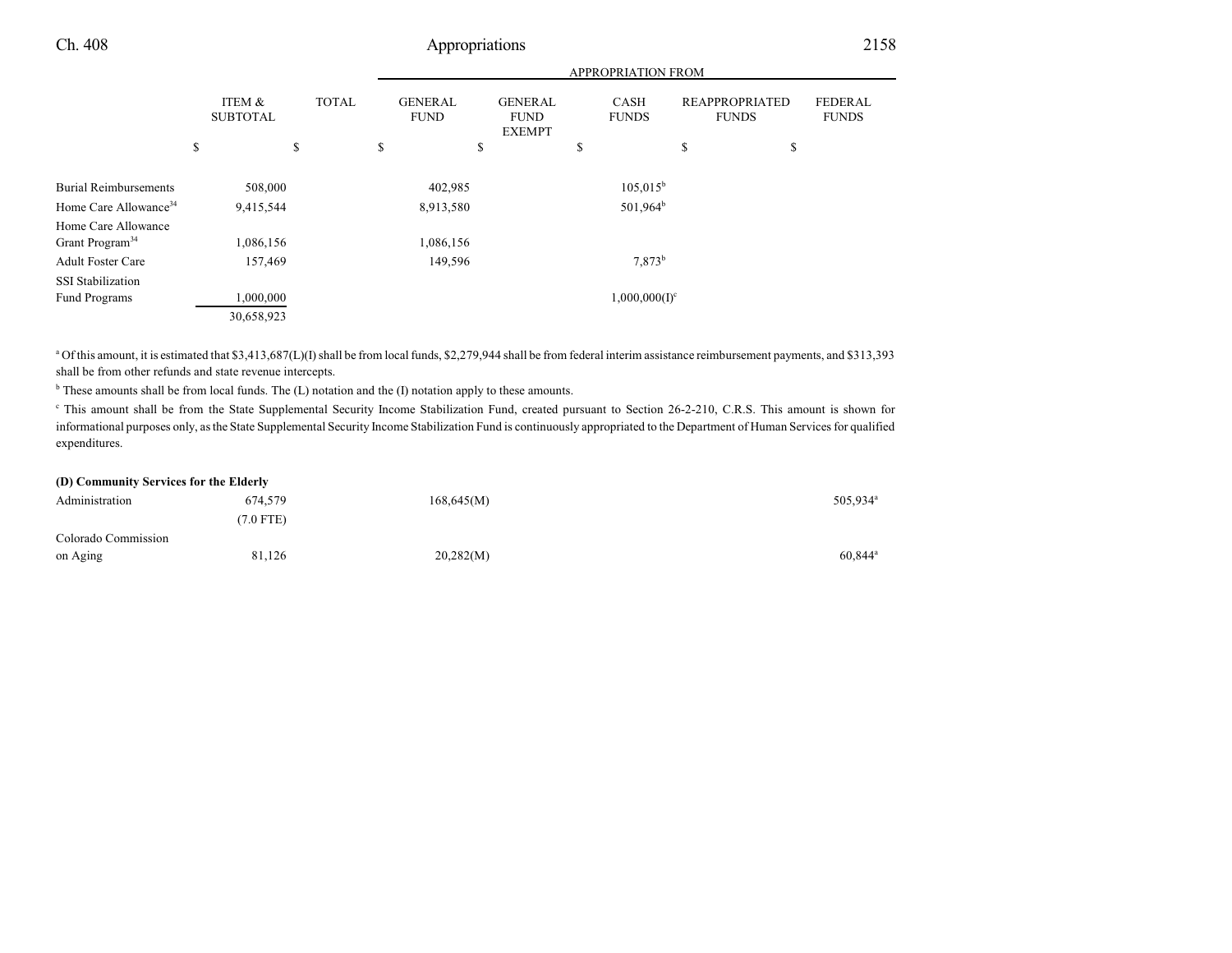|                                   | $(1.0$ FTE) |            |                          |               |                    |
|-----------------------------------|-------------|------------|--------------------------|---------------|--------------------|
| Senior Community                  |             |            |                          |               |                    |
| Services Employment               | 1,233,440   |            |                          |               | $1,233,440(I)^{b}$ |
|                                   |             |            |                          |               | $(0.5$ FTE)        |
| Older Americans                   |             |            |                          |               |                    |
| Act Programs <sup>35</sup>        | 17,574,052  | 765,125    | $3,079,710^{\circ}$      |               | $13,729,217(1)^a$  |
| National Family Caregiver         |             |            |                          |               |                    |
| <b>Support Program</b>            | 2,263,386   | 142,041    | $423,805$ <sup>d</sup>   |               | $1,697,540(I)^a$   |
| State Ombudsman Program           | 347,031     | 186,898(M) |                          | $1,800^\circ$ | $158,333^a$        |
| <b>State Funding</b>              |             |            |                          |               |                    |
| for Senior Services <sup>35</sup> | 12,811,622  | 4,803,870  | $8,007,752$ <sup>f</sup> |               |                    |
| Area Agencies on                  |             |            |                          |               |                    |
| Aging Administration              | 1,375,384   |            |                          |               | $1,375,384(I)^a$   |
| Crimes Against At Risk            |             |            |                          |               |                    |
| Persons Surcharge Fund            | 170,857     | 150,000    | 20,857 <sup>g</sup>      |               |                    |
|                                   | 36,531,477  |            |                          |               |                    |

<sup>a</sup> These amounts shall be from Title III of the Older Americans Act. A state match is required to expend these funds, except in the Area Agencies on Aging Administration line item, where local expenditures provide the required non-federal match.

<sup>b</sup> This amount shall be from Title V of the Older Americans Act.

 $c$  Of this amount, an estimated \$3,039,710(L)(I) shall be from local funds, and \$40,000 shall be from the Older Coloradans Cash Fund created in Section 26-11-205.5 (5), C.R.S.

<sup>d</sup> This amount shall be from local funds. The (L) notation and the (I) notation apply to this amount.

e This amount shall be from Medicaid funds transferred from the Department of Health Care Policy and Financing, Department of Human Services Medicaid-funded Programs.

f This amount shall be from the Older Coloradans Cash Fund created in Section 26-11-205.5 (5), C.R.S.

g This amount shall be from the Crimes Against At-Risk Persons Surcharge Fund created in Section 18-6.5-107 (4) (a), C.R.S.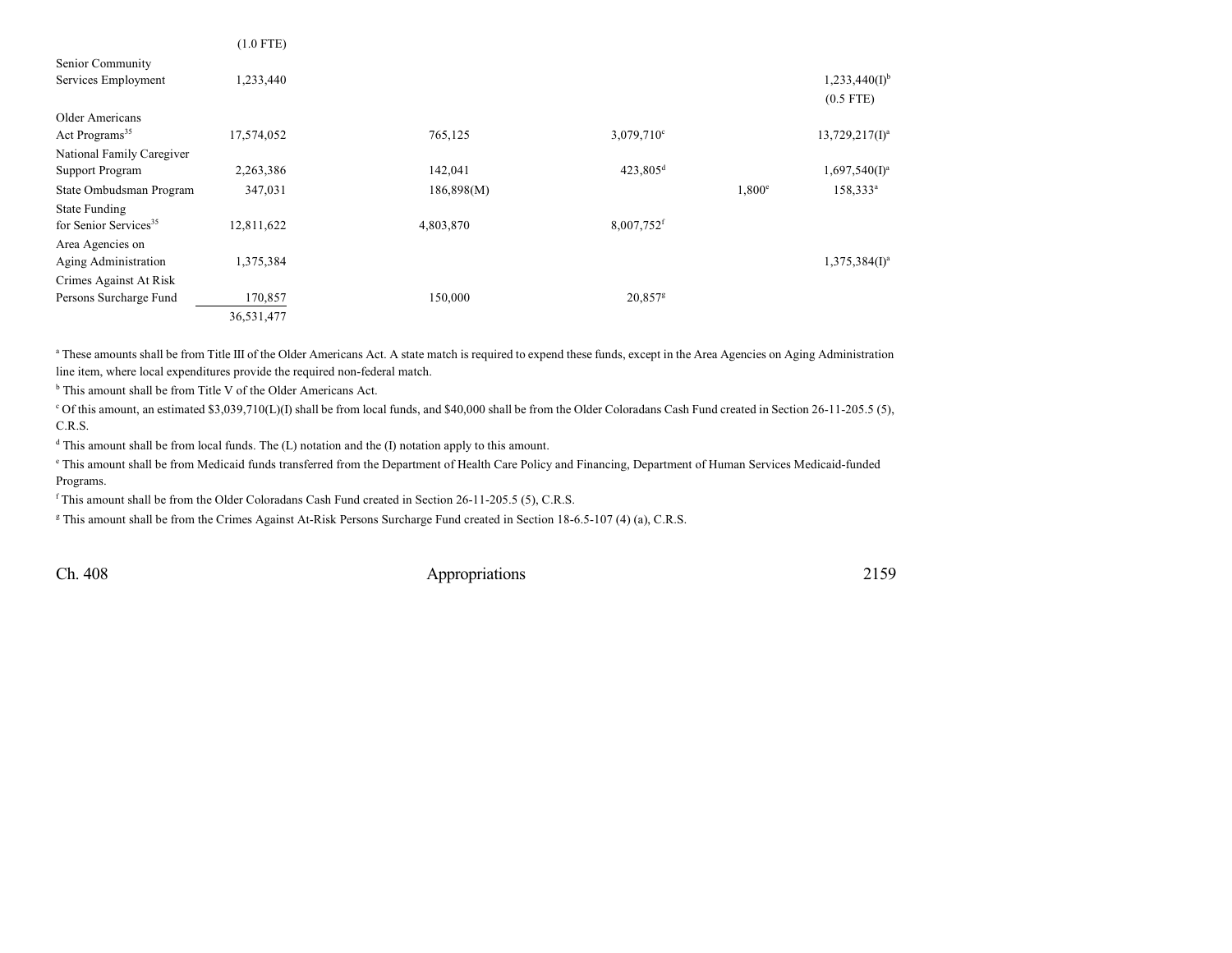|                                         |                           | <b>APPROPRIATION FROM</b> |                               |                                                |                          |                                |                         |
|-----------------------------------------|---------------------------|---------------------------|-------------------------------|------------------------------------------------|--------------------------|--------------------------------|-------------------------|
|                                         | ITEM &<br><b>SUBTOTAL</b> | <b>TOTAL</b>              | <b>GENERAL</b><br><b>FUND</b> | <b>GENERAL</b><br><b>FUND</b><br><b>EXEMPT</b> | CASH<br><b>FUNDS</b>     | REAPPROPRIATED<br><b>FUNDS</b> | FEDERAL<br><b>FUNDS</b> |
|                                         | \$                        | \$                        | \$                            | \$                                             | S                        | \$<br>\$                       |                         |
| (E) Adult Protective Services           |                           |                           |                               |                                                |                          |                                |                         |
| <b>State Administration</b>             | 403,258                   |                           | 403,258                       |                                                |                          |                                |                         |
|                                         | $(5.5$ FTE)               |                           |                               |                                                |                          |                                |                         |
| Adult Protective Services <sup>20</sup> | 8,520,950                 |                           | 4,833,300                     |                                                | $1,700,280$ <sup>a</sup> |                                | 1,987,370 <sup>b</sup>  |
|                                         | 8,924,208                 |                           |                               |                                                |                          |                                |                         |

<sup>a</sup> These amounts shall be from local funds. The (L) notation and the (I) notation apply to these amounts.

1,407,133

<sup>b</sup> Of this amount, \$1,969,370 shall be from the Title XX Social Services Block Grant, and \$18,000 shall be from various sources of federal funds.

160,229,549 161,569,949

#### **(11) DIVISION OF YOUTH CORRECTIONS**

| (A) Administration        |           |              |                  |
|---------------------------|-----------|--------------|------------------|
| Personal Services         | 1,347,573 | 1,347,573    |                  |
|                           |           | $(15.4$ FTE) |                  |
| <b>Operating Expenses</b> | 30,357    | 30,357       |                  |
| Victim Assistance         | 29,203    |              | $29,203^{\rm a}$ |
|                           |           |              | $(0.5$ FTE)      |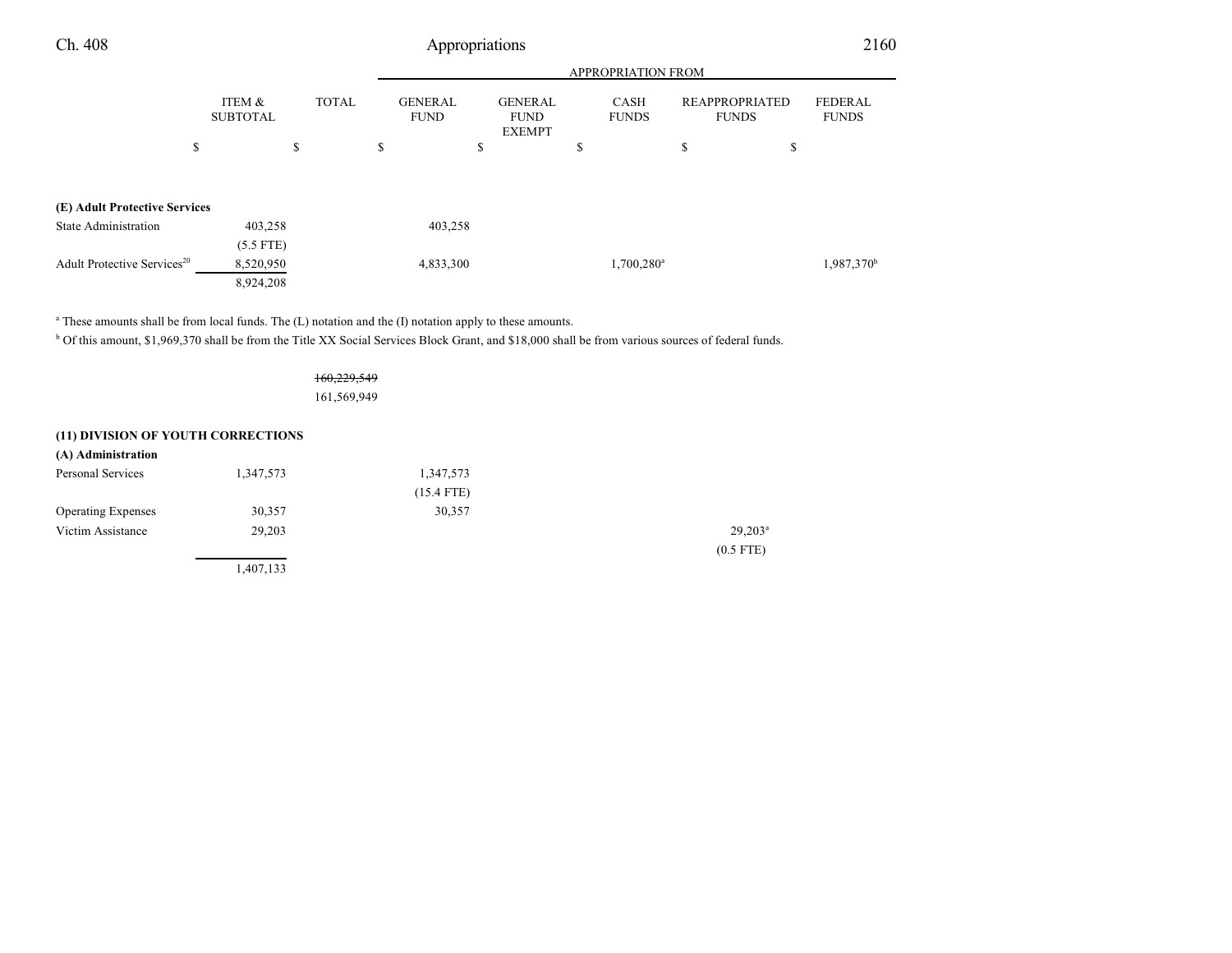<sup>a</sup> This amount shall be from moneys in the Victims Assistance and Law Enforcement Fund created in Section 24-33.5-506 (1), C.R.S., transferred from the Department of Public Safety, Division of Criminal Justice, Victims Assistance, State Victims Assistance and Law Enforcement Program.

#### **(B) Institutional Programs 36**

| <b>Personal Services</b>    | 39,628,179 | 39,628,179    |                      |
|-----------------------------|------------|---------------|----------------------|
|                             | 39,771,228 | 39,771,228    |                      |
|                             |            | $(725.0$ FTE) |                      |
|                             |            | $(728.0$ FTE) |                      |
| <b>Operating Expenses</b>   | 3,368,412  | 2,038,212     | $1,330,200(I)^a$     |
|                             | 3,385,371  | 2,055,171     |                      |
| <b>Medical Services</b>     | 5,953,951  | 5,953,951     |                      |
|                             |            | $(36.0$ FTE)  |                      |
| <b>Educational Programs</b> | 5,493,570  | 5,145,978     | 347,592 <sup>b</sup> |
|                             |            | $(32.3$ FTE)  | $(2.5$ FTE)          |
| Prevention/Intervention     |            |               |                      |
| Services                    | 49,693     |               | $49,693$ °           |
|                             |            |               | $(1.0$ FTE)          |
|                             | 54,493,805 |               |                      |
|                             | 54,653,813 |               |                      |

<sup>a</sup> This amount shall be transferred from the Department of Education, Assistance to Public Schools, Grant Programs, Distributions, and Other Assistance, Health and Nutrition, Federal Nutrition Programs for the federal school breakfast and lunch program.

<sup>b</sup> This amount shall be transferred from the Department of Higher Education, Division of Occupational Education, Area Vocational School Support and the Department of Education, Assistance to Public Schools from the line items for Grant Programs, Distributions, and Other Assistance, Other Assistance, Appropriated Sponsored Programs; and Categorical Programs, District Programs Required by Statute, Special Education Programs for Children with Disabilities.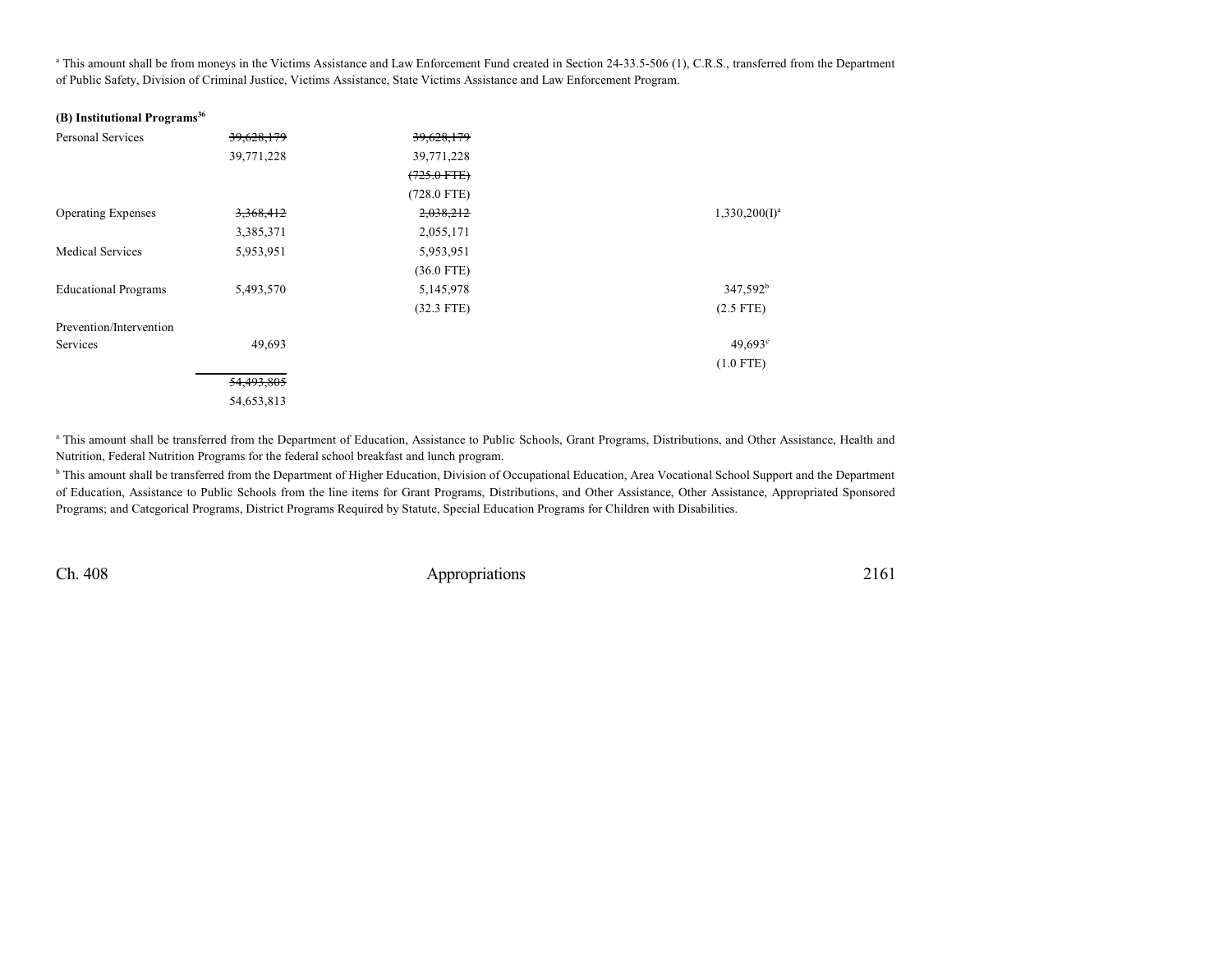|                                                                                                                                                                                                            |                           |              |                               |                                                | APPROPRIATION FROM          |                                       |                                |
|------------------------------------------------------------------------------------------------------------------------------------------------------------------------------------------------------------|---------------------------|--------------|-------------------------------|------------------------------------------------|-----------------------------|---------------------------------------|--------------------------------|
|                                                                                                                                                                                                            | ITEM &<br><b>SUBTOTAL</b> | <b>TOTAL</b> | <b>GENERAL</b><br><b>FUND</b> | <b>GENERAL</b><br><b>FUND</b><br><b>EXEMPT</b> | <b>CASH</b><br><b>FUNDS</b> | <b>REAPPROPRIATED</b><br><b>FUNDS</b> | <b>FEDERAL</b><br><b>FUNDS</b> |
| \$                                                                                                                                                                                                         |                           | \$           | \$                            | \$                                             | \$                          | \$                                    | \$                             |
| <sup>c</sup> This amount shall be transferred from Mental Health and Alcohol and Drug Abuse Services, Alcohol and Drug Abuse Division, Other Programs, Balance of Substance<br>Abuse Block Grant Programs. |                           |              |                               |                                                |                             |                                       |                                |
| (C) Community<br>Programs <sup>36</sup>                                                                                                                                                                    |                           |              |                               |                                                |                             |                                       |                                |
| Personal Services                                                                                                                                                                                          | 6,708,323                 |              | 6,351,028                     |                                                | 50,833 <sup>a</sup>         | $45,688^{\rm b}$                      | $260,774(I)^c$                 |
|                                                                                                                                                                                                            |                           |              | $(96.8$ FTE)                  |                                                | $(1.0$ FTE)                 |                                       |                                |
| <b>Operating Expenses</b>                                                                                                                                                                                  | 337,444                   |              | 334,996                       |                                                | $2,448^a$                   |                                       |                                |
| Purchase of                                                                                                                                                                                                |                           |              |                               |                                                |                             |                                       |                                |
| <b>Contract Placements</b>                                                                                                                                                                                 | 29,430,069                |              | 27,437,093                    |                                                |                             | 1.286.378                             | $706,598(f)^c$                 |
|                                                                                                                                                                                                            | 30,492,936                |              | 28,300,841                    |                                                |                             | $1,551,913^b$                         | $640,182(1)$ <sup>c</sup>      |
| Managed Care                                                                                                                                                                                               |                           |              |                               |                                                |                             |                                       |                                |
| Pilot Project                                                                                                                                                                                              | 1,395,422                 |              | 1,362,099                     |                                                |                             | $33,323^b$                            |                                |
| S.B. 91-94 Programs                                                                                                                                                                                        | 12,272,159                |              | 12,272,159                    |                                                |                             |                                       |                                |
| Parole Program Services                                                                                                                                                                                    | 4,140,832                 |              | 3,235,798                     |                                                |                             |                                       | $905,034(1)$ <sup>c</sup>      |
| Juvenile Sex Offender                                                                                                                                                                                      |                           |              |                               |                                                |                             |                                       |                                |
| <b>Staff Training</b>                                                                                                                                                                                      | 47,060                    |              | 8,810                         |                                                | $38,250$ <sup>d</sup>       |                                       |                                |
|                                                                                                                                                                                                            | 54, 331, 309              |              |                               |                                                |                             |                                       |                                |
|                                                                                                                                                                                                            | 55,394,176                |              |                               |                                                |                             |                                       |                                |

<sup>a</sup> These amounts shall be from the contractor for the Ridge View facility pursuant to Section 19-2-411.5 (2) (e), C.R.S.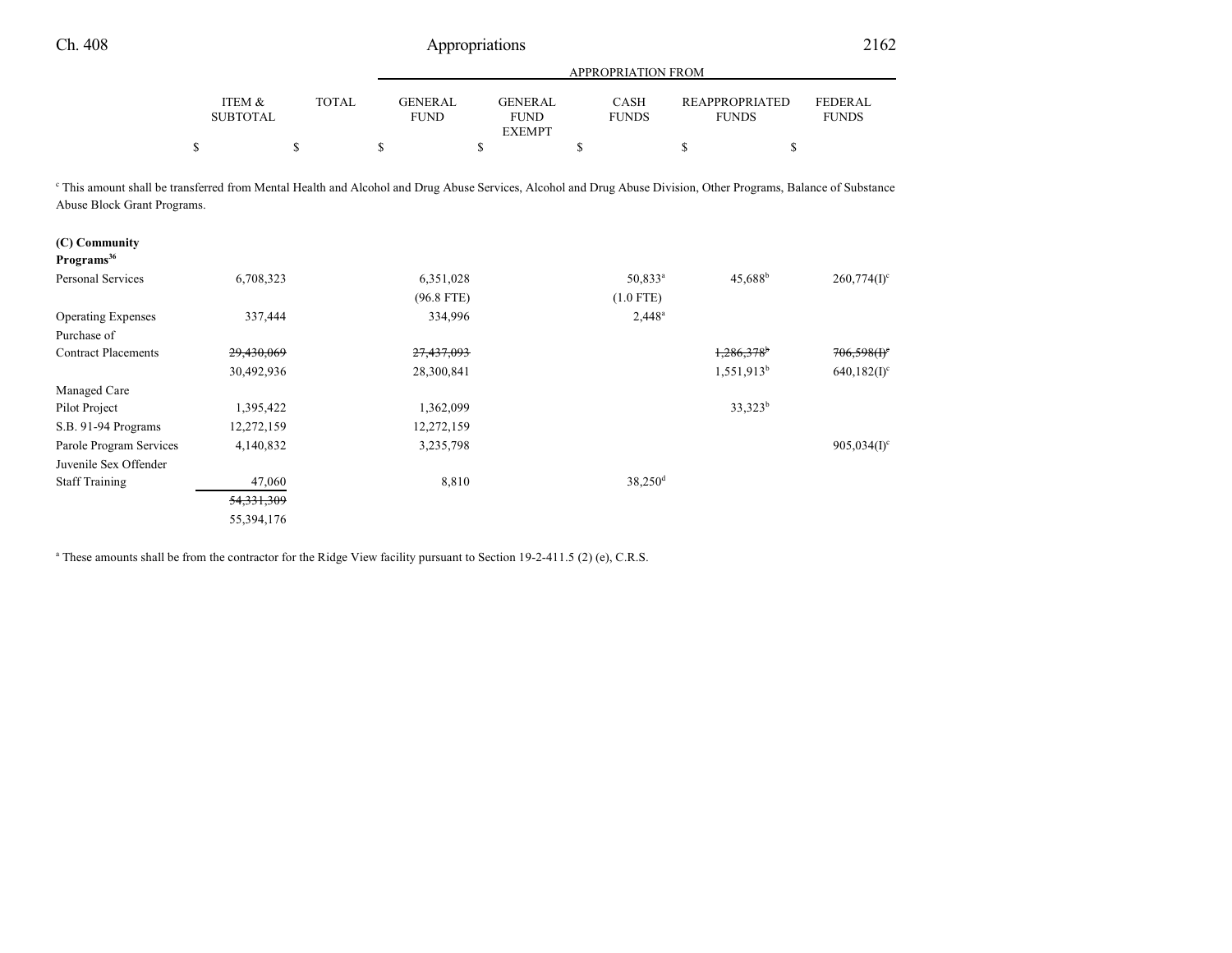<sup>b</sup> These amounts shall be from Medicaid funds transferred from the Department of Health Care Policy and Financing, Department of Human Services Medicaid-funded Programs.

<sup>c</sup> These amounts shall be from Title IV-E of the Social Security Act. Although these federal funds amounts are not appropriated, they were assumed in developing the appropriated fund source amounts in these line items. Further, they are reflected pursuant to Section 26-1-111 (2) (d) (II) (B), C.R.S., and shall be used in determining the amount to be deposited to the Excess Federal Title IV-E Reimbursements Cash Fund pursuant to Section 26-1-111 (2) (d) (II) (C), C.R.S.

<sup>d</sup> This amount shall be from the Sex Offender Surcharge Fund created in Section 18-21-103 (3), C.R.S.

#### 110,232,247

111,455,122

**TOTALS PART VII**

| (HUMAN SERVICES) | <del>\$2,183,134,409</del>    | <del>\$698,239,511</del> | $$356.215.550^{\circ}$ | $0.17000$ (CC)<br>5017,002,000 | \$610,826,693 <sup>e</sup> |
|------------------|-------------------------------|--------------------------|------------------------|--------------------------------|----------------------------|
|                  | \$2,199,059,187 \$712,171,392 |                          | $$355.558.190^a$       | \$519.169.019 <sup>b</sup>     | \$612,160,586°             |

<sup>a</sup> Of this amount, \$126,014,974 contains an (L) notation and <del>\$226,061,001</del> \$227,401,401 contains an (I) notation.

b Of this amount, \$1,330,200 contains an (I) notation.

 $\text{c}$  Of this amount,  $\frac{$274,250,552}{$273,806,172}$  contains an (I) notation.

**FOOTNOTES** -- The following statements are referenced to the numbered footnotes throughout section 2.

20 Department of Human Services, County Administration, County Administration; and Adult Assistance Programs, Adult Protective Services, Adult Protective Services -- It is the intent of the General Assembly that any amount in the Adult Protective Services line item that is not required for the provision of adult protective services may be transferred to the County Administration line item and used to provide additional benefits under that program. It is further the intent of the General Assembly that if county spending exceeds the total appropriations from the Adult Protective Services line item, any amount in the County Administration line item that is not required for the provision of services under that program may be transferred to the Adult Protective Services line item and used to provide adult protective services.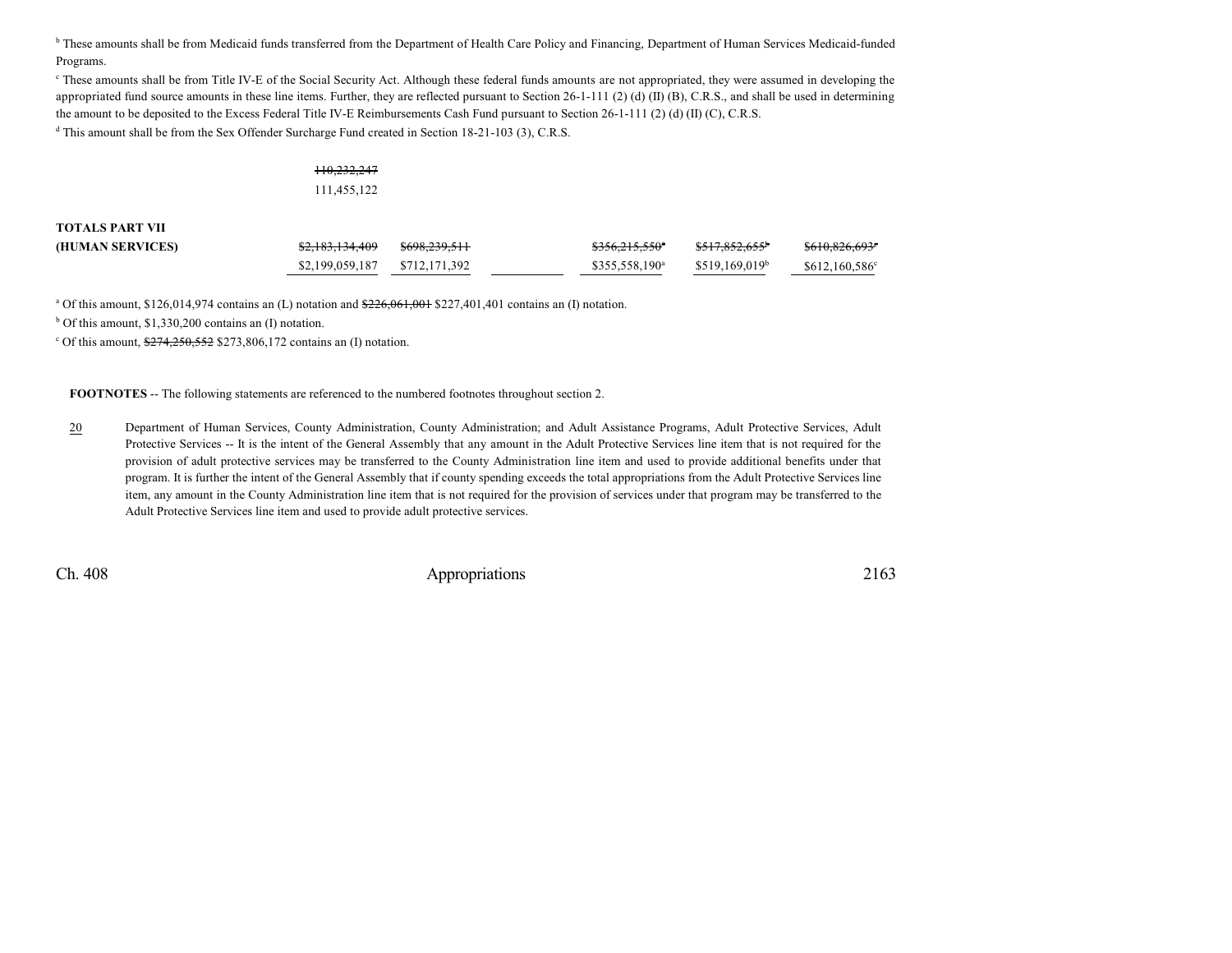- 21 Department of Human Services, County Administration, County Share of Offsetting Revenues -- It is the intent of the General Assembly that, pursuant to Section 26-13-108, C.R.S., the Department utilize recoveries to offset the costs of providing public assistance. This appropriation represents an estimate of the county share of such recoveries and, if the amount of the county share of such recoveries is greater than the amount reflected in this appropriation, the Department is authorized to disburse an amount in excess of this appropriation to reflect the actual county share of such recoveries.
- 22 Department of Human Services, County Administration, County Incentive Payments; Office of Self Sufficiency, Colorado Works Program, CountyBlock Grants; Child Support Enforcement, Child Support Enforcement -- It is the intent of the General Assembly that, pursuant to Sections 26-13-108 and 26-13-112.5 (2), C.R.S., the Department distribute child support incentive payments to counties. It is further the intent of the General Assembly that all of the State share of recoveries of amounts of support for public assistance recipients, less annual appropriations from this fund source for state child support enforcement operations, be distributed to counties, as described in Section 26-13-108, C.R.S. If the total amount of the State share of recoveries is greater than the total annual appropriations from this fund source, the Department is authorized to distribute to counties, for county incentive payments, the actual State share of any additional recoveries.
- 23 Department of Human Services, Division of Child Welfare -- It is the intent of the General Assembly to encourage counties to serve children in the most appropriate and least restrictive manner. For this purpose, the Department may transfer funds among all line items in this long bill group total for the Division of Child Welfare, except that the Department may not transfer funds from non-custodial line items to the Child Welfare Administration line item to increase funding for personal services.
- 24 Department of Human Services, Division of Child Welfare, Child Welfare Services -- It is the intent of the General Assembly that the Department may hold out up to \$1,000,000 total funds in this line item for activities designed to maximize Colorado's receipt of federal funds under Title IV-E of the Social Security Act. Expenditures mayinclude, but need not be limited to, distributions to counties for Title-IV-E-related administrative costs, incentive payments to counties for improved Title IV-E claiming, automated system changes, and/or purchase of contract services designed to help the State in maximizing Title IV-E receipts. Funds held out pursuant to this footnote shall be in addition to other amounts authorized to be held out from county child welfare services allocations.
- 25 Department of Human Services, Division of Child Welfare, Family and Children's Programs -- It is the intent of the General Assembly that \$4,006,949 of the funds appropriated for this line item be used to assist county departments of social services in implementing and expanding family- and community-based services for adolescents. It is the intent of the General Assembly that such services be based on a program or programs that have been demonstrated to be effective in reducing the need for higher cost residential services.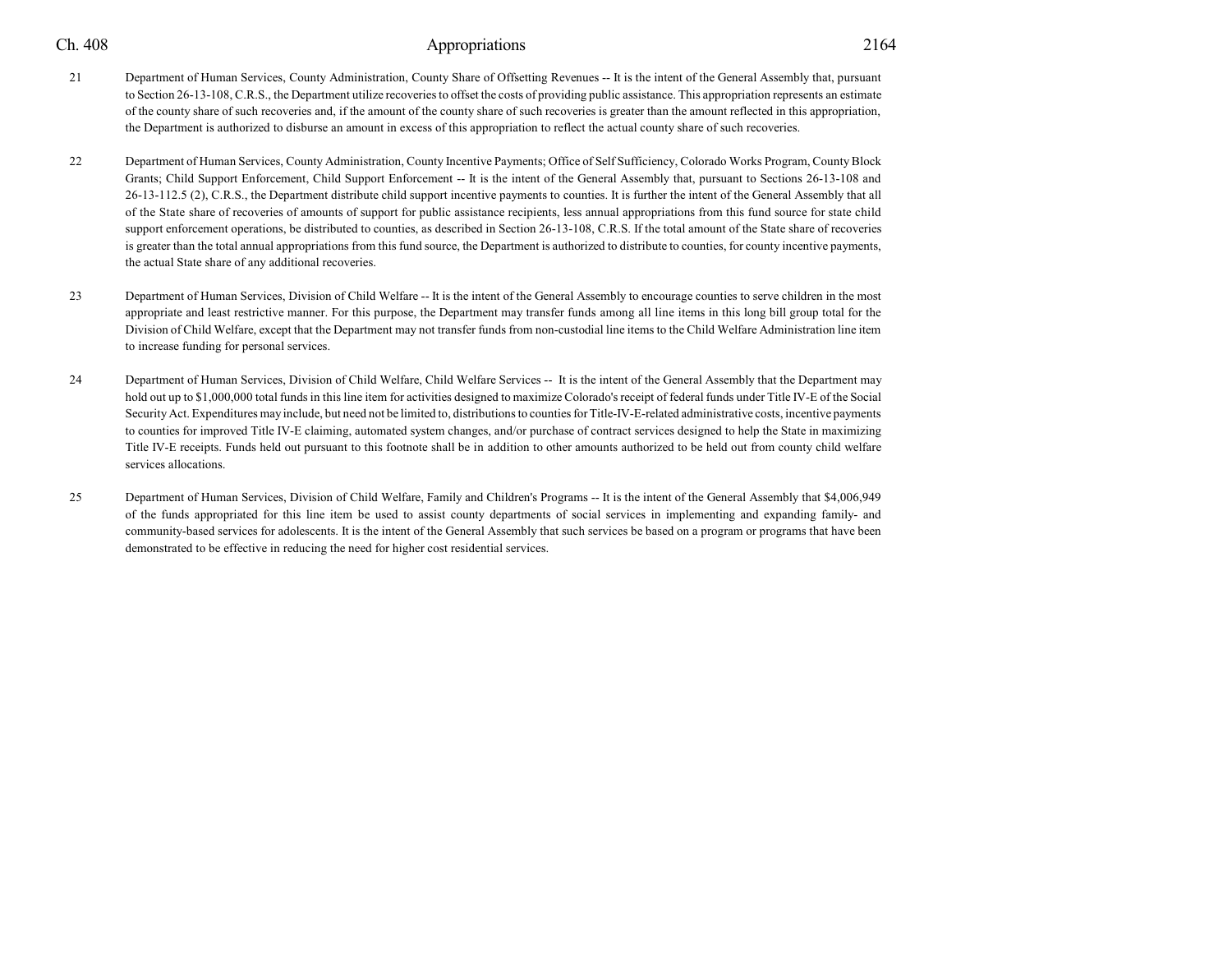- 25a DEPARTMENT OF HUMAN SERVICES, DIVISION OF CHILD WELFARE, COMMUNITY-BASED CHILD ABUSE PREVENTION SERVICES OF THIS APPROPRIATION, \$200,000 REMAINS AVAILABLE FOR THE SAFECARE PROGRAM THROUGH JUNE 30, 2015.
- 26 Department of Human Services, Office of Self Sufficiency, Colorado Works Program, County Block Grants -- Pursuant to Sections 26-2-714 (7) and 26-2-714 (9), C.R.S., under certain conditions, a county may transfer federal Temporary Assistance for Needy Families (TANF) funds within its Colorado Works Program Block Grant to the federal child care development fund or to programs funded by Title XX of the federal Social Security Act. One of the conditions specified is that the amount a county transfers must be specified by the Department of Human Services as being available for transfer within the limitation imposed by federal law. It is the intent of the General Assembly that the Department allow individual counties to transfer a greater percent of federal TANF funds than the state is allowed under federal law as long as: (a) Each county has had an opportunity to transfer an amount up to the federal maximum allowed; and, (b) the total amount transferred statewide does not exceed the federal maximum.
- 27 Department of Human Services, Office of Self Sufficiency, Colorado Works Program, County Block Grants -- It is the intent of the General Assembly that the appropriation of local funds for Colorado Works program county block grants may be decreased by a maximum of \$100,000 to reduce one or more small counties' fiscal year 2013-14 targeted or actual spending level pursuant to Section 26-2-714 (8), C.R.S.
- 28 Department of Human Services, Office of Self Sufficiency, Colorado Works Program, County Block Grants -- It is the intent of the General Assembly that the Department comply with the provisions of Section 26-2-714 (10), C.R.S., by reducing required county Temporary Assistance for Needy Families (TANF) maintenance of effort expenditures in the fiscal year after the State is notified that it has met federal work participation rates and qualifies for a percent reduction in the state's maintenance of effort. If the State is notified during state FY 2012-13 that it has met federal work participation rates for a prior year and therefore qualifies for a percent reduction in the state's maintenance of effort, local cash funds expenditure obligations that are established in this line item pursuant to Section  $26-2-714$  (6) (c) (I), C.R.S., shall be reduced by \$5,524,726.
- 28a DEPARTMENT OF HUMAN SERVICES, BEHAVIORAL HEALTH SERVICES, MENTAL HEALTH COMMUNITY PROGRAMS, MENTAL HEALTH SERVICES FOR THE MEDICALLY INDIGENT, MENTAL HEALTH FIRST AID --IT IS THE INTENT OF THE GENERAL ASSEMBLY THAT \$253,830 OF THIS APPROPRIATION BE USED FOR THE PURPOSE OF AUGMENTING EXISTING CONTRACTS WITH THE APPROVED AGENCIES AS SPECIFIED IN SECTION 27-66-104, C.R.S., IN ORDER TO TRAIN ADDITIONAL MENTAL HEALTH FIRST AID INSTRUCTORS AND TO CERTIFY EDUCATORS, FIRST RESPONDERS, AND MILITARY SERVICE PERSONNEL IN MENTAL HEALTH FIRST AID. IT IS FURTHER THE INTENT OF THE GENERAL ASSEMBLY THAT \$12,900 OF THIS APPROPRIATION BE USED FOR THE PURPOSE OF SUPPORTING STATEWIDE OUTREACH, PROMOTION, AND COORDINATION OF YOUTH MENTAL HEALTH FIRST AID.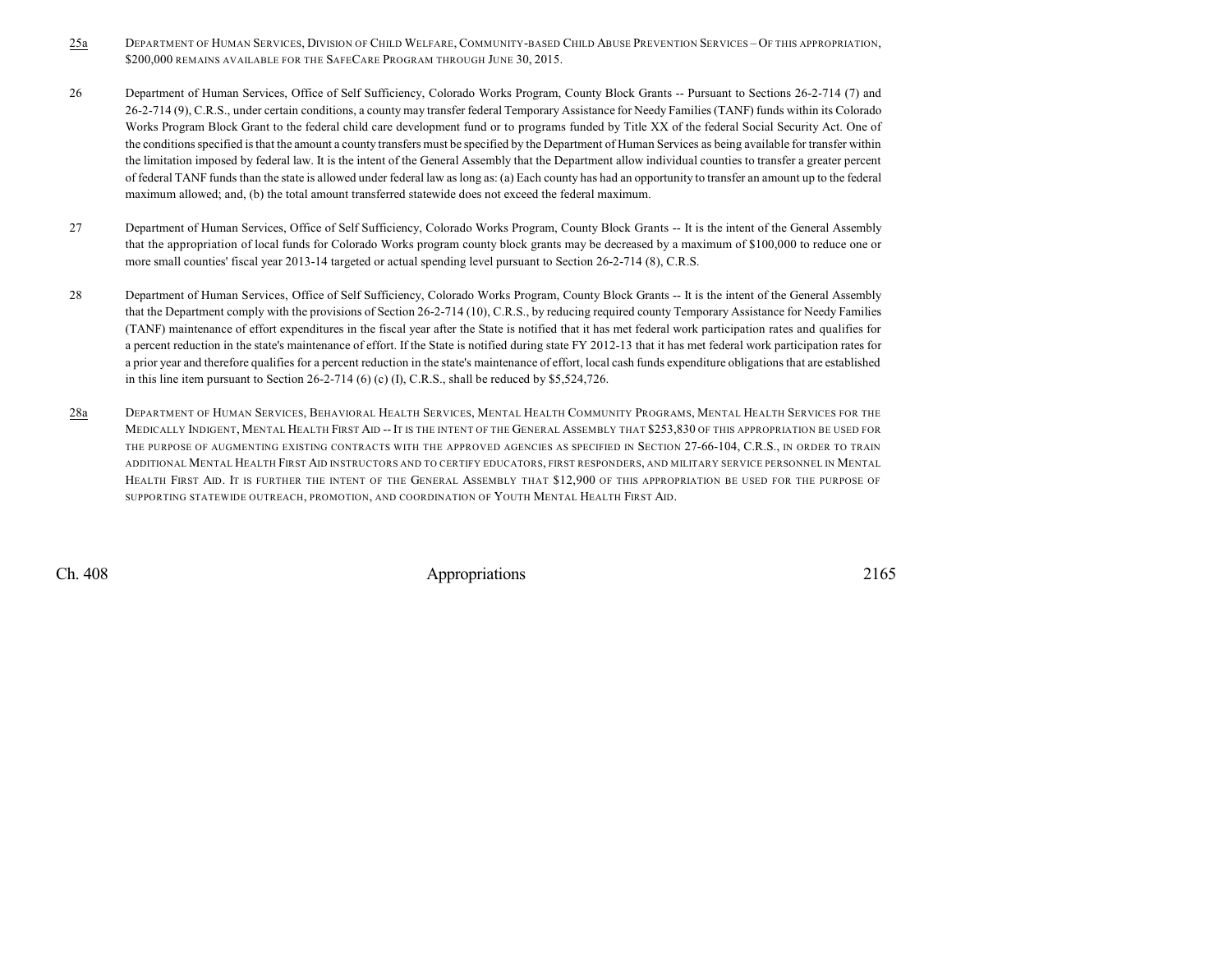| Ch. | 408 |
|-----|-----|
|     |     |

### Appropriations 2166

- 29 Department of Human Services, Behavioral Health Services, Co-occurring Behavioral Health Services SERVICES, Co-OCCURRING BEHAVIORAL HEALTH SERVICES -- It is the intent of the General Assembly THAT this appropriation be used for the purpose of providing a full continuum of co-occurring behavioral health treatment services in southern Colorado and the Arkansas Valley.
- 30 Department of Human Services, Services for People with Disabilities, Community Services for People with Developmental Disabilities, Program Costs -- It is the intent of the General Assembly that expenditures for these services be recorded only against the Long Bill group total for Program Costs.
- 31 Department of Human Services, Services for People with Disabilities, Community Services for People with Developmental Disabilities, Program Costs, Preventive Dental Hygiene -- It is the intent of the General Assembly that this appropriation be used to provide special dental services for persons with developmental disabilities.
- 33 Department of Human Services, Services for People with Disabilities, Regional Centers for People with Developmental Disabilities -- The Department may transfer up to 5.0 percent of the total appropriation between the Wheat Ridge Regional Center, the Grand Junction Regional Center and Pueblo Regional Center.
- 33a DEPARTMENT OF HUMAN SERVICES, SERVICES FOR PEOPLE WITH DISABILITIES, REGIONAL CENTERS FOR PEOPLE WITH DEVELOPMENTAL DISABILITIES -- THE DEPARTMENT MAY TRANSFER UP TO \$420,000 OF THE TOTAL APPROPRIATION BETWEEN THE WHEAT RIDGE REGIONAL CENTER, THE GRAND JUNCTION REGIONAL CENTER AND THE PUEBLO REGIONAL CENTER. \$420,000 OF THE TOTAL APPROPRIATION MAY ROLL FORWARD FOR EXPENDITURE IN FY 2014-15.
- 34 Department of Human Services, Adult Assistance Programs, Other Grant Programs, Home Care Allowance; and Home Care Allowance Grant Program -- Pursuant to Section 26-2-122.4 (3), C.R.S, any amount in the Home Care Allowance Grant Program line item that is not required to operate the Grant Program may be transferred to the Home Care Allowance Program line item and used to provide additional benefits under that program. It is further the intent of the General Assembly that any amount in the home care allowance program line item that is unused may be transferred to the home care allowance grant program line item and used to provide additional benefits under that program.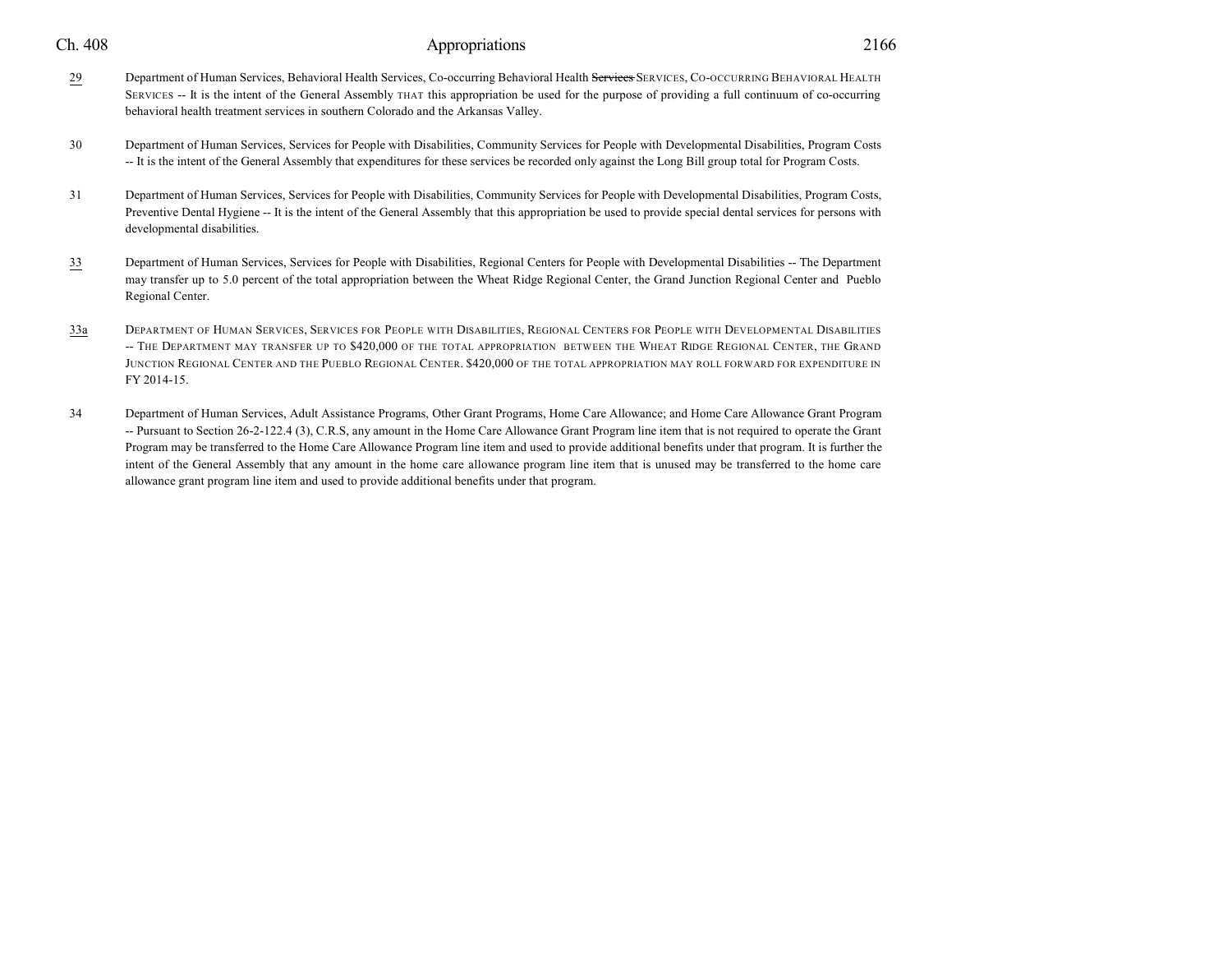- 35 Department of Human Services, Adult Assistance Programs, Community Services for the Elderly, Older Americans Act Programs, and State Funding for Senior Services -- Amounts in the Older Americans Act Programs line item are calculated based on a requirement for a non-federal match of at least 15 percent, including a 5.0 percent state match, pursuant to Title III of the federal Older Americans Act. The Department is authorized to transfer General Fund and cash funds from the State Funding for Senior Services line item to the Older Americans Act Programs line item to comply with the 5.0 percent state match requirement for the Older Americans Act Programs. This appropriation is based on the assumption that all federal Title III funds requiring a state match that are not for purposes of administration or included in the appropriations for other line items will be expended from the Older Americans Act Programs line item.
- 36 Department of Human Services, Division of Youth Corrections, Institutional Programs; and Community Programs -- The Department may transfer a total of up to \$5,000,000 General Fund between line items in the Institutional Programs section and the Community Programs line items for Purchase of Contract Placements, Parole Program Services, and S.B. 91-94 Programs to facilitate the placement and treatment of youth in the most appropriate setting, to support appropriate treatment, transition, and wrap-around services for youth in residential and non-residentialsettings, and to support community-based alternatives to secure detention placements, except that this transfer authority may not be used to reduce the S.B. 91-94 Programs line item.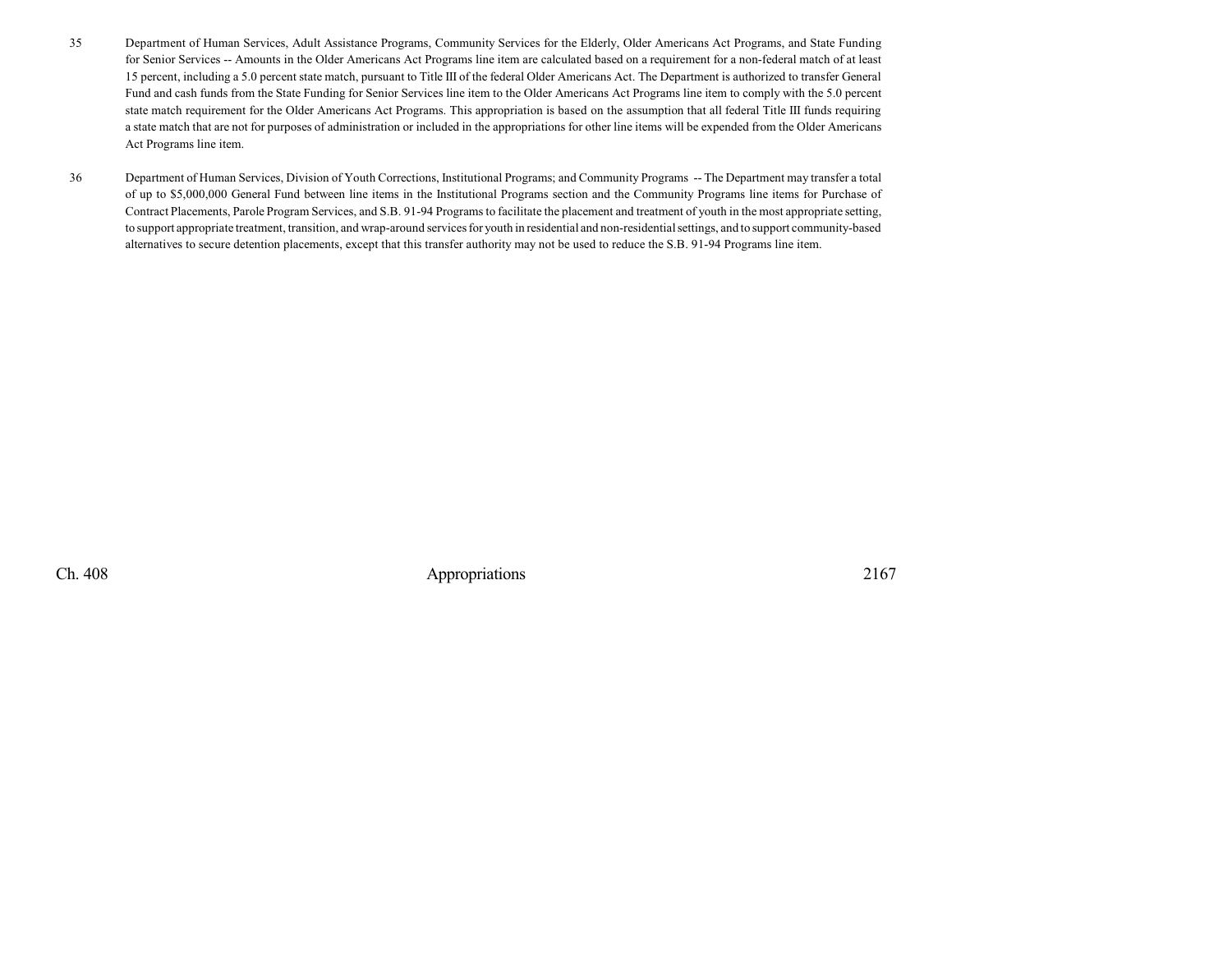|                                      |              |                               | APPROPRIATION FROM     |                             |                                       |                         |  |  |  |
|--------------------------------------|--------------|-------------------------------|------------------------|-----------------------------|---------------------------------------|-------------------------|--|--|--|
| <b>ITEM &amp;</b><br><b>SUBTOTAL</b> | <b>TOTAL</b> | <b>GENERAL</b><br><b>FUND</b> | GENERAL<br><b>FUND</b> | <b>CASH</b><br><b>FUNDS</b> | <b>REAPPROPRIATED</b><br><b>FUNDS</b> | FEDERAL<br><b>FUNDS</b> |  |  |  |
|                                      |              |                               | <b>EXEMPT</b>          |                             |                                       |                         |  |  |  |
|                                      |              |                               |                        |                             |                                       |                         |  |  |  |

SECTION 2. Appropriation to the department of human services for the fiscal year beginning July 1, 2012. In Session Laws of Colorado 2013, section 1 of chapter 424, (SB 13-091), **amend** Part VII (8) (C) and the affected totals as follows:

Section 2. **Appropriation.**

## **PART VII DEPARTMENT OF HUMAN SERVICES**

#### **(8) MENTAL HEALTH AND ALCOHOL AND DRUG ABUSE SERVICES**

| (C) Mental Health Institutes <sup>27</sup> |                      |  |
|--------------------------------------------|----------------------|--|
| Mental Health                              |                      |  |
| Institute - Ft. Logan                      |                      |  |
| Personal Services                          | 17,841,669           |  |
|                                            | 18,657,769           |  |
|                                            | $(214.6$ FTE)        |  |
| Mental Health                              |                      |  |
| Institute - Ft. Logan                      |                      |  |
| <b>Operating Expenses</b>                  | 1,056,212            |  |
| Mental Health                              |                      |  |
| Institute - Ft. Logan                      |                      |  |
| Pharmaceuticals                            | <del>1.155.027</del> |  |
|                                            | 838,027              |  |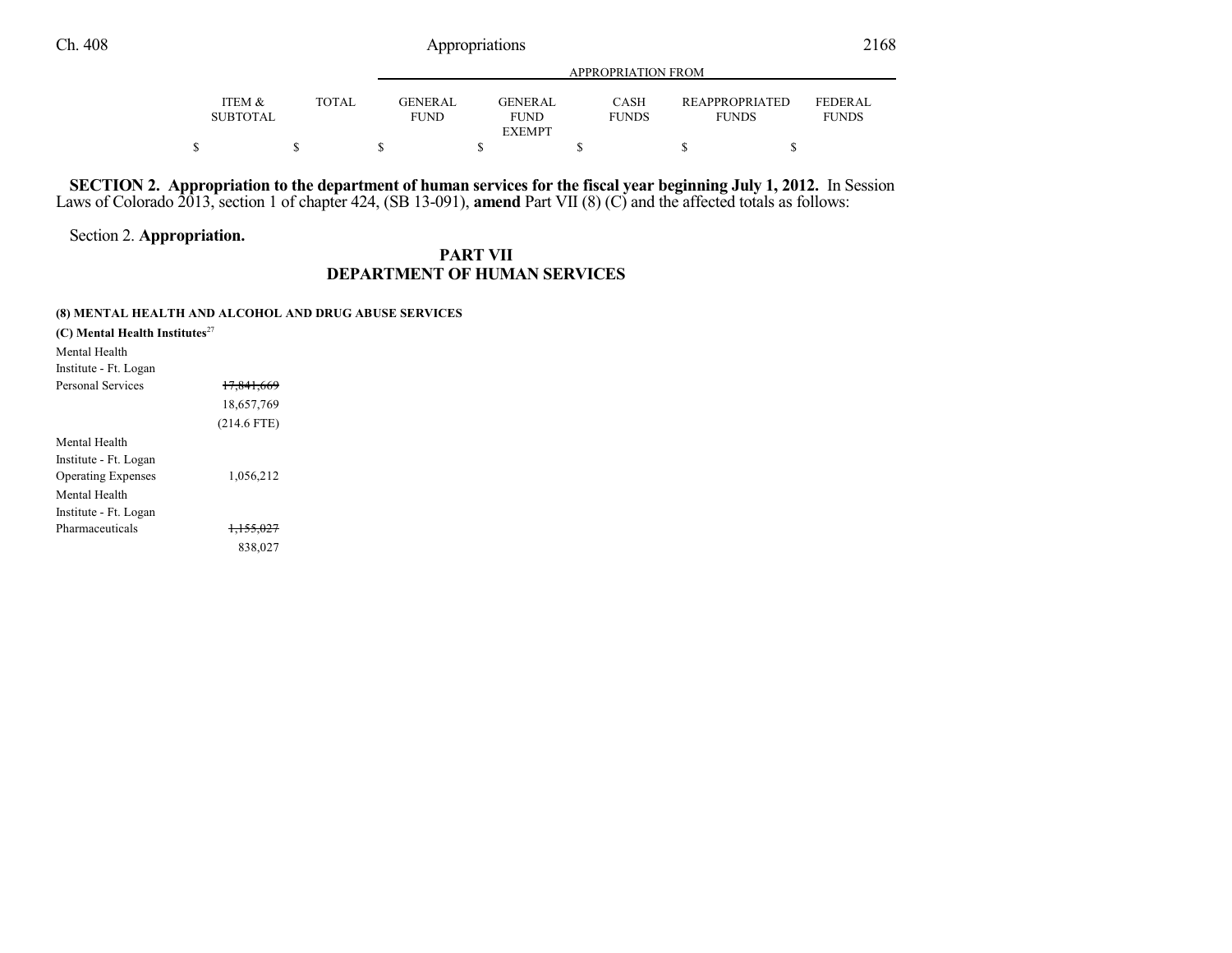| Mental Health Institute -       |               |            |                          |                        |
|---------------------------------|---------------|------------|--------------------------|------------------------|
| <b>Pueblo Personal Services</b> | 63,767,835    |            |                          |                        |
|                                 | 64, 385, 635  |            |                          |                        |
|                                 | $(950.8$ FTE) |            |                          |                        |
| Mental Health                   |               |            |                          |                        |
| Institute - Pueblo              |               |            |                          |                        |
| <b>Operating Expenses</b>       | 4,797,363     |            |                          |                        |
| Mental Health                   |               |            |                          |                        |
| Institute - Pueblo              |               |            |                          |                        |
| Pharmaceuticals                 | 3,435,652     |            |                          |                        |
|                                 | 3,182,652     |            |                          |                        |
| <b>Educational Programs</b>     | 138,640       |            |                          |                        |
|                                 | $(2.7$ FTE)   |            |                          |                        |
| <b>MEDICAID REPAYMENT</b>       | 140,600       |            |                          |                        |
|                                 | 92,192,398    | 75,324,209 | $9,613,275$ <sup>*</sup> | 7,254,914 <sup>b</sup> |
|                                 | 93,196,898    | 74,964,209 | 10,257,775 <sup>a</sup>  | 7,974,914 <sup>b</sup> |

<sup>a</sup>This amount shall be from Medicare and other sources of patient revenues.

<sup>b</sup> Of this amount, \$5,395,668 \$6,115,668 shall be from patient revenues, \$1,746,012 shall be transferred from the Department of Corrections (including \$400,493 for services for the La Vista Facility), and \$113,234 shall be transferred from the Department of Education. For informational purposes only, of the patient revenues, \$4,775,751 \$5,495,751 is estimated to be from Medicaid funds transferred from the Department of Health Care Policy and Financing and \$619,917 is estimated to be Medicaid revenue earned from behavioral health organizations through Mental Health Community Capitation.

#### **TOTALS PART VII**

| (HUMAN SERVICES) | \$2,048,138,655 | \$637,639,051 | \$332,140,617 <sup>a</sup> | \$464.992.844 <sup>b</sup> | $$613,366,143^{\circ}$ |
|------------------|-----------------|---------------|----------------------------|----------------------------|------------------------|
|                  | \$2,049,143,155 | \$637,279,051 | $$332.785.117^a$           | \$465,712,844 <sup>b</sup> |                        |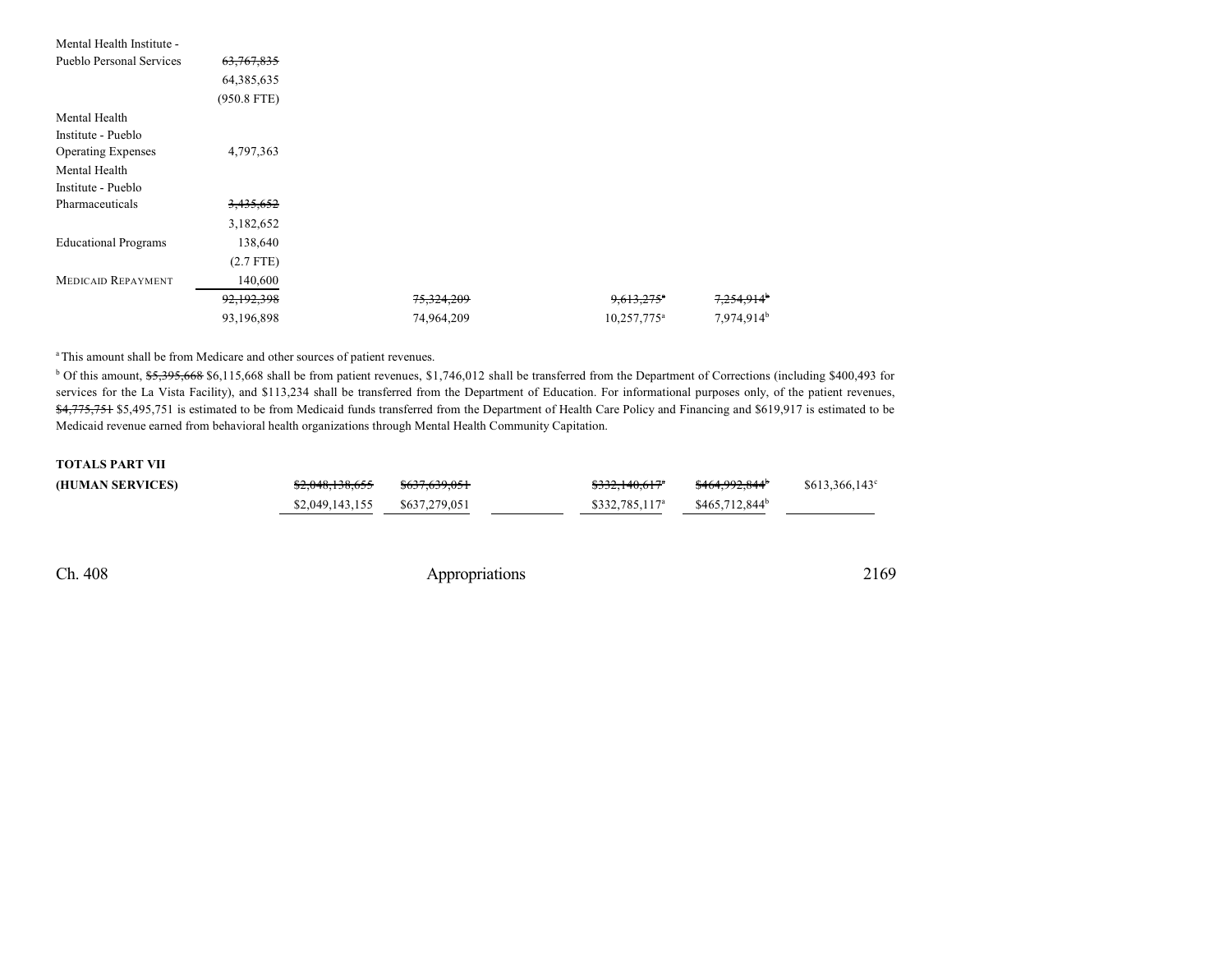|                           |       |                        | APPROPRIATION FROM             |                      |                                       |                                |  |
|---------------------------|-------|------------------------|--------------------------------|----------------------|---------------------------------------|--------------------------------|--|
| ITEM &<br><b>SUBTOTAL</b> | TOTAL | GENERAL<br><b>FUND</b> | <b>GENER AL</b><br><b>FUND</b> | CASH<br><b>FUNDS</b> | <b>REAPPROPRIATED</b><br><b>FUNDS</b> | <b>FEDERAL</b><br><b>FUNDS</b> |  |
|                           |       |                        | <b>EXEMPT</b>                  |                      |                                       |                                |  |
|                           |       |                        |                                |                      |                                       |                                |  |

<sup>a</sup> Of this amount, \$117,556,986 contains an (L) notation and \$218,803,941 contains an (I) notation.

b Of this amount, \$1,330,200 contains an (I) notation.

c Of this amount, \$271,850,058 contains an (I) notation.